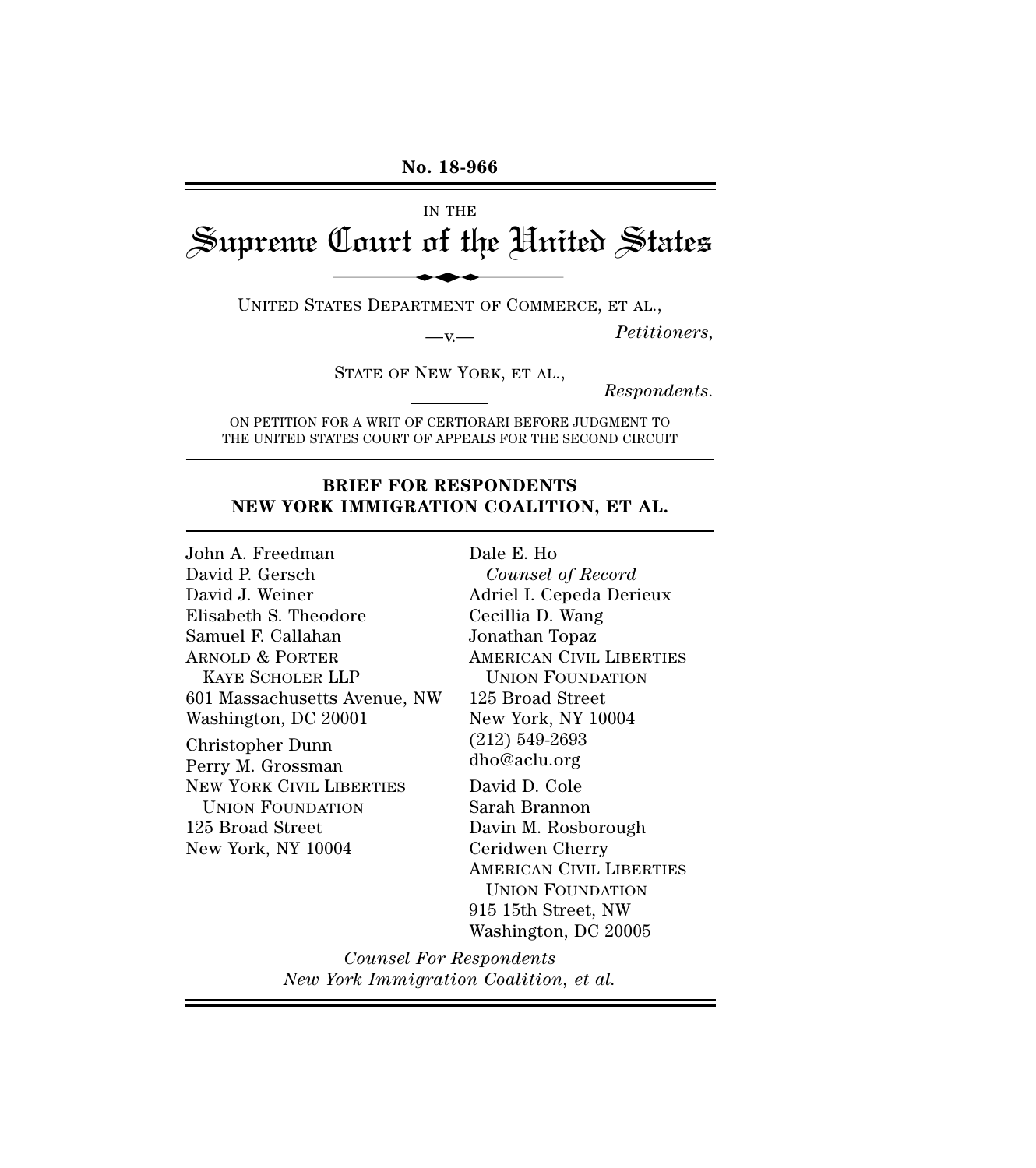#### <span id="page-1-0"></span>**QUESTIONS PRESENTED**

1. Whether the district court correctly found that the Secretary of Commerce's decision to add a citizenship question to the Decennial Census was arbitrary and capricious and contrary to law, in violation of the Administrative Procedure Act and the Census Act.

2. Whether extra-record discovery to probe the mental processes of the decisionmaker including the deposition of the Secretary—was proper in light of plaintiffs' equal protection claim and evidence of pretext and bad faith, and in any event need not be decided given the district court's merits decision "based exclusively on … the Administrative Record," and vacatur of its order compelling the Secretary's testimony.

3. Whether the Secretary of Commerce's decision to add a citizenship question to the Decennial Census violated the Enumeration Clause of the U.S. Constitution, art. I, § 2, cl. 3.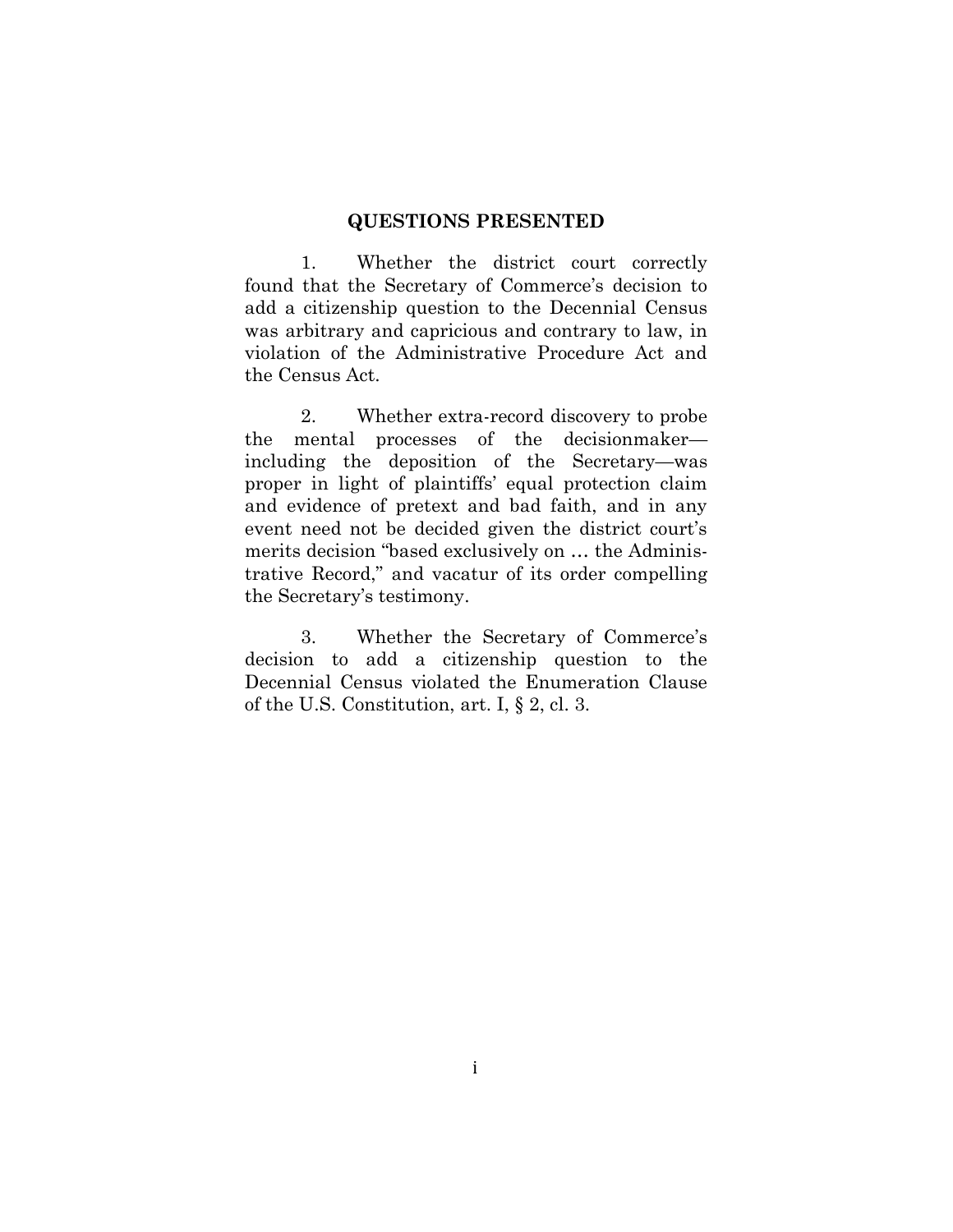# **TABLE OF CONTENTS**

|      |                |                | <b>SUMMARY OF ARGUMENT  15</b>                                                                                                                                                             |  |  |  |
|------|----------------|----------------|--------------------------------------------------------------------------------------------------------------------------------------------------------------------------------------------|--|--|--|
|      |                |                |                                                                                                                                                                                            |  |  |  |
| L.   |                |                | PLAINTIFFS HAVE STANDING.  19                                                                                                                                                              |  |  |  |
| II.  |                |                | THE DECISION TO ADD A QUESTION TO<br>THE CENSUS IS NOT COMMITTED TO                                                                                                                        |  |  |  |
| III. |                |                | THE SECRETARY'S DECISION WAS<br>ARBITRARY AND CAPRICIOUS 29                                                                                                                                |  |  |  |
|      | A <sub>1</sub> |                | The Decision Was Contrary to the<br>Evidence in the Administrative Record 30                                                                                                               |  |  |  |
|      |                | 1 <sub>1</sub> | The decision was contrary to<br>unequivocal evidence in the<br>Administrative Record that<br>a citizenship question would<br>damage the accuracy of the census31                           |  |  |  |
|      |                | 2.             | The decision was contrary to<br>unequivocal evidence in the<br>Administrative Record that a<br>citizenship question would not<br>produce more complete and<br>accurate citizenship data 35 |  |  |  |
|      | <b>B.</b>      |                |                                                                                                                                                                                            |  |  |  |
|      | C.             |                | The Secretary Ignored Important Aspects<br>of the Problem in Violation of the APA 44                                                                                                       |  |  |  |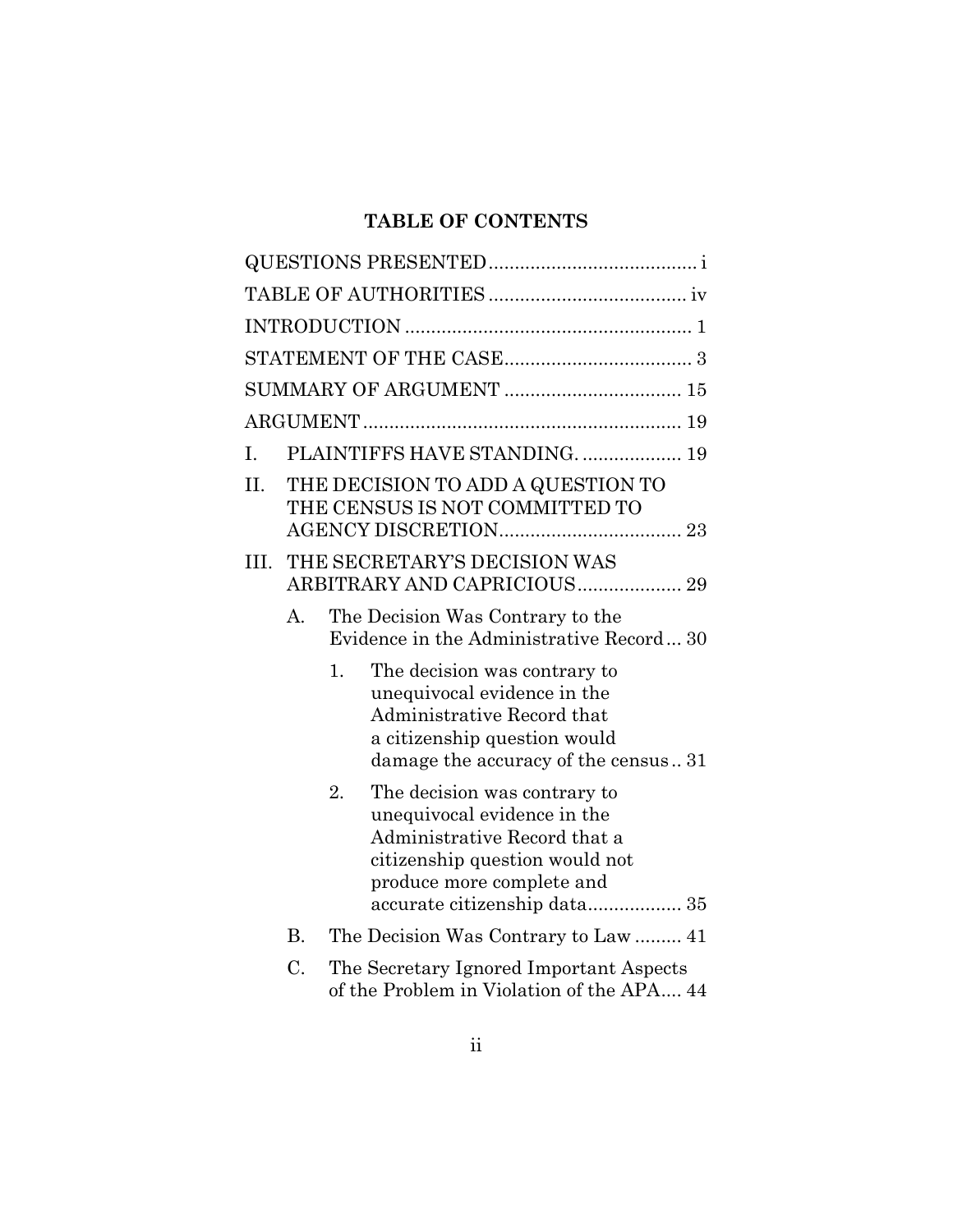|                      | The Secretary failed to consider<br>1.<br>that the Census Bureau cannot fulfill<br>DOJ's request for "full count"   |
|----------------------|---------------------------------------------------------------------------------------------------------------------|
|                      | The Secretary failed to consider<br>2.<br>whether "better" citizenship data<br>would facilitate VRA enforcement  48 |
| $D_{\rm{L}}$         | The Secretary Violated Standard                                                                                     |
| Е.                   | The Secretary's Rationale Was                                                                                       |
| $\mathbf{F}_{\cdot}$ | That The Census Long Ago Included<br>a Different Citizenship Question Does<br>Not Render the Secretary's Decision   |
|                      |                                                                                                                     |
|                      |                                                                                                                     |
|                      |                                                                                                                     |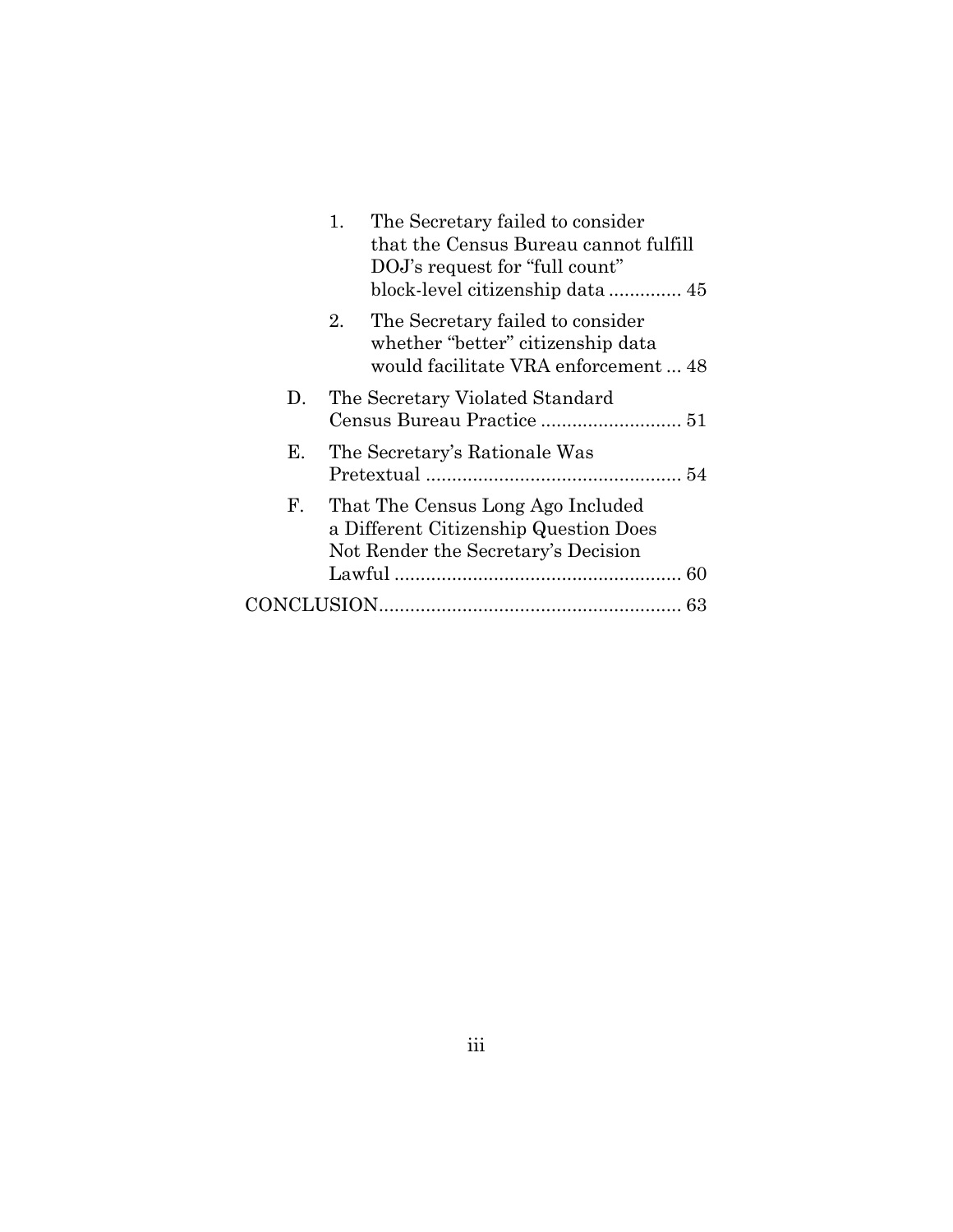# <span id="page-4-0"></span>**TABLE OF AUTHORITIES**

# **CASES**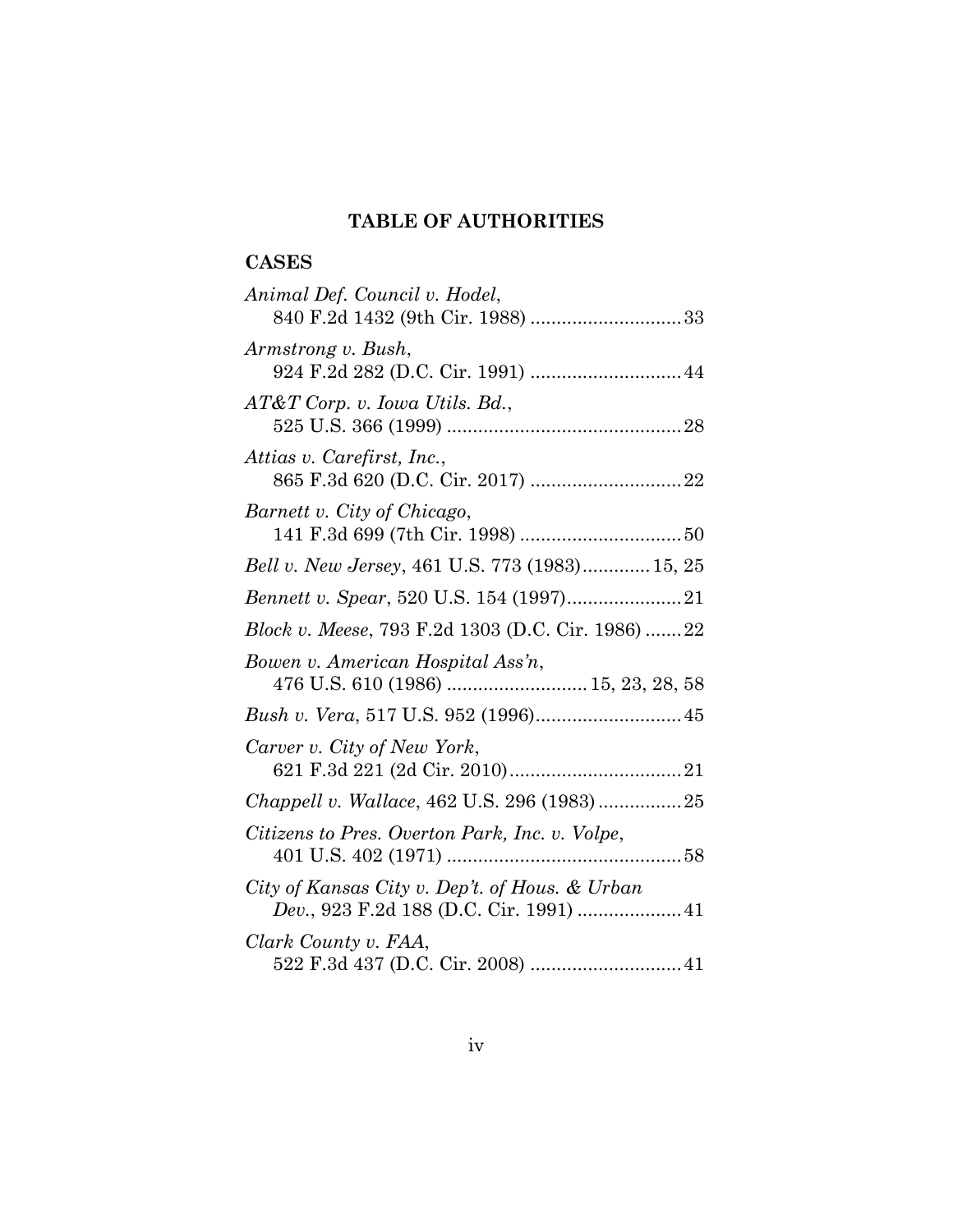| Cmty. Television of S. Cal. v. Gottfried,                                              |
|----------------------------------------------------------------------------------------|
| Competitive Enter. Inst. v. Nat'l Highway<br>Traffic Safety Admin.,                    |
| Ctr. for Auto Safety v. Dole, 828 F.2d 799 (D.C.                                       |
| Del. Dep't of Nat. Res. & Envtl. Control v. EPA,                                       |
| Department of Commerce v. U.S. House of<br>Representatives, 525 U.S. 316 (1999) passim |
| Encino Motorcars v. Navarro,                                                           |
| FCC v. Fox Television Stations, Inc.,                                                  |
| Fed'n for Am. Immigration Reform v.<br>Klutznick, 486 F. Supp. 564 (D.D.C. 1980) 4, 60 |
| Flint Ridge Dev. Co. v. Scenic Rivers Ass'n,                                           |
| Franklin v. Massachusetts,                                                             |
| FTC v. Cement Inst., 333 U.S. 683 (1948)59                                             |
| Havens Realty Corp. v. Coleman,                                                        |
|                                                                                        |
| Home Box Office, Inc. v. FCC,                                                          |
| In re Permian Basin Area Rate Cases,                                                   |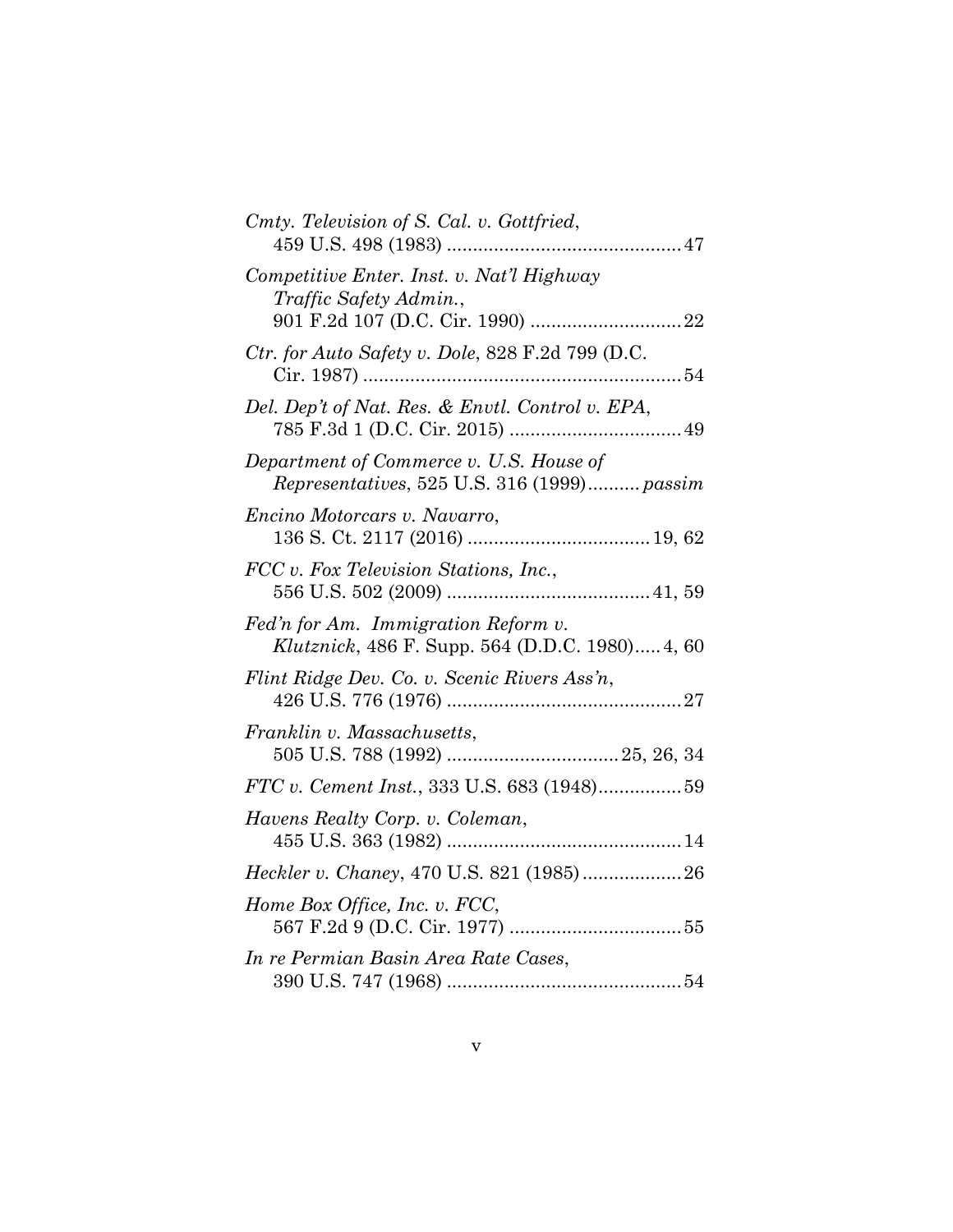| Lujan v. Defenders of Wildlife,                                                                                        |  |
|------------------------------------------------------------------------------------------------------------------------|--|
| Mach Mining, LLC v. EEOC,                                                                                              |  |
| Massachusetts v. Mosbacher,<br>785 F. Supp. 230 (D. Mass. 1992) 33                                                     |  |
| Michigan v. EPA, 135 S. Ct. 2699 (2015) 40                                                                             |  |
| Mingo Logan Coal Co. v. EPA,                                                                                           |  |
| Miss. Comm'n on Envtl. Quality v. EPA,                                                                                 |  |
| Motor Vehicles Mfrs. Ass'n of U.S., Inc. v. State<br>Farm Mutual Auto. Ins. Co.,<br>463 U.S. 29 (1983)  14, 30, 44, 48 |  |
| Nat'l R.R. Passenger Corp. v. Bos. & Me. Corp.,                                                                        |  |
| Negron v. City of Miami Beach,                                                                                         |  |
| OBB Personenverkehr AG v. Sachs,                                                                                       |  |
| Pa. Dep't of Corr. v. Yeskey,                                                                                          |  |
| Palantir USG, Inc. v. United States,                                                                                   |  |
| R.H. Stearns Co. of Bos. v. United States,                                                                             |  |
| Shelby Cty. v. Holder,                                                                                                 |  |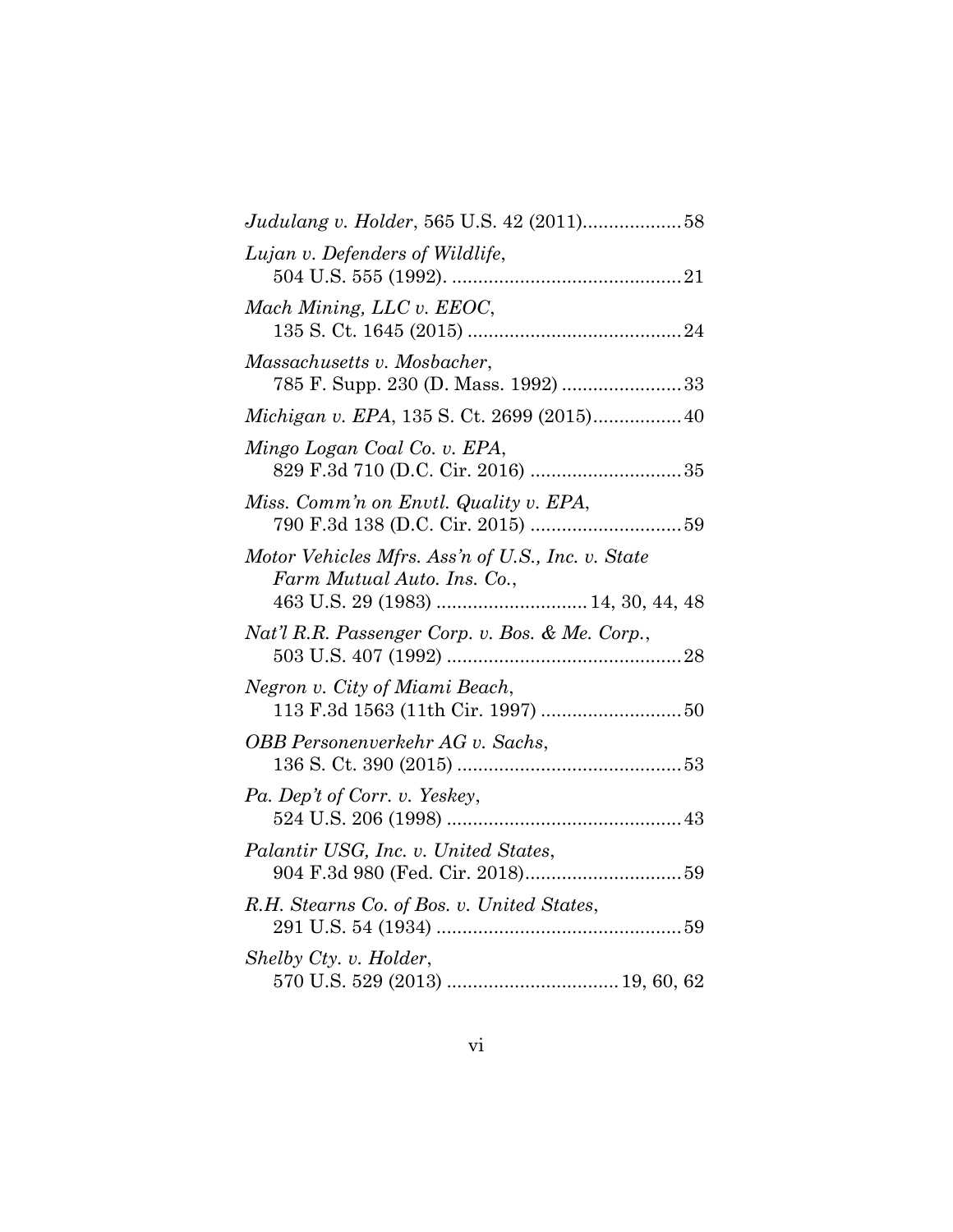| Tex. Dep't of Cmty. Affairs v. Burdine,                                                             |
|-----------------------------------------------------------------------------------------------------|
| Tucker v. U.S. Department of Commerce,                                                              |
| United States v. Jones, 565 U.S. 400 (2012)  47                                                     |
| Utah v. Evans, 536 U.S. 452 (2002)  passim                                                          |
| Vt. Yankee Nuclear Power Corp. v. Nat. Res.<br><i>Def. Council, Inc., 435 U.S. 519 (1978)48, 49</i> |
|                                                                                                     |
| Weyerhaeuser Co. v. U.S. Fish & Wildlife                                                            |
| Wisconsin v. City of New York,                                                                      |
| Woods Petroleum Corp. v. U.S. Dep't of<br>Interior, 18 F.3d 854 (10th Cir. 1994)55                  |
| Wultz v. Islamic Republic of Iran,                                                                  |
|                                                                                                     |

# **CONSTITUTION & STATUTES**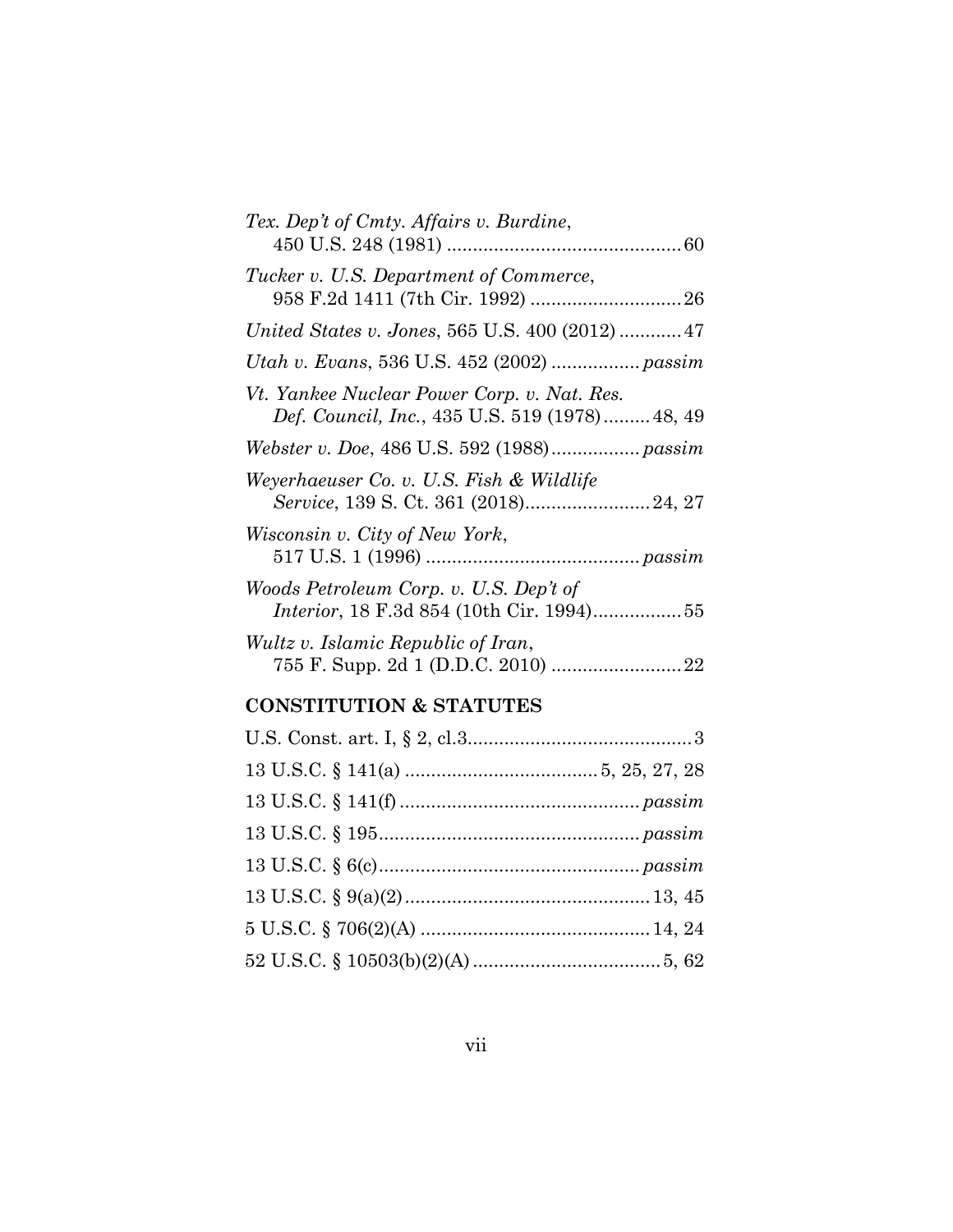# **LEGISLATIVE MATERIALS**

| H.R. Conf. Rep. 94-1719, 94th Cong., 2nd Sess.                                                                                                                                                                                                          |
|---------------------------------------------------------------------------------------------------------------------------------------------------------------------------------------------------------------------------------------------------------|
|                                                                                                                                                                                                                                                         |
| Census Equity Act: Hearings Before the<br>Subcomm. on Census & Population of the<br>H. Comm. on Post Office & Civ. Serv.,                                                                                                                               |
| Hearing on Recent Trade Actions Before the H.<br>Comm. on Ways and Means,                                                                                                                                                                               |
| <i>Hearing to Consider FY2019 Budget Request</i><br>for Dep't of Commerce Programs Before the<br>Subcomm. on Commerce, Justice, Science,<br>and Related Agencies of the House Comm.<br>on Appropriations,<br>115th Cong., 2d Sess., (Mar. 20, 2018)  18 |
|                                                                                                                                                                                                                                                         |

# **OTHER AUTHORITIES**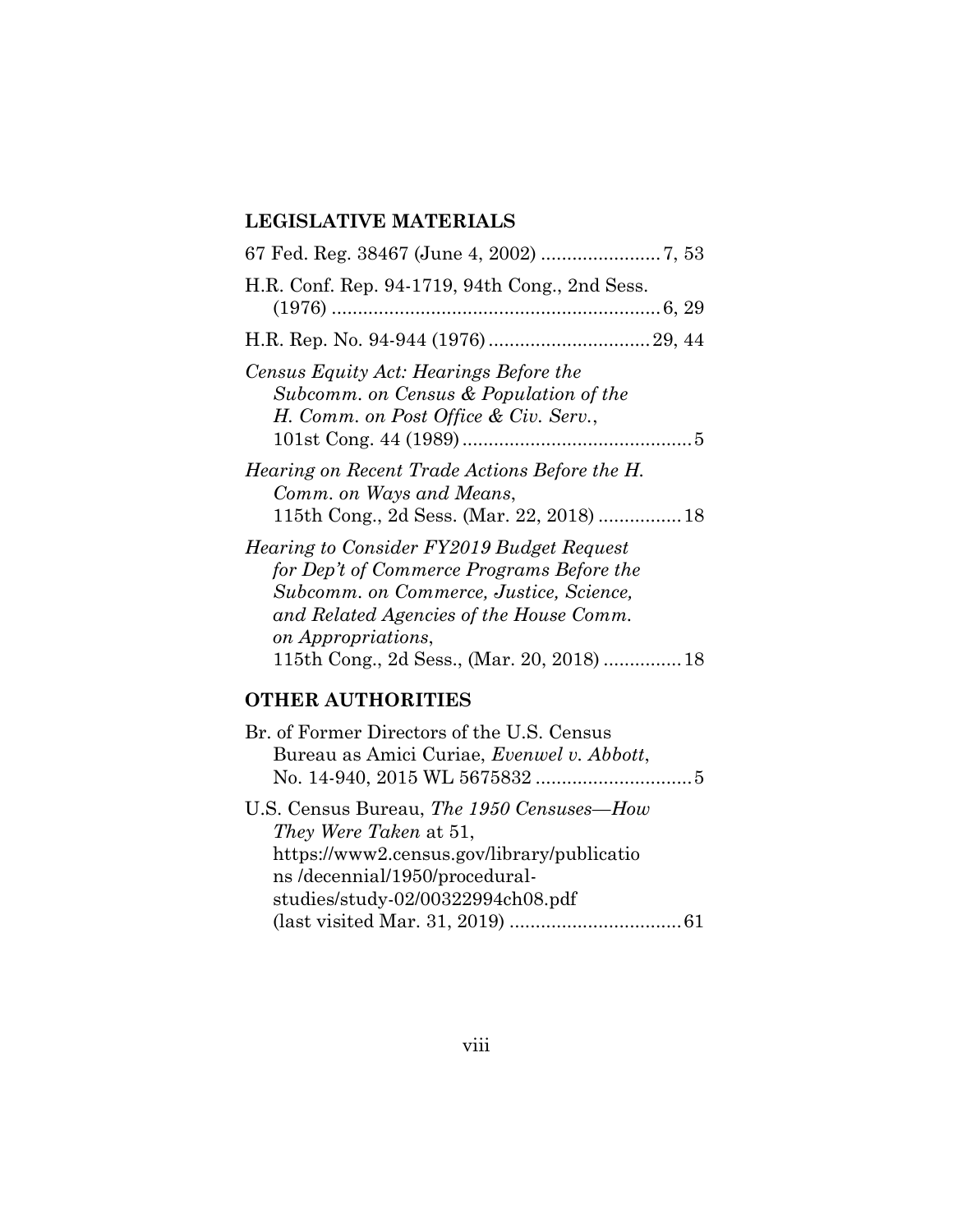#### <span id="page-9-0"></span>**INTRODUCTION**

In ordering the addition of a citizenship question to the census questionnaire, Commerce Secretary Wilbur Ross overruled the unanimous objection of the Census Bureau, which warned that it would have "an adverse impact … on the accuracy and quality of the 2020 Census." J.A.109. He also ignored the Bureau's conclusion that adding the question would disserve the Secretary's ostensible purpose, by generating less accurate information about citizenship than would be available without it. J.A.105, 159. "Based exclusively on the materials in the official 'Administrative Record,'" the district court found multiple "classic, clear-cut" Administrative Procedure Act (APA) violations, each of which independently justified setting aside the Secretary's decision. Pet. App. 10a.

Most importantly, the district court found that the Secretary's decision rested on two factual predicates, both directly contradicted by the Administrative Record. The Secretary reasoned (1) that the Census Bureau could not determine whether asking a citizenship question would affect census response rates, and (2) that asking the question would result in "more complete and accurate" citizenship information for the Department of Justice (DOJ). Pet. App. 555a, 557a. But the Administrative Record established that asking the question: (1) would "harm[] the quality of the census count," J.A.105, because it would cause a "decline in overall self-response" to the 2020 Census, especially among noncitizens; and (2) would produce "substantially less accurate citizenship status data than are available from administrative sources," J.A.105.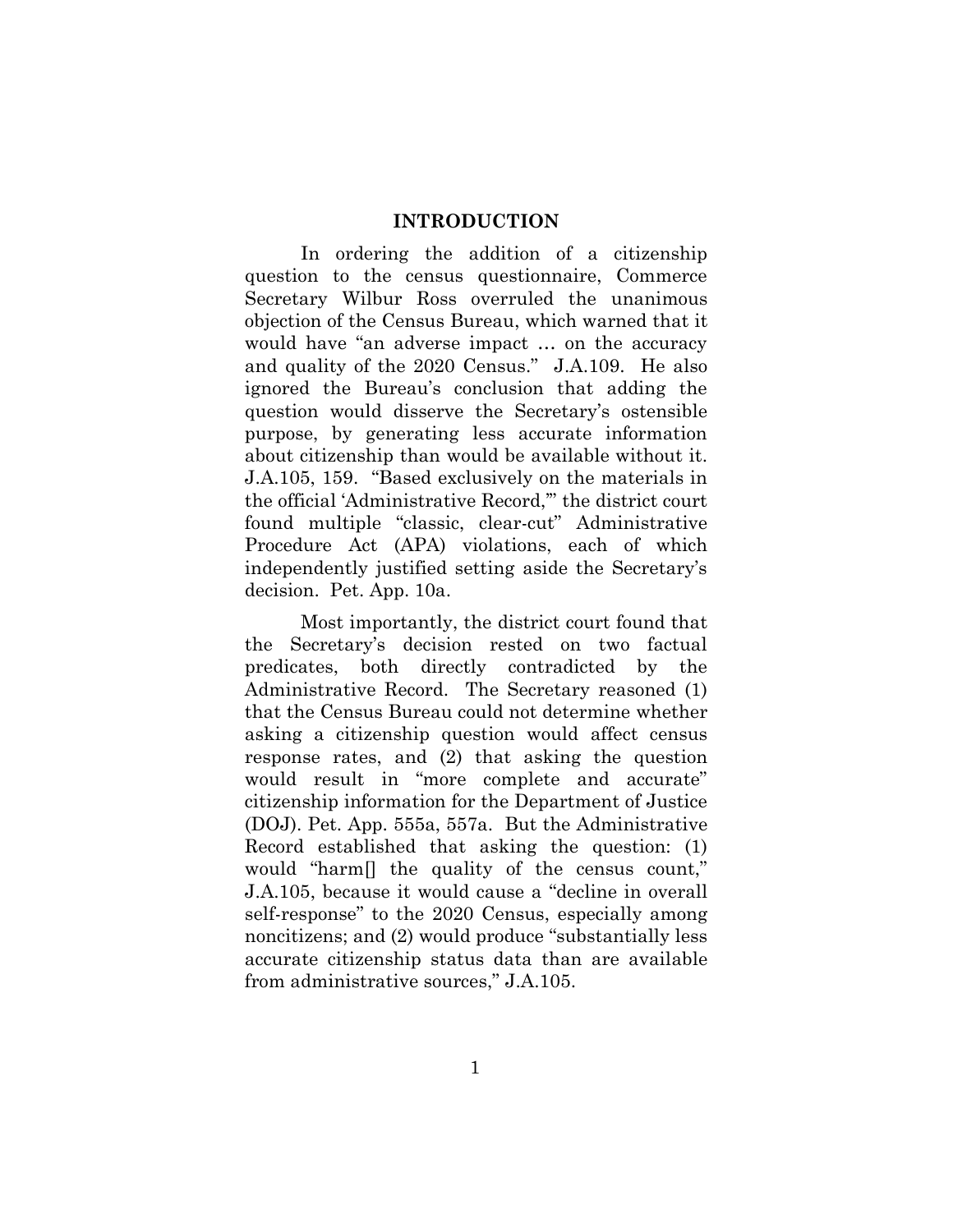For much the same reason, the district court also found that the Secretary's decision violated the Census Act's obligation "'to acquire and use'" administrative records for data collection, instead of ""direct inquiries," to "the maximum extent possible.'" Pet. App. 263a (quoting 13 U.S.C. § 6(c)). Because the Administrative Record established that the Secretary could actually get better citizenship information from government records alone, Section 6(c) precluded him from using a "direct inquiry" on the census to do so.

The court found further that the Secretary violated the APA by failing to consider a substantial legal obstacle to sharing with DOJ the very "full count" block-level citizenship information the Secretary sought to obtain: the Bureau's statutorily mandated confidentiality protocols. Pet. App. 297a-300a.

"Perhaps most egregiously," the Secretary's rationale was pretextual. Pet. App. 331a. He decided to add the question "well before" he even considered his stated rationale: DOJ's request for better data to enforce the Voting Rights Act (VRA). He sought to conceal that fact in his memorandum announcing the decision, and in testimony to Congress. Commerce, not DOJ, came up with the VRA enforcement rationale, and DOJ now concedes that it does not need a citizenship question to enforce the VRA. Pet. App. 94a, 313a. APA review requires agencies to set forth their actual reasons for acting; the Secretary instead did all he could to obscure them.

The stakes could not be higher. The Census Bureau's "best analysis" is that the question would reduce 2020 Census responses by 6.5 million people.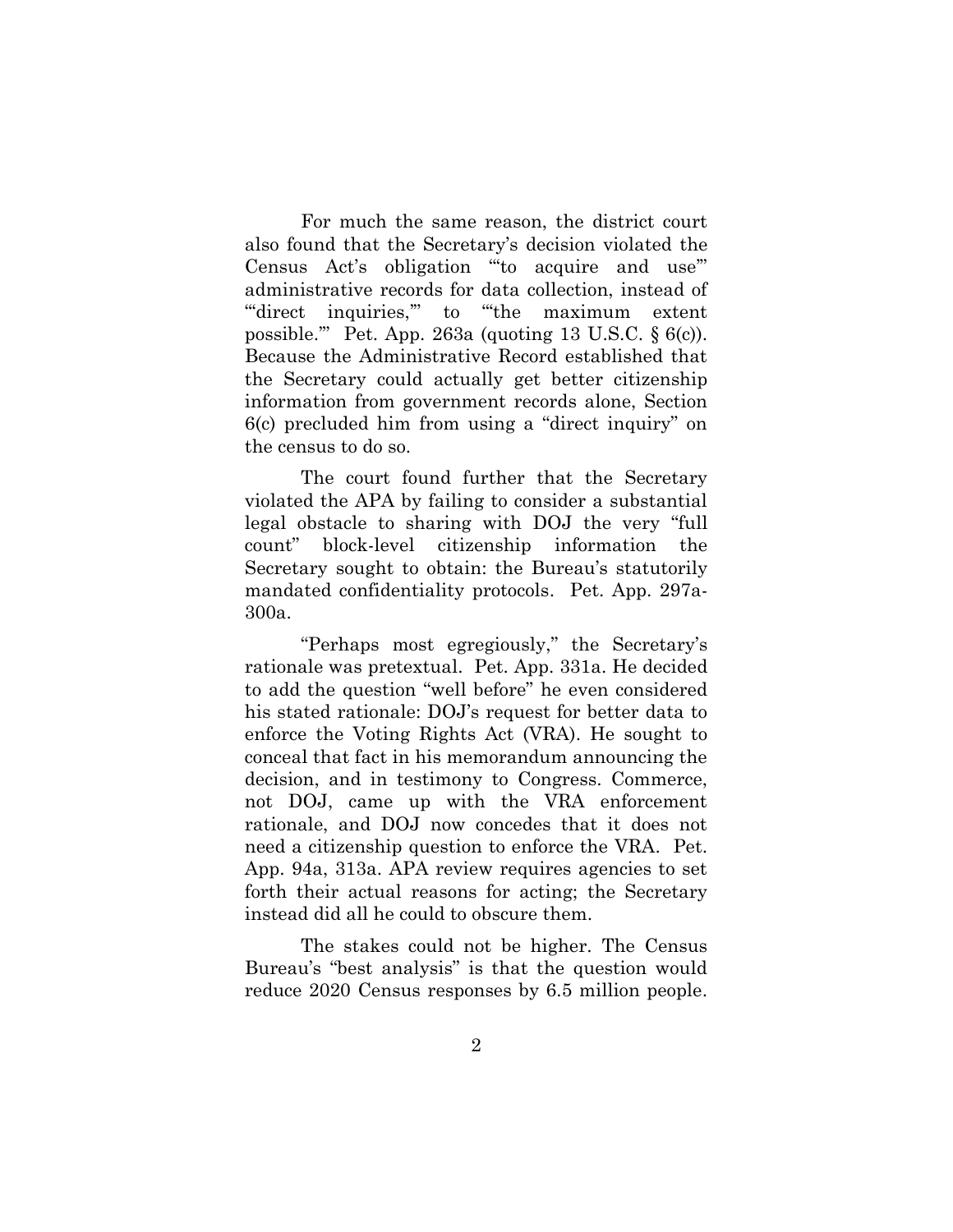Pet. App. 143a, 152a. The district court made factual findings—unchallenged by defendants—that this would damage the distributive accuracy of the census so severely that Arizona, California, Florida, Illinois, New York, and Texas face an "impending" or "substantial risk of losing a seat" in the House of Representatives, Pet. App. 175a, and numerous states would "lose funds from several federal programs," Pet. App. 205a-206a.

"All of the relevant evidence before Secretary Ross—*all* of it—demonstrated that using administrative records [alone] would actually produce more accurate block-level [citizenship] data than adding a citizenship question." Pet. App. 290a. Because the Secretary's decision rests on the opposite conclusion absent support in the Administrative Record, it is arbitrary and capricious and contrary to law. The APA requires reasoned decisionmaking by administrative agencies; this decision flunks that test.

### <span id="page-11-0"></span>**STATEMENT OF THE CASE**

## **A. The Decennial Census and the Citizenship Question**

"The Constitution confers upon Congress the responsibility to conduct an 'actual Enumeration' of the American public every 10 years, with the primary purpose of providing a basis for apportioning political representation among the States." *Wisconsin v. City of New York*, 517 U.S. 1, 24 (1996). The census must include all "persons" regardless of citizenship status, U.S. Const. art. I, § 2, cl.3, and is the "linchpin of the federal statistical system," *Department of Commerce*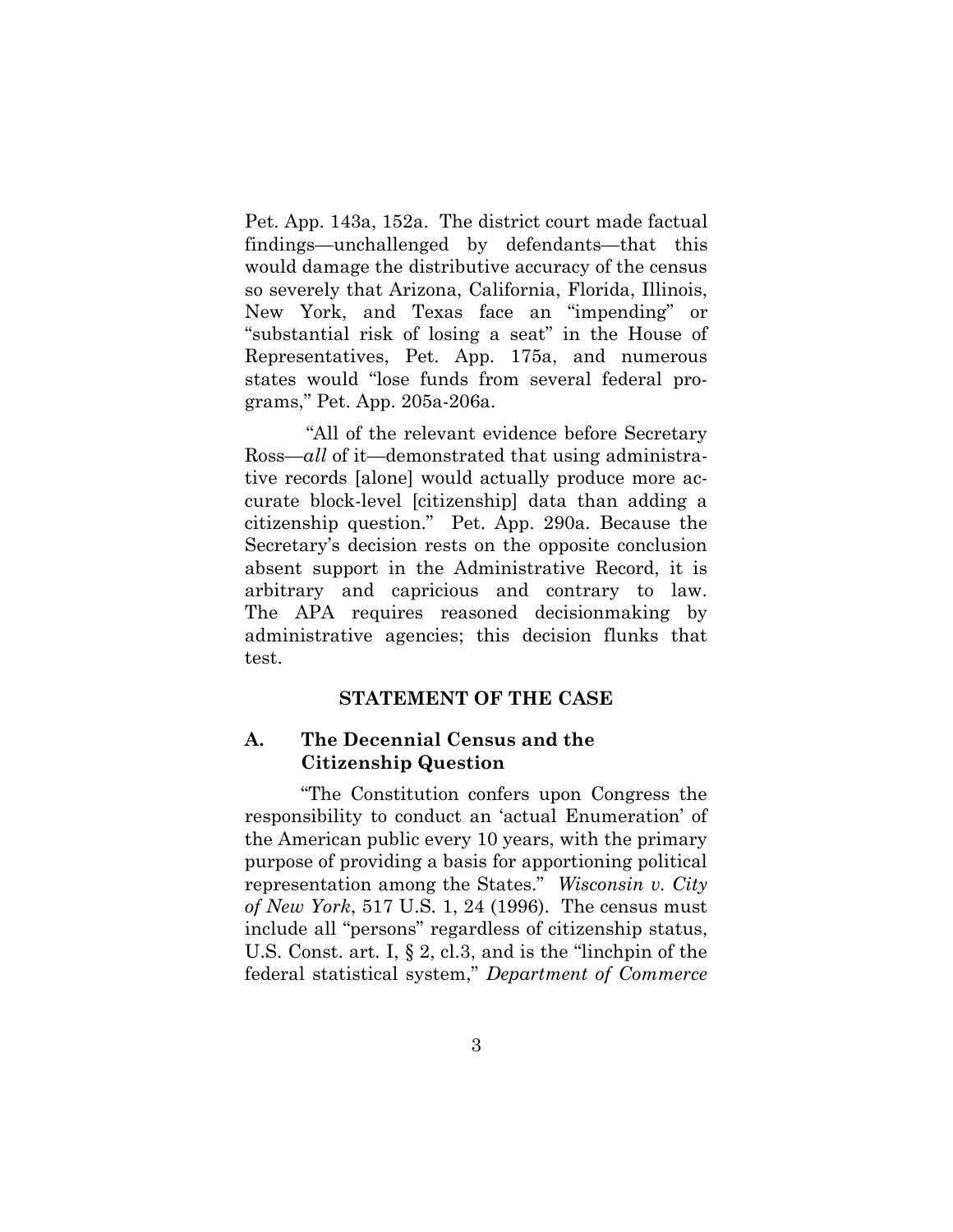*v. U.S. House of Representatives*, 525 U.S. 316, 341 (1999) (quotation marks and citation omitted). Census data are used "in dispensing funds through federal programs to the States"—more than \$900 billion annually, Pet. App. 178a—and by States for "drawing intrastate political districts." *Wisconsin*, 517 U.S. at 5-6.

Many households do not respond to the census; consequently, "[s]ome segments of the population are 'undercounted' to a greater degree than are others, resulting in a phenomenon termed the 'differential undercount.'" *Id.* at 7. "Since at least 1940, the Census Bureau has thought" that it undercounts "some racial and ethnic minority groups … to a greater extent than it does whites." *Id.* Recognizing this as a "significant problem," it has "devoted substantial effort toward achieving [its] reduction." *Id*.

That effort has included the Commerce Department's consistent opposition to including a citizenship question on the Decennial Census questionnaire. Before the 1980 Census, it argued that "[q]uestions as to citizenship are particularly sensitive in minority communities and would inevitably trigger hostility, resentment and refusal to cooperate," and therefore, "any effort to ascertain citizenship will inevitably jeopardize the overall accuracy of the population count." *Fed'n for Am. Immigration Reform v. Klutznick*, 486 F. Supp. 564, 568 (D.D.C. 1980) ("*FAIR*"). Before the 1990 Census, the Bureau opposed legislation to "add[] a citizenship question" because it would make "[t]he census … less accurate." *Census Equity Act: Hearings Before the Subcomm. on Census & Population of the H. Comm.*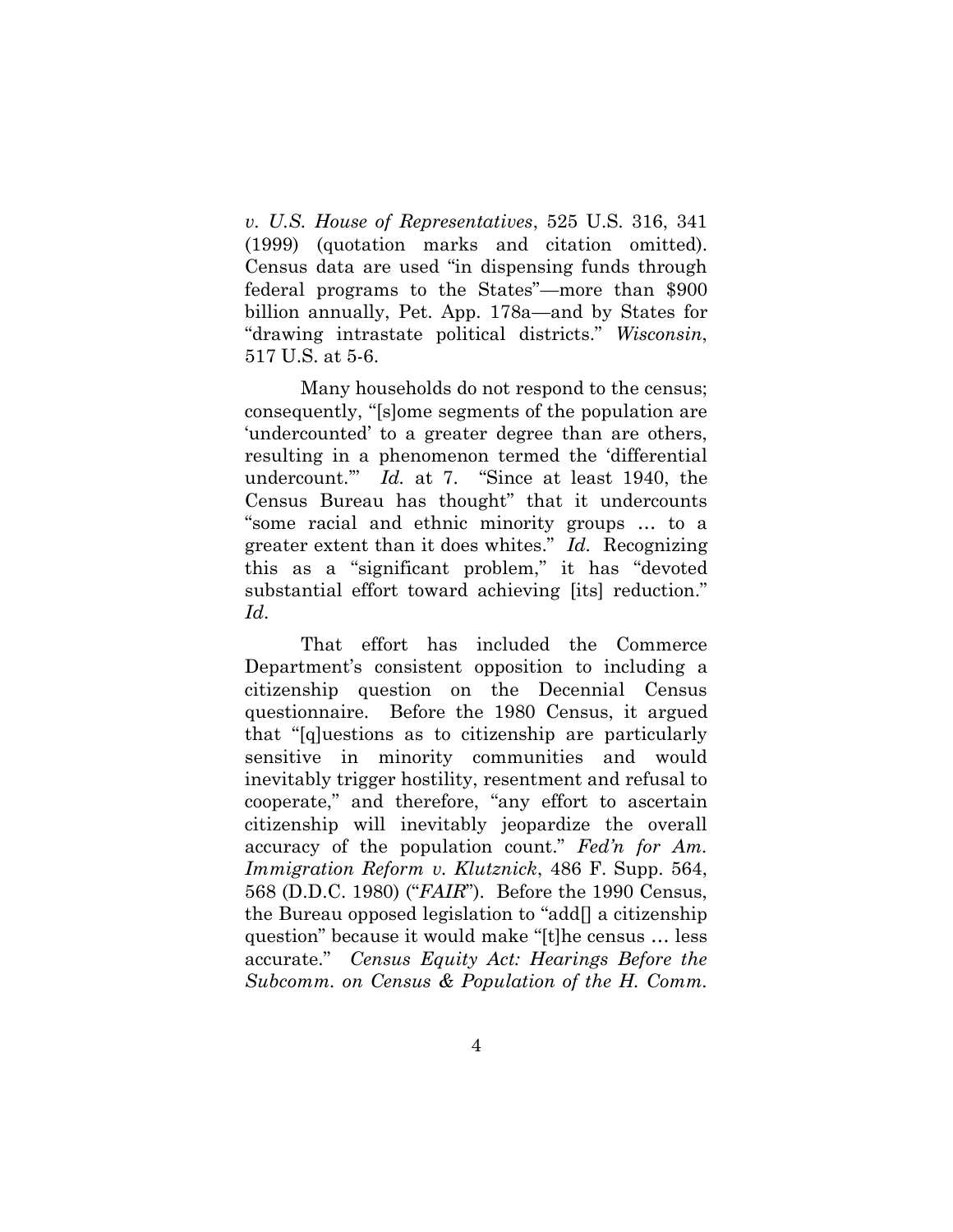*on Post Office & Civ. Serv.*, 101st Cong. 44 (1989). And Census Directors appointed by presidents from both parties recently warned this Court that a citizenship question would "frustrate the Census Bureau's ability to conduct the only count the Constitution expressly requires: determining the whole number of persons in each state in order to apportion House seats." Br. of Former Directors of the U.S. Census Bureau as Amici Curiae \*25, *Evenwel v. Abbott*, No. 14-940, 2015 WL 5675832.

For decades, the government has therefore collected citizenship data from only a "sample of the population." Pet. 3. It did so previously through the "long form," a decennial sample survey that asked "a small subset of the population subsidiary census questions." *Utah v. Evans*, 536 U.S. 452, 468 (2002). Congress now requires the Bureau to collect citizenship data through the American Community Survey (ACS), which samples approximately two percent of households annually. 52 U.S.C. § 10503(b)(2)(A). While the "actual Enumeration" for apportionment cannot be corrected using statistical sampling, *see House of Representatives*, 525 U.S. at 343, sample surveys like the ACS can be statistically "adjust[ed] … for survey nonresponse," J.A.120-21.

## **B. The Statutory and Administrative Framework Governing the Census**

Congress directs the Commerce Secretary to "take a decennial census of population," and authorized the Secretary to collect "other … information as necessary," 13 U.S.C. § 141(a), limiting that discretion in several specific ways. In particular, the 1976 Census Act "constrain[ed] the Secretary's authority" in order to "address[] concerns that the Bureau was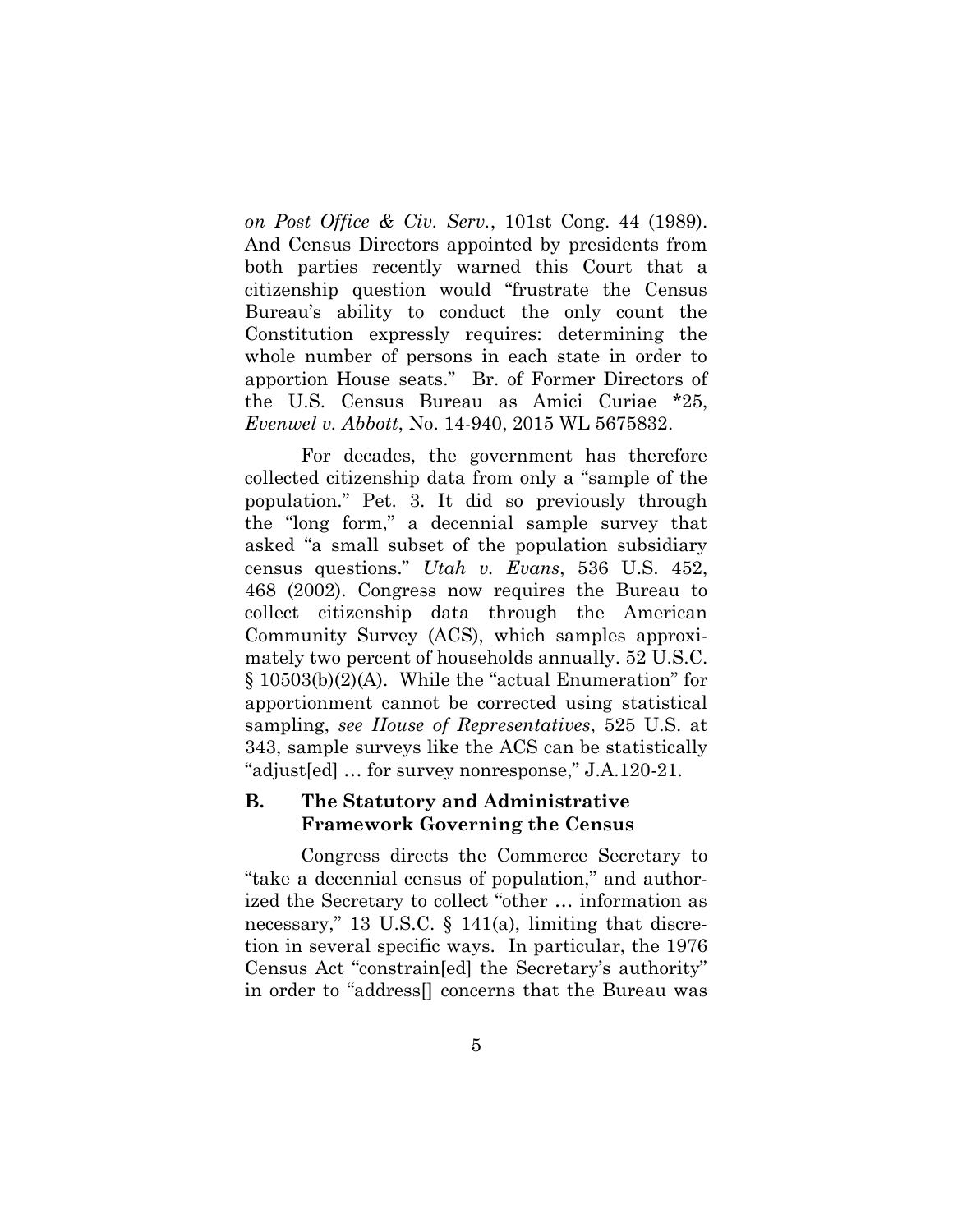requiring the citizenry to answer too many questions in the decennial census," which can harm response rates. Br. for Respondents 37 n.50, 40, *House of Representatives*, No. 98-404, 1998 WL 767637 (citation omitted).

The 1976 Act required the Secretary to use alternative data sources instead of adding questions to the Decennial Census whenever possible. First, it transformed Section 195 of the Census Act from "a provision that *permitted* the use of sampling for purposes other than apportionment into one that *required* that sampling be used for such purposes if 'feasible.'" *House of Representatives,* 525 U.S. at 341. Similarly, Section 6(c) now directs that "the Secretary shall acquire and use" records from other governmental entities "instead of conducting direct inquiries" of the population, "[t]o the maximum extent possible." 13 U.S.C. § 6(c). The 1976 Act "emphasize[d] the Congress' desire that such authority be used whenever possible in the dual interests of economizing and reducing respondent burden." H.R. Conf. Rep. 94-1719, 94th Cong., 2nd Sess., 1976 WL 14025 (1976), at \*10.

The 1976 amendments also require advance notice before the Secretary may add questions to the census. Section 141(f) requires the Secretary to submit two reports to Congress—one "not later than 3 years before the appropriate census date," identifying "subjects proposed to be included," and another "not later than 2 years before the appropriate census date," identifying "questions proposed," 13 U.S.C. § 141(f)(1)-(2). The Secretary may amend either report only if "new circumstances exist which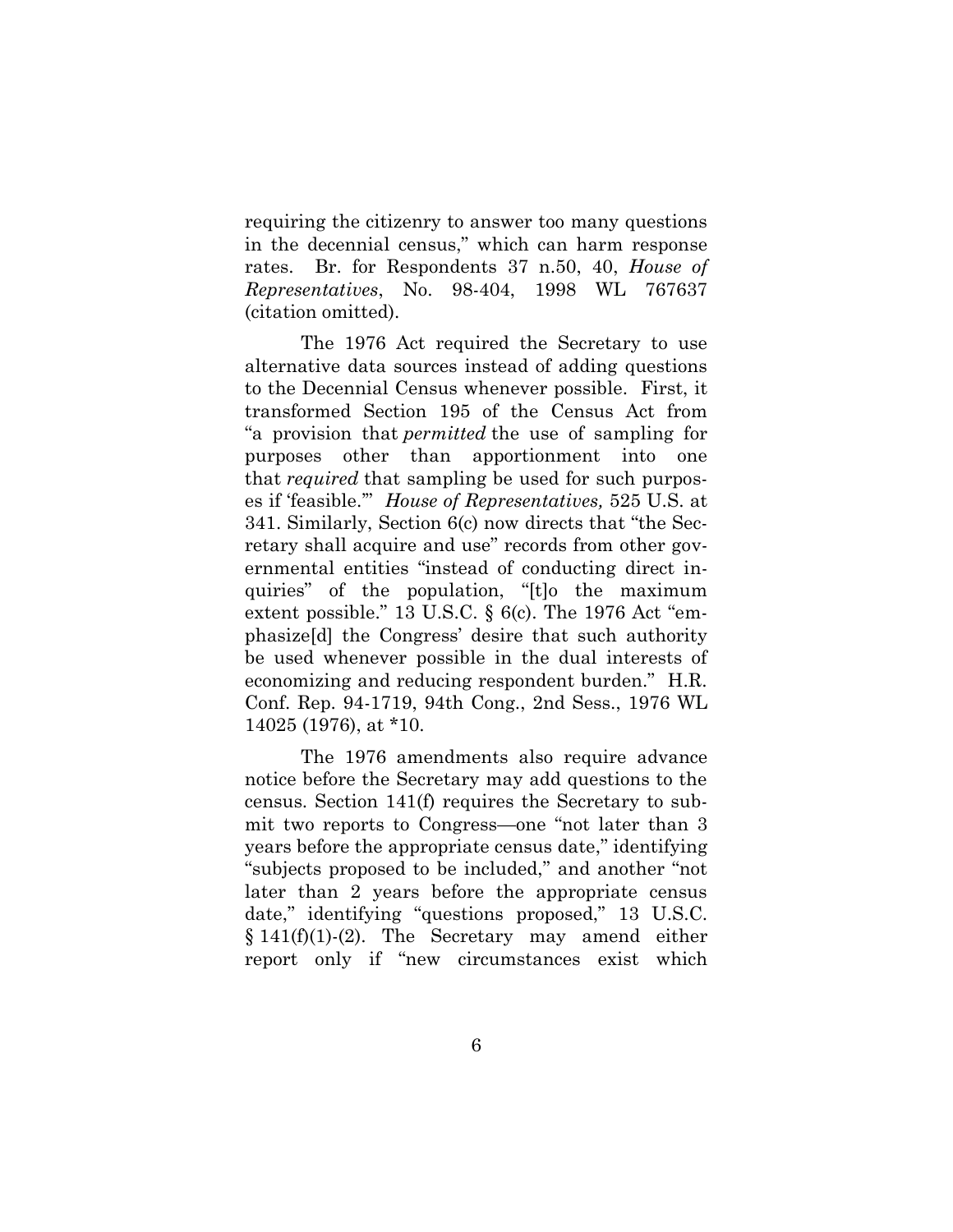*necessitate* that the subjects … or questions … be modified." 13 U.S.C. § 141(f)(3) (emphasis added).

The Secretary's authority over the census is further constrained by various standards. The Office of Management and Budget (OMB) Statistical Policy Directives, adopted in 2006, require data-collection design that "achieves the best balance between maximizing data quality and controlling measurement error while minimizing respondent burden and cost." J.A.654, 658. And the Census Bureau Statistical Quality Standards, adopted in 2010 as directed by OMB, 67 Fed. Reg. 38467 (June 4, 2002), require pretesting of new census questions, subject to narrow exceptions not applicable here. J.A.626-630.

## **C. The Secretary's Decision to Add a Citizenship Question**

In March 2017, the Secretary submitted a report to Congress pursuant to 13 U.S.C.  $\S$  141(f)(1), titled "Subjects Planned for the 2020 Census and American Community Survey." J.A.160. "The list of subjects did not include citizenship status." Pet. App. 33a. One year later, on March 26, 2018, the Secretary reversed course and issued a memorandum directing the addition of a citizenship question to the 2020 census.

The Secretary's memorandum purported to respond to a December 12, 2017 DOJ letter, requesting the inclusion of a citizenship question. DOJ's letter asserted that the question would produce a "full count" of citizenship data at the census block level purportedly "critical to the Department's enforcement of Section 2 of the Voting Rights Act"—rather than "estimates" with a margin of error. Pet. App.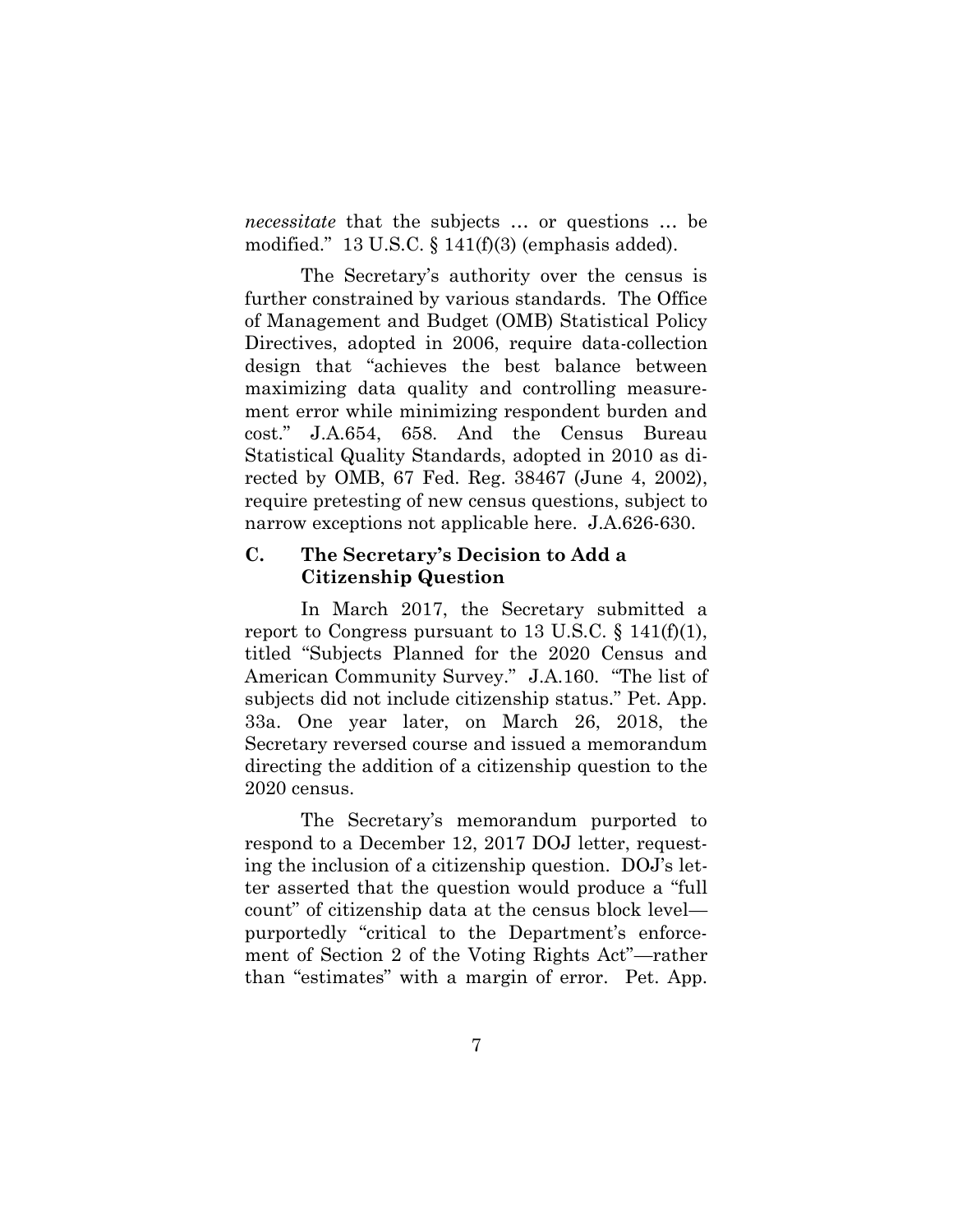564a, 568a. The Secretary's decisional memorandum stated: "[F]ollowing receipt of the DOJ request, I set out to take a hard look at the request … so that I could make an informed decision on how to respond … [and] immediately initiated a comprehensive review process." Pet. App. 548a. The Secretary contemporaneously testified to Congress that DOJ "initiated the request," that his decision "respond[ed] *solely*" to DOJ, and that he was "not aware" of any discussions concerning the question between Commerce and the White House. Pet. App. 72a (emphasis added).

But the Secretary's timeline misrepresented the decisionmaking process. In truth, the Secretary set out to add a citizenship question to the census long before the DOJ request; lobbied DHS and DOJ to ask for the question; and concocted the VRA rationale as the purported basis for DOJ's request.

On June 21, 2018, after this lawsuit was filed, the Secretary issued a "supplemental memorandum" revealing that he first considered adding a citizenship question not in response to the DOJ request, but "soon after" his appointment in February 2017, for reasons he did not specify. Pet. App. 546a-547a. The Administrative Record revealed that—contrary to his statements to Congress—the Secretary discussed adding a citizenship question in April 2017<sup>1</sup> with then-White House advisor Steve Bannon, and, at Bannon's direction, with then-Kansas Secretary of State Kris Kobach, who advised that the question's absence on the census "leads to the problem that

l

<sup>1</sup> *See* Dist. Ct. Doc. 379-1, at 3.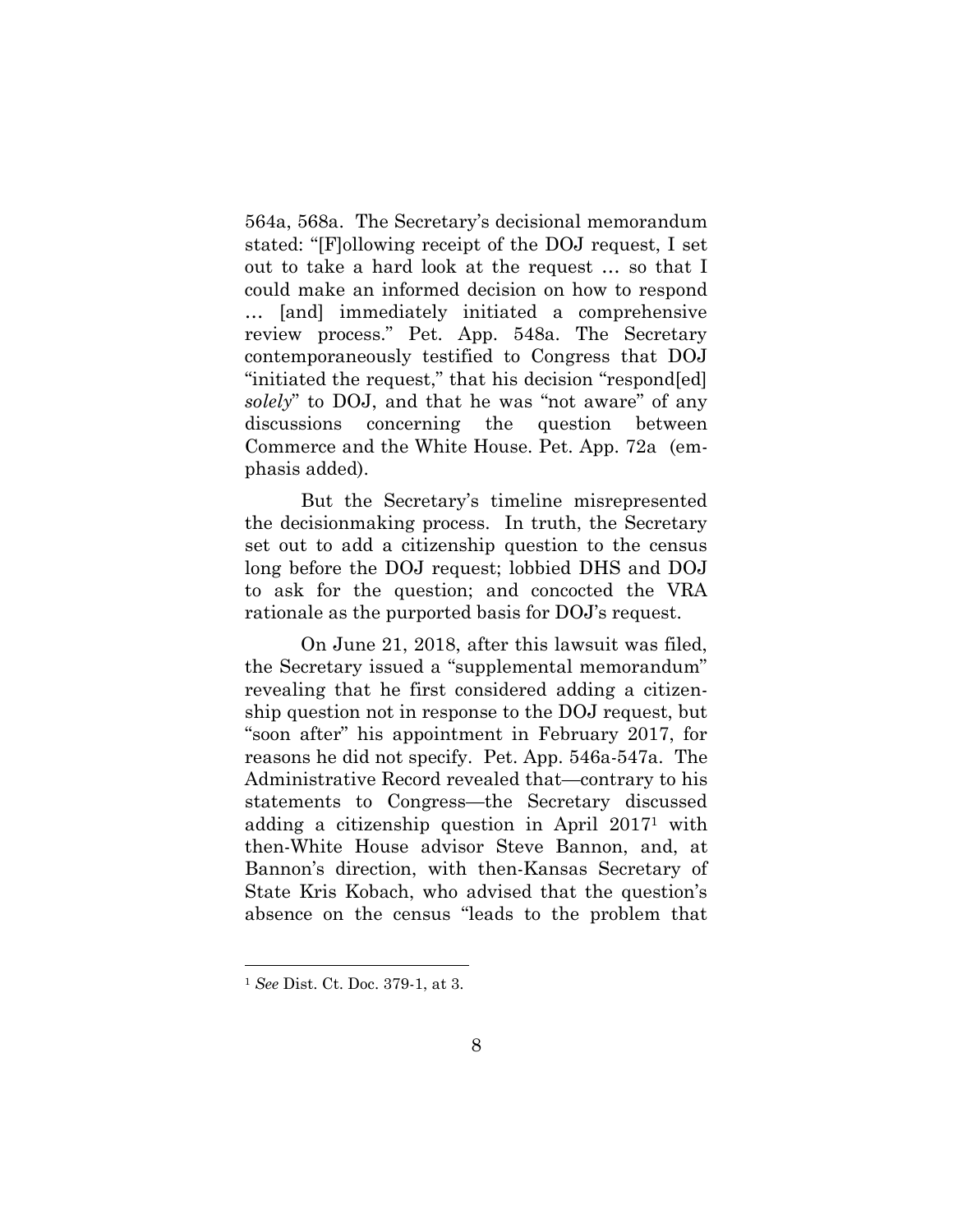aliens … are still counted for congressional apportionment purposes." J.A.186.

The supplemented Administrative Record also revealed that on May 2, 2017—seven months before the DOJ letter—the Secretary wrote his aides that he was "mystified why nothing ha[d] been done in response to [his] months old request that we include the citizenship question." J.A.276. In response, Commerce Policy Director Earl Comstock promised that "[o]n the citizenship question we will get that in place," and that he would "work with Justice to get them to request" it. J.A.276. After months of unsuccessful lobbying of both first DOJ and then DHS to request the question, the Secretary personally intervened with the Attorney General, Pet. App. 82a-91a, and "inquired whether [DOJ] would support … a citizenship question" based on "the Voting Rights Act" as a rationale, Pet. App. 546a. DOJ's December 12 letter followed. Pet. App. 564a-569a.

None of this was mentioned in the Secretary's congressional testimony or decisional memorandum. The full picture came to light only after the agency supplemented the Administrative Record with more than 11,000 pages it had initially withheld. The district court concluded that the Secretary's "first version of events, set forth in the initial Administrative Record, the Ross Memo, and his congressional testimony, was materially inaccurate." Pet. App. 74a.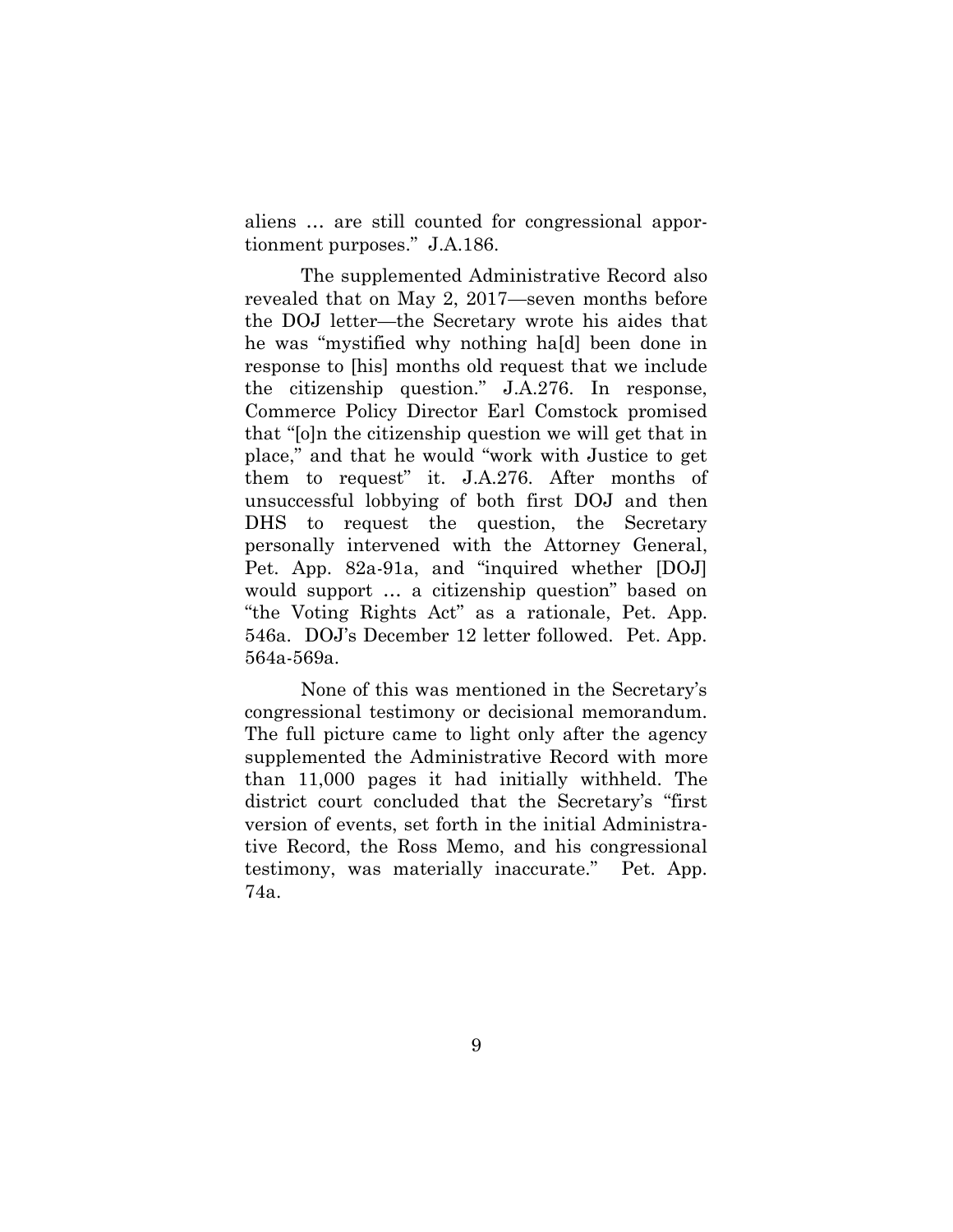#### **D. The Secretary's Disregard of the Administrative Record**

The Secretary made his decision in the face of unequivocal evidence in the Administrative Record that adding a citizenship question "harms the quality of the census count, and would [provide DOJ with] substantially less accurate citizenship status data than are available from administrative sources," such as the Social Security Administration. J.A.105.

In his decisional memorandum, the Secretary asserted that "no one provided evidence that" a citizenship question "would materially decrease response rates." Pet. App. 557a. That "[w]as simply untrue." Pet. App. 285a-286a. Based on multiple empirical analyses, the Census Bureau had unambiguously advised that the question would have "an adverse impact on self-response" and "on the accuracy and quality of the 2020 Census." J.A.109.

The Secretary also stated in his decisional memorandum that a citizenship question is "necessary to provide complete and accurate data in response to the DOJ request." Pet. App. 562a. But that was untrue as well. The Bureau had offered the Secretary three "alternatives" for producing block-level citizenship data: (A) deploying "Census Bureau statistical experts" to perform "sophisticated modeling" with existing ACS data, J.A.107-108; (B) "adding a citizenship question to the 2020 census," J.A.105; or (C) "link[ing]" census respondents to existing governmental "administrative records," J.A.116.

The Census Bureau's memoranda explained that citizenship data gathered through a census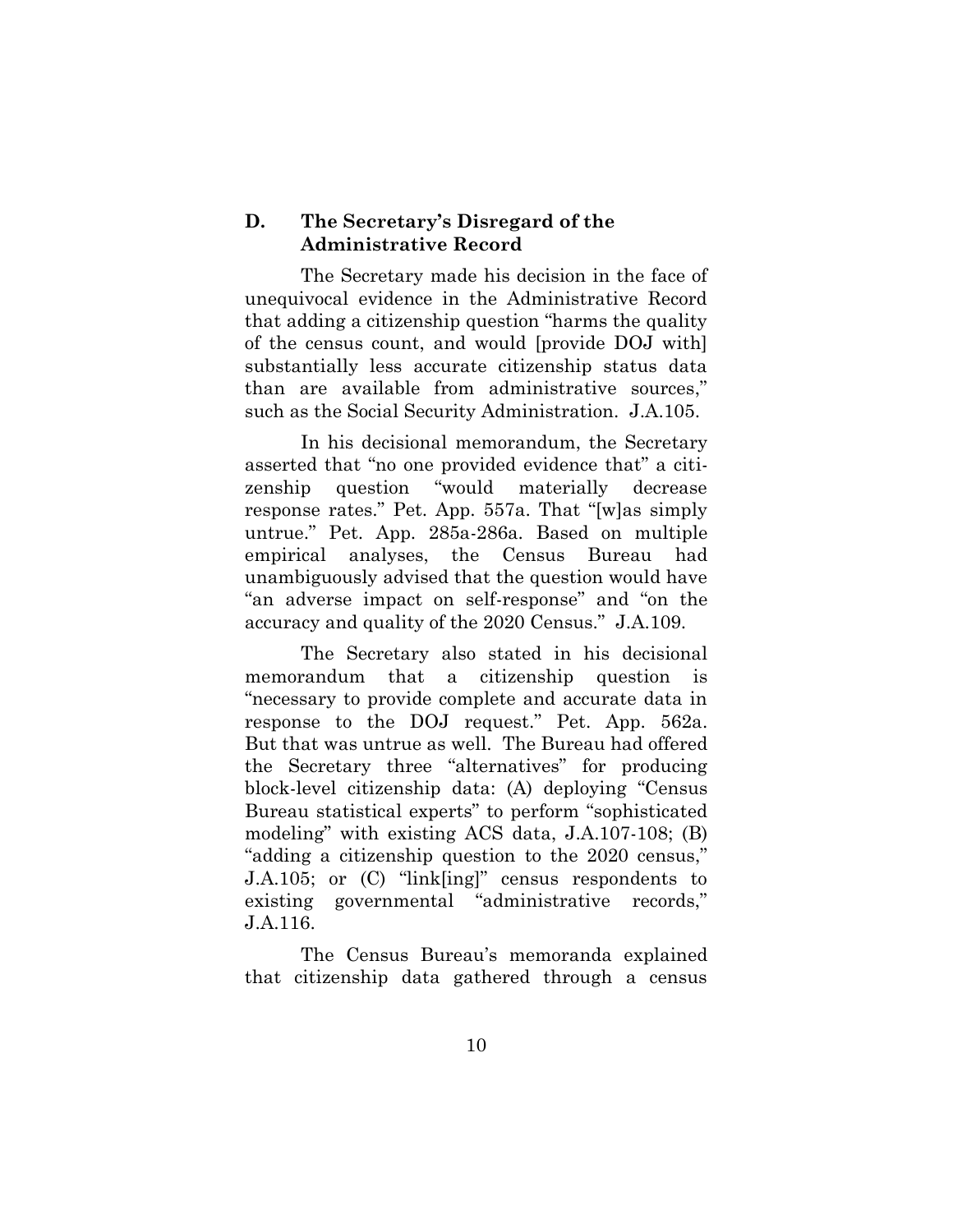question would be "of suspect quality," J.A.158, because noncitizens "inaccurately mark 'citizen' about 30 percent of the time" on Census Bureau sample surveys, Pet. App. 555a. The Bureau concluded that, in contrast, using "reliable federal administrative records"—which are "verified" based on legal documents concerning citizenship status— "better meets DOJ's stated uses, is comparatively far less costly than [adding a citizenship question], and does not harm the quality of the census count." J.A.105.

The Census Bureau delivered its analyses to the Secretary in December 2017 and January 2018. Pet. App. 42a. The Secretary's senior aides then posed a series of follow-up questions for the Bureau to answer for the Secretary. Question 31 asked: "What was the process that was used in the past to get questions added to the decennial Census or do we have … a precedent … established?" Pet. App. 107a*.* The Bureau responded:

> The Census Bureau follows a wellestablished process when adding or changing content on the census or ACS to ensure the data fulfill legal and regulatory requirements established by Congress. Adding a question or making a change to the Decennial Census or the ACS involves extensive testing, review, and evaluation. This process ensures the change is necessary and will produce quality, useful information for the nation.

Pet. App. 107a-108a. Later, in curating the Administrative Record, Commerce officials outside the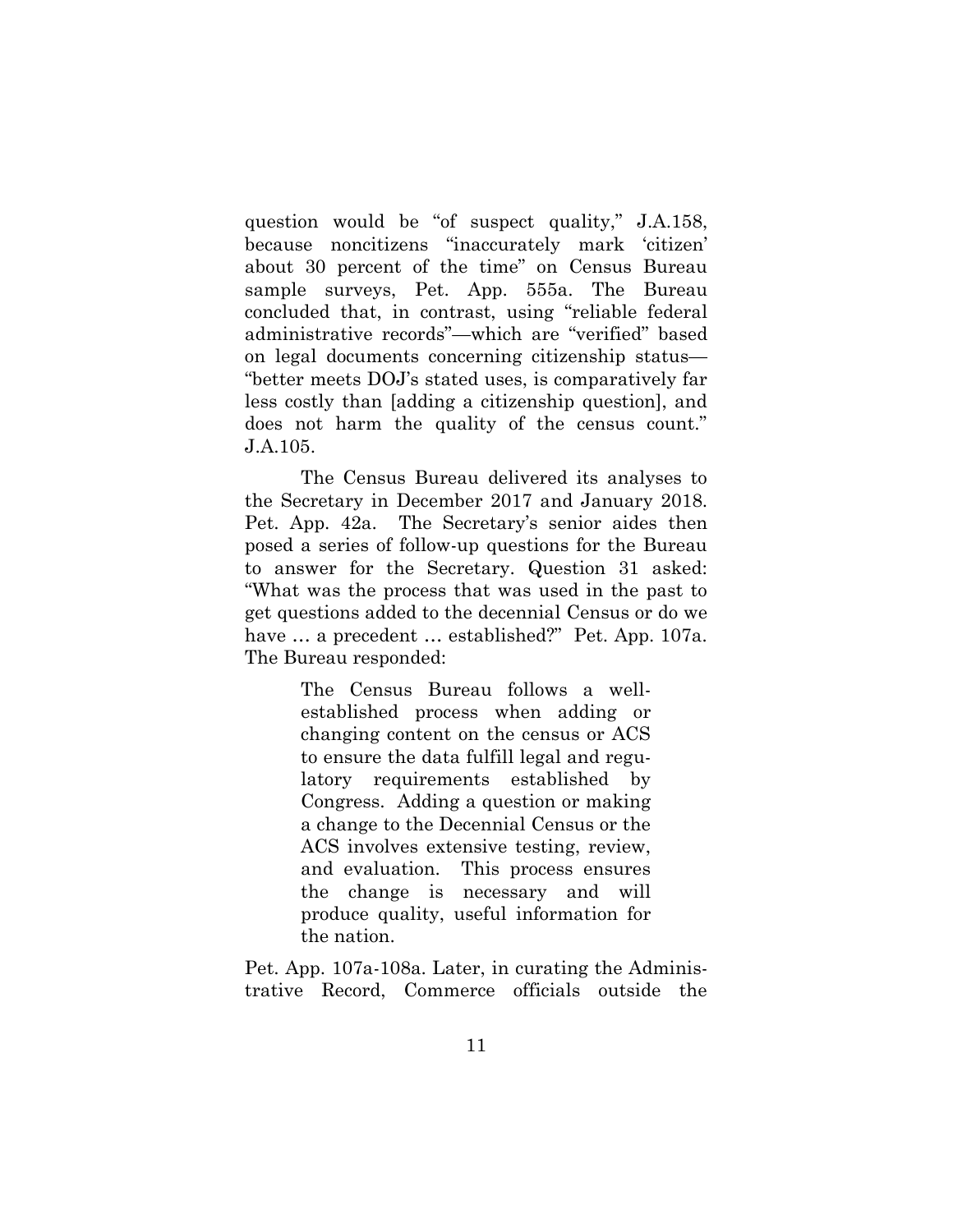Census Bureau, without the Bureau's knowledge, rewrote the Bureau's answer. They deleted the Bureau's description of the "well-established process" involving "extensive testing" for adding a census question, and substituted a statement that the "Bureau did not fee[l] bound by past precedent." Pet. App. 108a-09a; J.A.142. The Bureau was never consulted or informed about the misrepresentation. Pet. App. 109a.

Around the same time that the Census Bureau communicated its recommendation to the Secretary, the Acting Census Director contacted DOJ and shared its assessment that "the best way" to provide citizenship data would be through administrative records, and "suggest[ed] a meeting of Census and DOJ technical experts to discuss the details." J.A.264-265. But the Attorney General personally vetoed the meeting. J.A.1110-1111; Pet. App. 96a-99a.

Ultimately, the Secretary directed the Census Bureau to adopt a fourth alternative: compiling citizenship data from a combination of administrative records *and* responses to a citizenship question ("Alternative D"). He speculated that doing so "may eliminate the need" to impute citizenship for people lacking records, and that "citizenship data provided to DOJ will be more accurate with the question than without it." Pet. App. 556a, 562a.

But in a March 1, 2018 memorandum, J.A.151-159, the Bureau had told him precisely the opposite, that Alternative D:

 "would not 'help fill the … gaps'" in available records, because millions of respondents would not answer the question, and many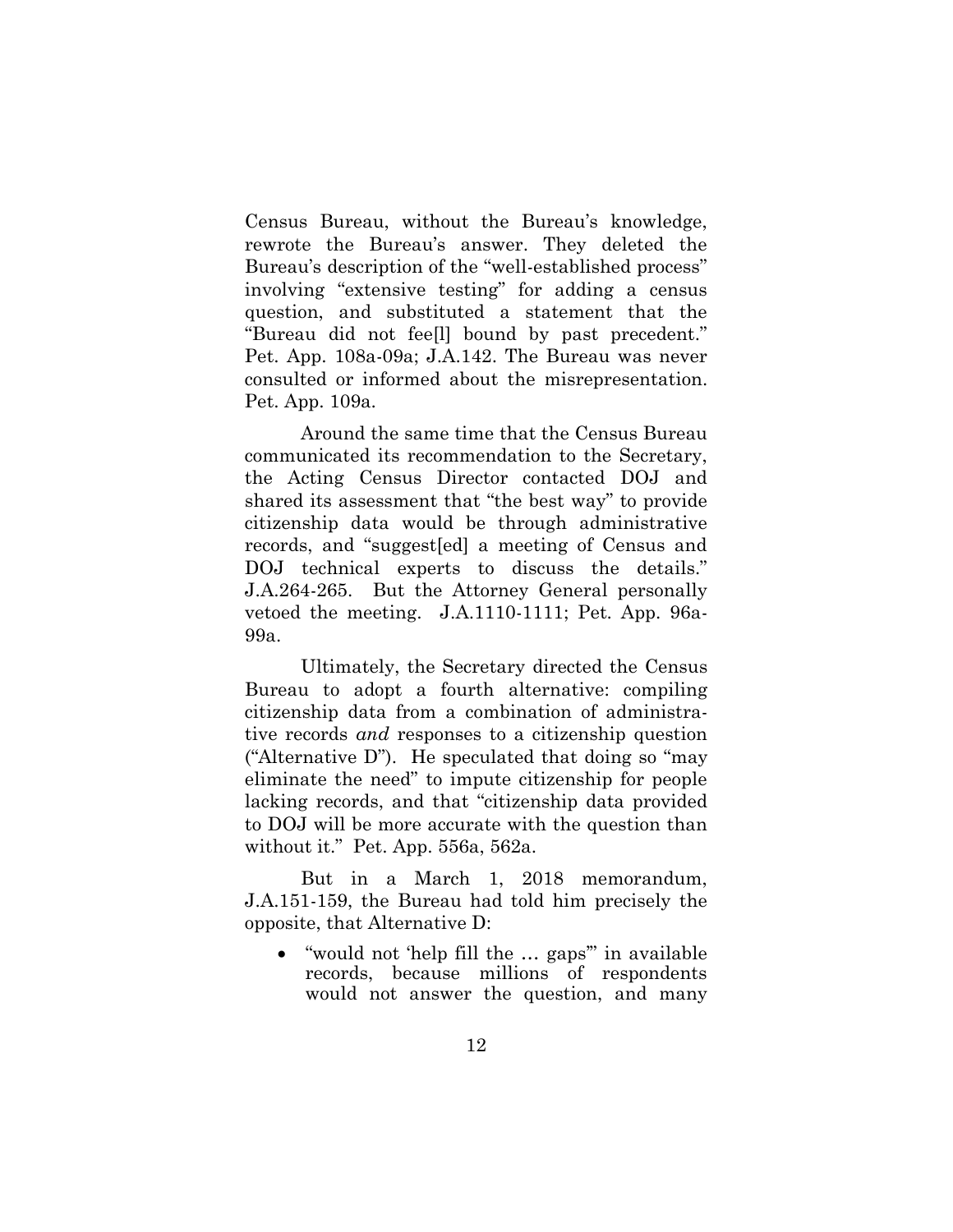others would answer incorrectly, J.A.157-158; and

 would result in "poorer quality citizenship data" than using administrative records alone, J.A.159.

There was no evidence in the Administrative Record to the contrary. Pet. App. 290a.

The Secretary nonetheless adopted Alternative D. In doing so, he also ignored evidence before him that the Census Bureau cannot fulfill DOJ's request for "full count" citizenship data at the level of individual census blocks, instead of the "estimates" with a "margin of error" that DOJ had always used previously. Pet. App. 568a. That is because the Bureau applies "disclosure avoidance" protocols to ensure the confidentiality of census responses pursuant to 13 U.S.C.  $\S 9(a)(2)$ , and therefore can provide DOJ *only with estimates* of citizenship at the block level—even if a citizenship question is added to the census. Pet. App. 297a-299a.

#### **E. Proceedings Below**

Plaintiffs are five organizations suing on behalf of themselves and their thousands of members who would be affected by the undercount that adding a citizenship question to the census would cause.

Following a bench trial, the district court held that the decision to add a citizenship question to the 2020 census presented "a veritable smorgasbord of classic, clear-cut APA violations." Pet. App. 9a-10a. The court first held that plaintiff organizations had associational standing, because plaintiffs' members would be harmed by the undercount caused by the question, Pet. App. 196a-200a; and also standing "to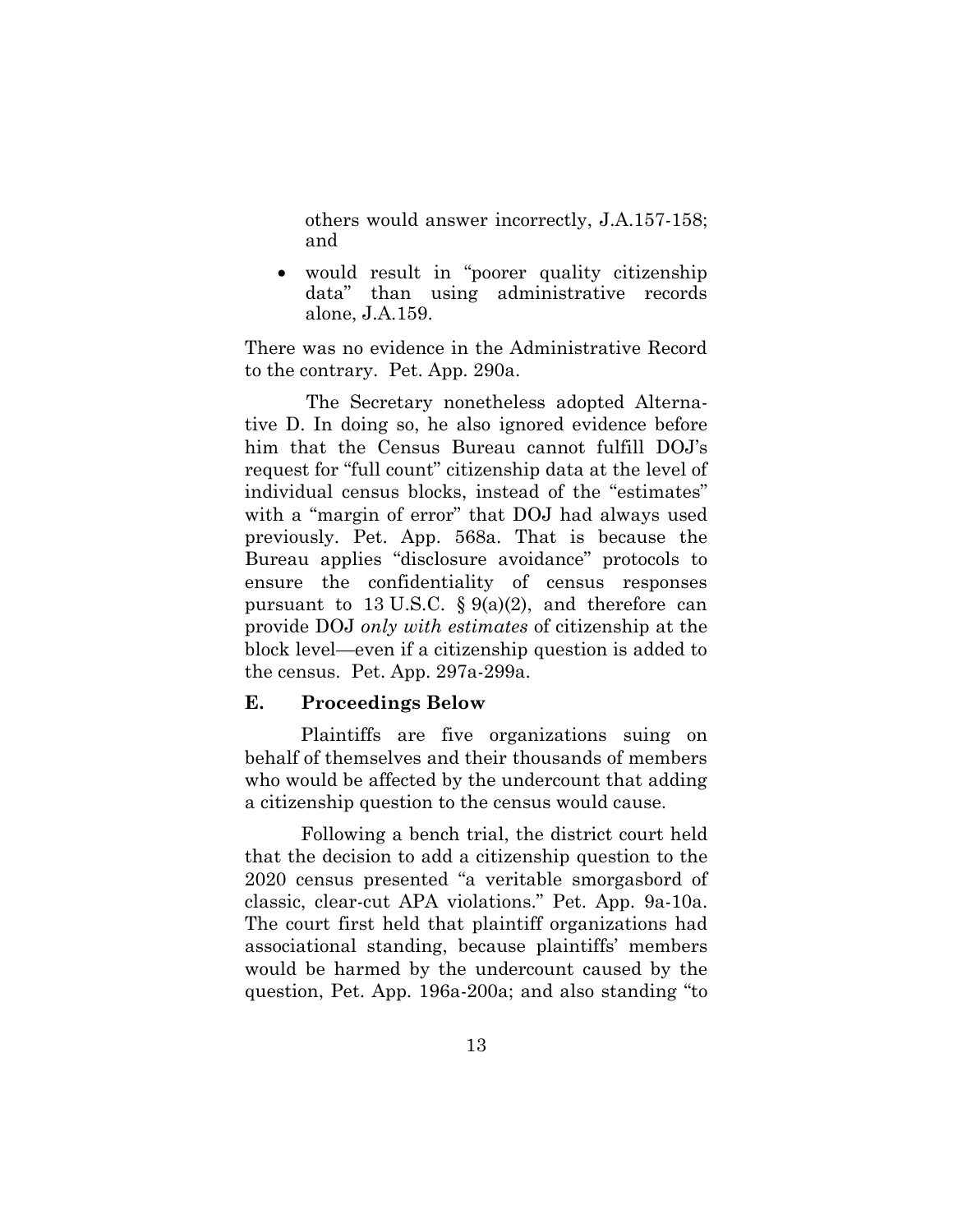pursue … claims in their own right," Pet. App. 219a-225a, because they had been forced "to divert organizational resources away from their core missions and towards combating the negative effects of the citizenship question," Pet. App. 221a (applying *Havens Realty Corp. v. Coleman*, 455 U.S. 363 (1982)).

On the merits, the court found that the Secretary's decision was "not in accordance with law," 5 U.S.C. § 706(2)(A), because it violated Sections 6(c) and 141(f) of the Census Act. Pet. App. 261a-262a. The court found that the Secretary's decision ran "counter to … the evidence before the agency" in "a startling number of ways," Pet. App. 285a, and "'failed to consider' several 'important aspect[s] of the problem,'" Pet. App. 294a (quoting *Motor Vehicle Mfrs. Ass'n of U.S., Inc. v. State Farm Mutual Auto. Ins. Co.*, 463 U.S. 29, 43 (1983)). Further, the court found that the Secretary failed to justify "dramatic departure[s]" from standards "that have long governed administration of the census," Pet. App. 300a, and that the rationale the agency offered for its decision was "clear[ly]" pretextual, Pet. App. 311a. Finally, the district court concluded that plaintiffs did not prove their Fifth Amendment claim. Pet. App. 334a-335a.<sup>2</sup>

l

<sup>2</sup> The court previously dismissed plaintiffs' Enumeration Clause claim. The organizational plaintiffs agree that the Enumeration Clause constitutes an alternative basis for affirmance and adopt the arguments of the government plaintiffs.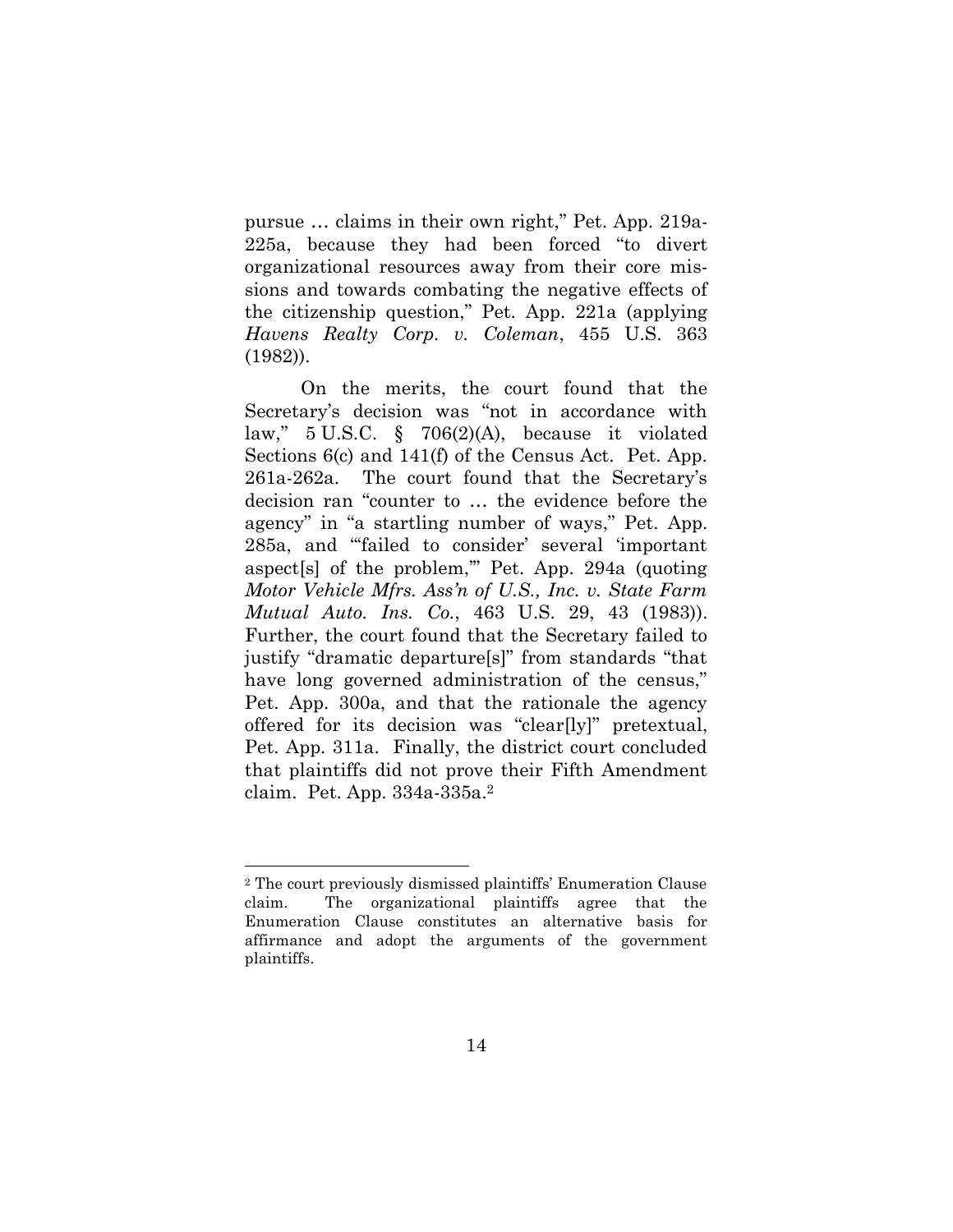#### <span id="page-23-0"></span>**SUMMARY OF ARGUMENT**

The district found multiple, independent, "clear-cut APA violations," "[b]ased exclusively on the materials in the official 'Administrative Record,'" Pet. App. 10a, and set aside the Secretary's decision. Defendants offer no compelling reason to disturb that judgment.

I. No "speculation" is required to find that Plaintiffs have standing. Br. 18. The Secretary's decision will—according to defendants' own analysis—cause approximately 6.5 million people not to respond to the census. J.A.1008. The resulting undercount would indisputably harm plaintiffs: states in which plaintiffs' members reside risk losing House seats and substantial federal funding for programs on which plaintiffs' members rely. Under *House of Representatives*, 525 U.S. 316, it does not matter that these injuries will occur only because people refrain from answering the census. All that matters is that the Secretary's decision will *in fact* result in injury. There is no dispute that it will.

II. This Court applies a "strong presumption that Congress intends judicial review of agency discretion," *Bowen v. American Hospital Ass'n*, 476 U.S. 610, 670 (1986), and there is no indication that Congress sought to exempt census questions from ordinary APA review. Nothing in the Census Act or APA forecloses review of the Secretary's decisions. And this Court already held that the same language in the Census Act does not commit the actions of an agency head to his absolute discretion. *Bell v. New Jersey*, 461 U.S. 773, 791-92 (1983).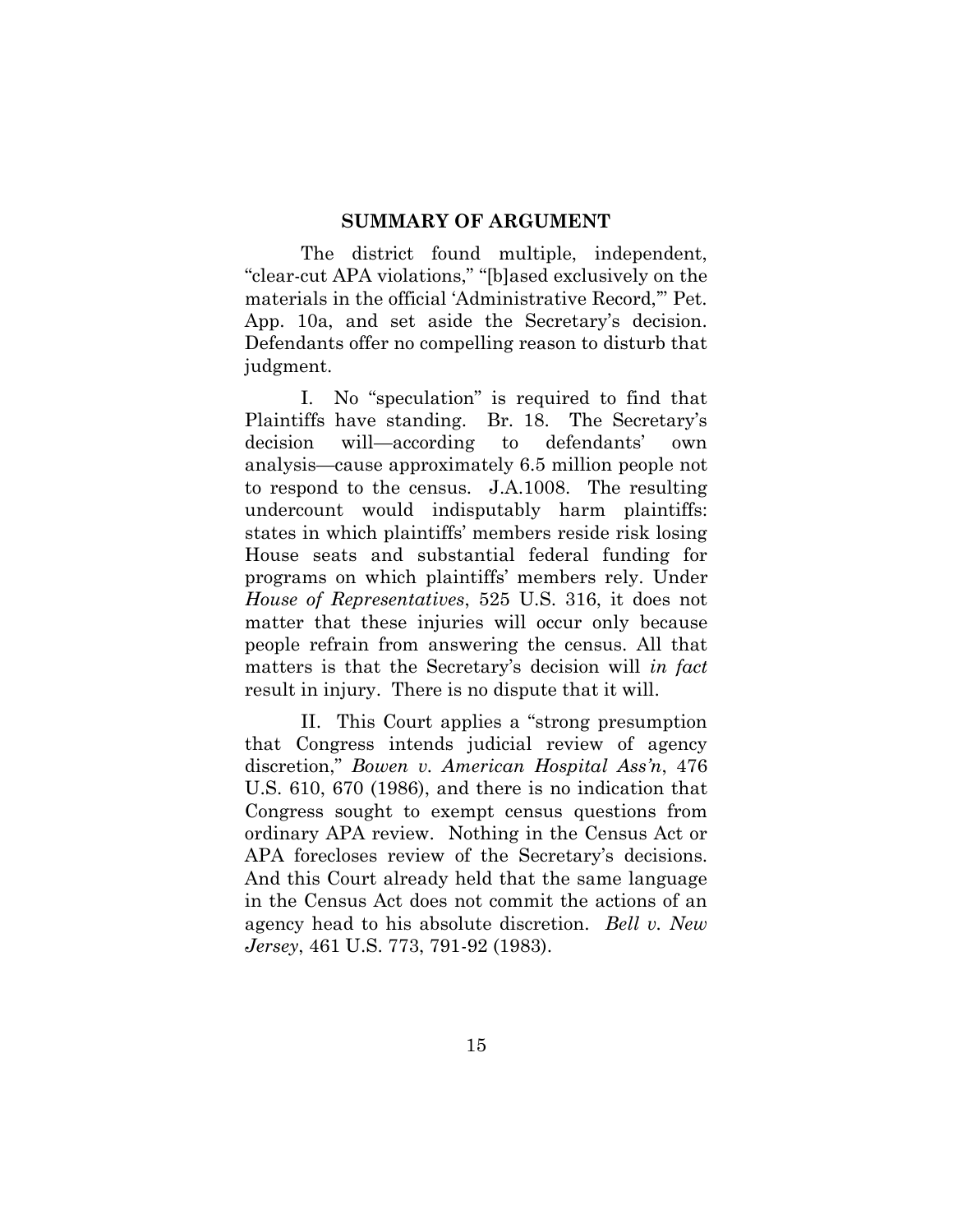III. The district court correctly found multiple APA violations. Pet. App. 10a. Affirmance is required if the record supports any one of them.

A. The Secretary's decision is directly contradicted by the Administrative Record. His decision expressly depended on two propositions: that a citizenship question would not "decrease [census] response rates"; and that combining responses to a citizenship question with administrative records on citizenship would yield "more accurate" data. Pet. App. 557a, 562a. Both were flatly contradicted by the Census Bureau's analyses in the Administrative Record, which unequivocally demonstrated: (1) that adding a citizenship question "harms the quality of the census count," J.A.105; and (2) that the Secretary's proposal to use both administrative data and a citizenship question would contaminate "reliable federal administrative records" with "suspect quality" responses to a citizenship question, "result[ing] in poorer quality" citizenship information than relying on administrative records alone. J.A.117, 158-159. While the Secretary may disagree with the conclusions of his technical experts, he cannot do so absent any evidence contradicting these findings.

B. For similar reasons, the decision also violates the Census Act, which requires the use of administrative records instead of "direct inquiries," to "the maximum extent possible." 13 U.S.C. § 6(c). The Administrative Record is clear: citizenship data gathered through administrative records alone would be more accurate than the Secretary's proposal, and therefore "best meets DoJ's stated uses." J.A.105. Choosing a "direct inquiry" over those records when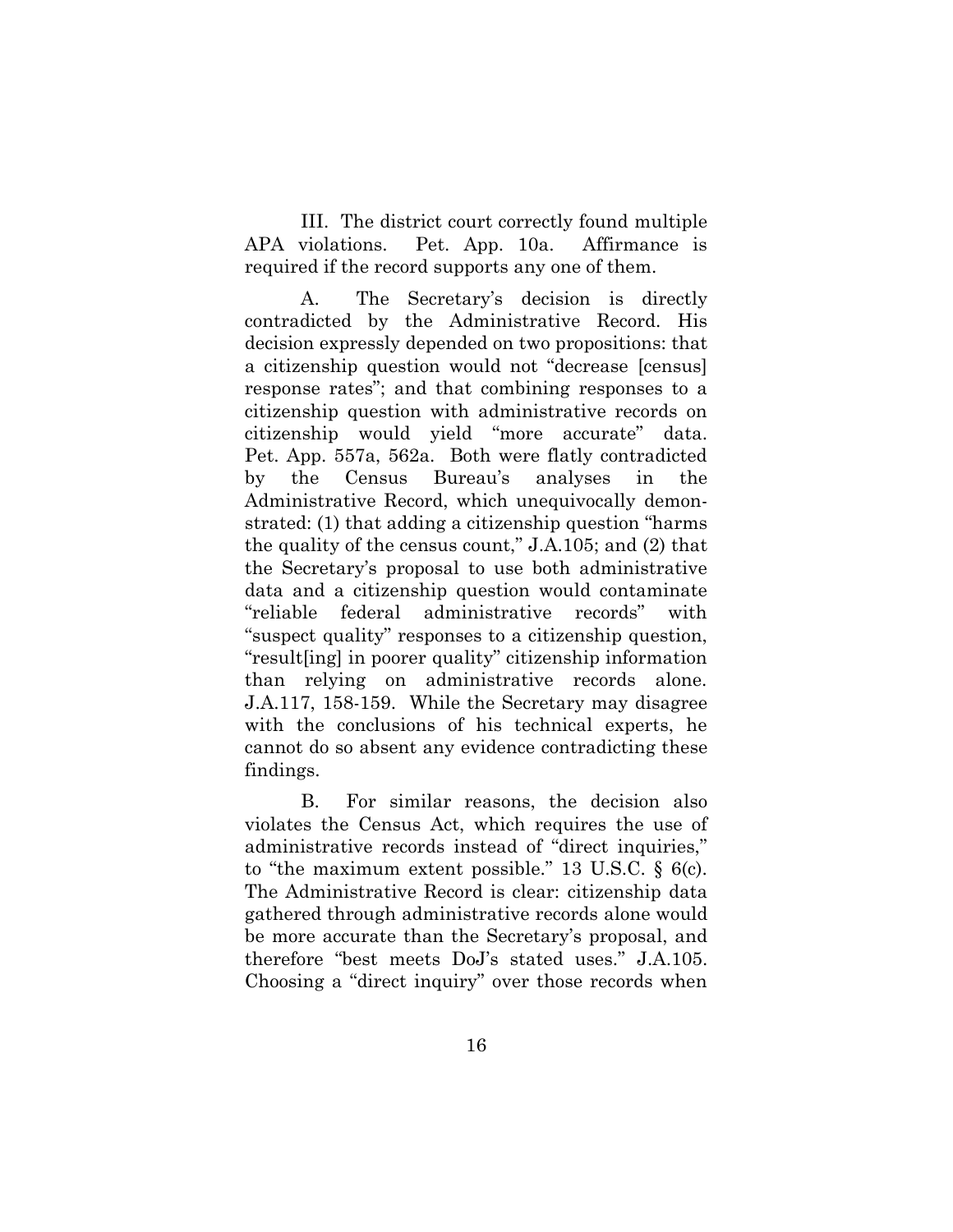the records would yield better data was contrary to law. And by failing to propose citizenship to Congress as a subject "3 years before the … census," the Secretary's decision separately violated Section 141(f) of the Census Act.

C. The Secretary also failed to consider that the Census Bureau's disclosure avoidance protocols adopted pursuant to its statutory obligation to preserve the confidentiality of census responses *prohibit* it from fulfilling the Secretary's ostensible purpose: to provide the DOJ with "full count" citizenship data at the level of individual census blocks. Pet. App. 297a-300a, 568a. Nor did he meaningfully consider whether "better" citizenship data is actually "necessary" to enforce the VRA, where the Administrative Record and 54 years of successful VRA enforcement without a citizenship question, disprove that notion.

D. The Secretary's decision also "dramatic[ally] depart[ed] from the standards and practices … govern[ing] administration of the census," which required pretesting of new questions. Pet. App. 300a-303a. The citizenship question is not exempt from pretesting by virtue of its inclusion on the ACS, because, with 30 percent of noncitizens wrongly marking "citizen," it had not "performed adequately" there. Pet. App. 555a, J.A.627.

E. Perhaps "most egregiously," Pet. App. 311a, the Secretary's decision was pretextual. In his decisional memorandum and congressional testimony, the Secretary portrayed his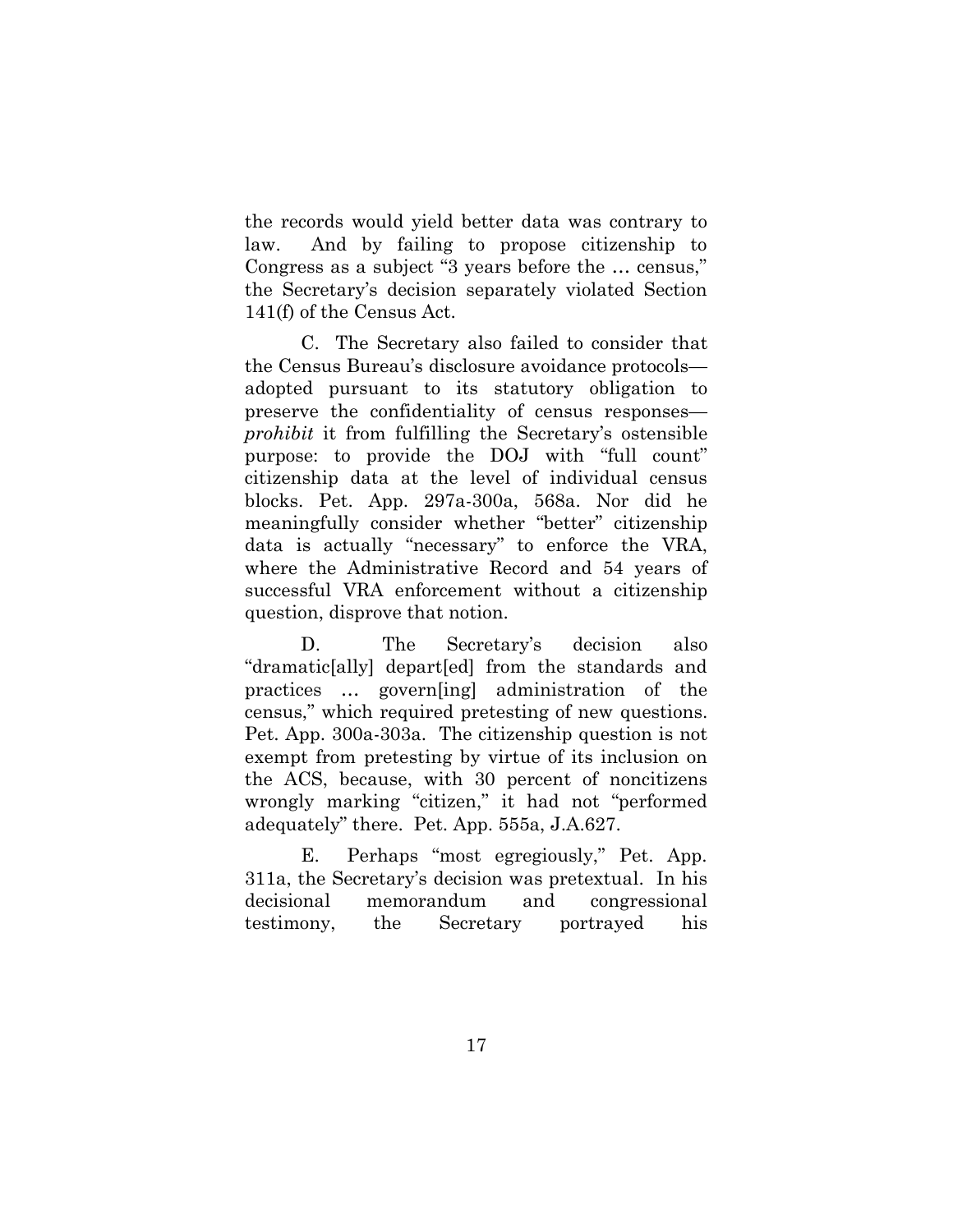decisionmaking process as "initiated"<sup>3</sup> by DOJ and "responding solely to [DOJ's] request";<sup>4</sup> and that he was "not aware" of any discussions about this issue with the White House.<sup>5</sup> Pet. App. 72a. These statements were false. The Administrative Record revealed that the Secretary's decision was made "well before" he even considered the issue of VRA enforcement, Pet. App. 313a, for reasons that he has never publicly specified. And the Secretary went to extraordinary lengths to conceal and misrepresent his reasons for acting. Defendants' response—that agencies can make decisions for reasons that are completely different from those they publicly disclose, Br. 41-42—violates the transparency in decisionmaking that is a hallmark purpose of the APA, and would prevent meaningful judicial review.

F. Finally, defendants argue that, notwithstanding all of the above APA violations, because the census has asked about citizenship in the past, "it simply cannot be arbitrary" to do so now. Br. 28. But there is no entrenchment exception to APA review. And if there were, it would compel affirmance. For decades, Commerce has recognized that a "differential undercount" of racial and ethnic minorities threatens census accuracy, and has thus

l

<sup>3</sup> *Hearing on Recent Trade Actions Before the H. Comm. on Ways and Means*, 115th Cong., 2d Sess. (Mar. 22, 2018), 2018 WLNR 8951469.

<sup>4</sup> *Hearing to Consider FY2019 Budget Request for Dep't of Commerce Programs Before the Subcomm. on Commerce, Justice, Science, and Related Agencies of the House Comm. on Appropriations*, 115th Cong., 2d Sess., (Mar. 20, 2018), 2018 WLNR 8815056.

<sup>5</sup> *Id.*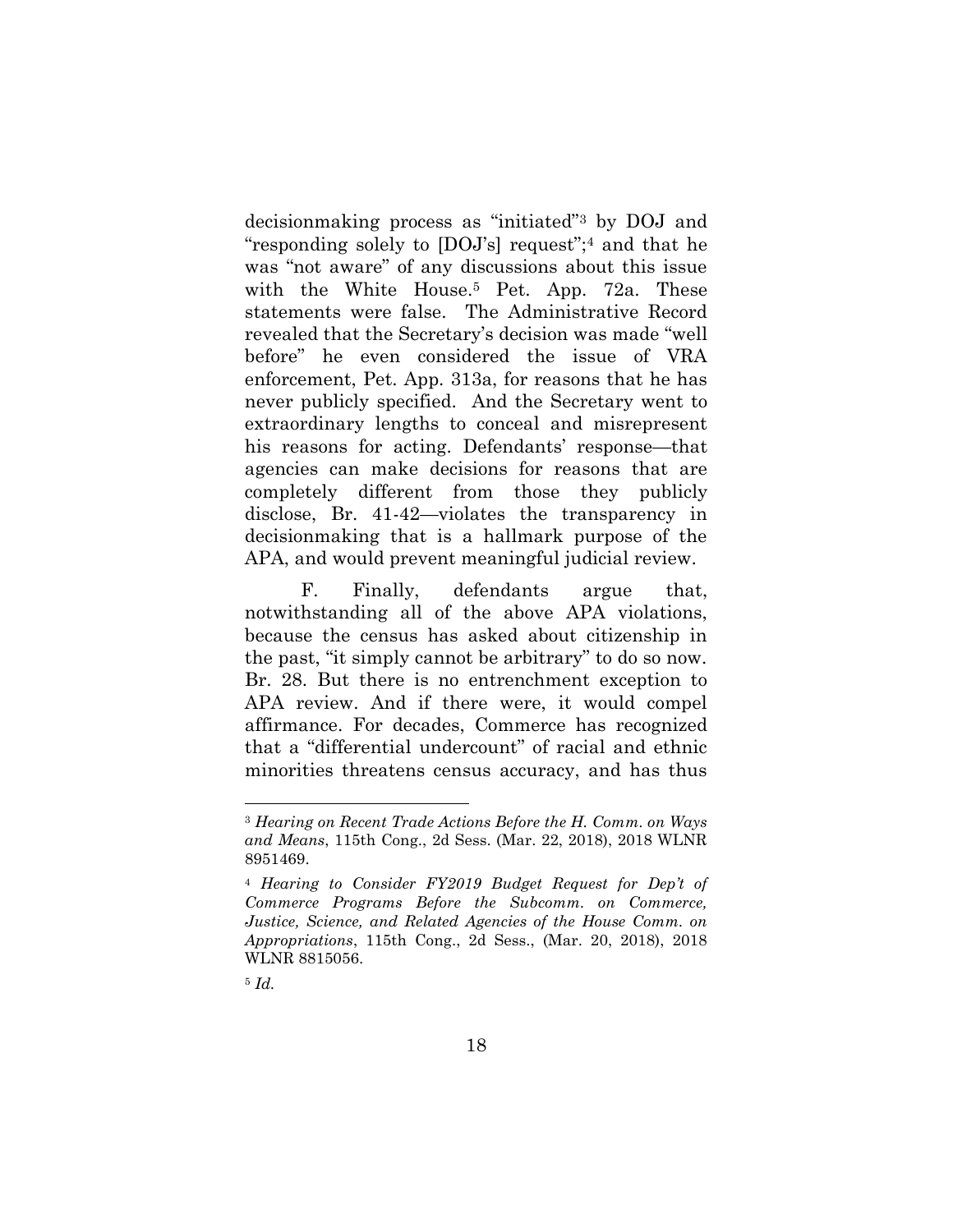firmly opposed a census citizenship question. The Census Bureau deems its "best" estimate—that the question will deter 6.5 million people from responding—"conservative," given the current immigration enforcement environment. J.A.761-762, 821, 1005, 1008. And the presence of the question in 1950 is irrelevant on its face to the question whether the Secretary's VRA rationale was arbitrary and capricious; the VRA was enacted in 1965. Likewise, the Census Act provision requiring the use of administrative data in lieu of census questions whenever possible was enacted in 1976. And the Census Bureau's pretesting requirement was adopted in 2010. J.A.618. The Secretary cannot "rely simply on the [distant] past." *Shelby Cty. v. Holder*, 570 U.S. 529, 553 (2013). Rather, he must offer "a reasoned explanation … for disregarding facts and circumstances that underlay" the Census Bureau's consistent practice over the last 70 years. *Encino Motorcars v. Navarro*, 136 S. Ct. 2117, 2126 (2016). He has not.

#### <span id="page-27-1"></span><span id="page-27-0"></span>**ARGUMENT**

#### **I. PLAINTIFFS HAVE STANDING.**

The district court correctly held that plaintiff organizations have standing based on injuries—both to their members and themselves—caused by the addition of a citizenship question to the census. Pet. App. 194a-239a. Defendants do not dispute that these injuries will occur. But they contend that because the injuries involve "unlawful third-party action," Br. 18—the millions of people deterred by a citizenship question from responding to the census standing is absent. That argument has no basis in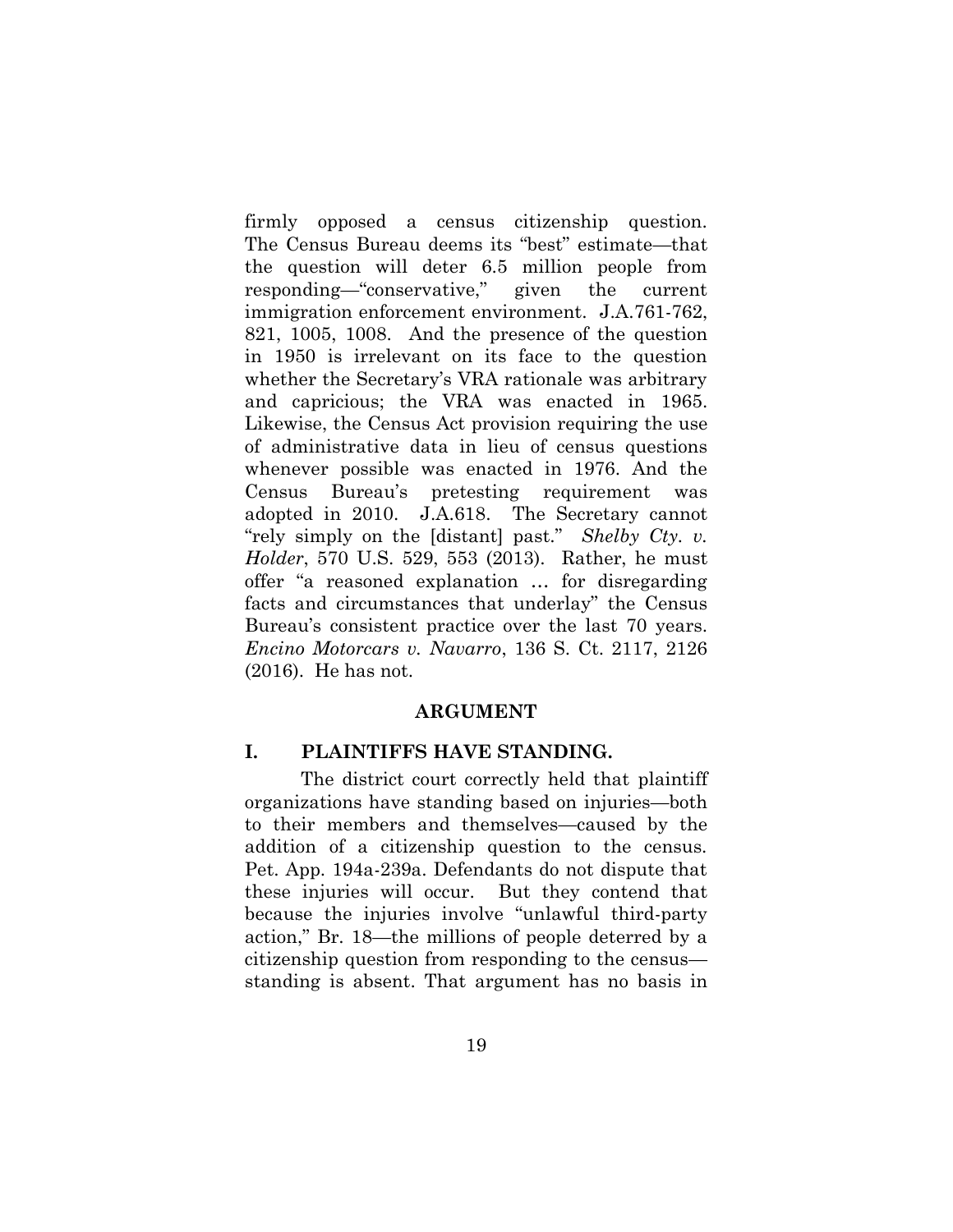precedent or logic. The actions of intervening third parties sometimes cut against standing where they make an injury or its remedy speculative. But there is no speculation necessary here: defendants do not dispute that adding the question will exacerbate the undercount.

Defendants' own "best" "conservative estimate" is that adding a citizenship question will reduce census responses by at least 5.8% among non-citizen households, approximately 6.5 million people. J.A.761-762, 821, 826-827, 1005, 1008. The district court made factual findings unchallenged by defendants—that "[t]he Census Bureau's [nonresponse follow-up] operations will not remedy th[at] decline[]," which will thus "translate into an incremental net differential undercount of people who live in [noncitizen] households in the 2020 census." Pet. App. 169a.

Defendants also do not contest the district court's findings that the question will cause a "certainly impending" or "substantial risk" that: several states in which plaintiffs' members live (Arizona, California, Illinois, New York, and Texas) will lose a House seat, Pet. App. 175a; and those states and others will lose funds for federal programs, upon which specific plaintiffs' members rely, Pet. App. 180a-184a. Nor do defendants contest that the Secretary's action has *already* injured plaintiffs, by forcing them to divert hundreds of thousands of dollars "to address the effects of a citizenship question" on census participation. Pet. App. 187a.

Accordingly, no "speculation" is needed to conclude that plaintiffs have been and will be further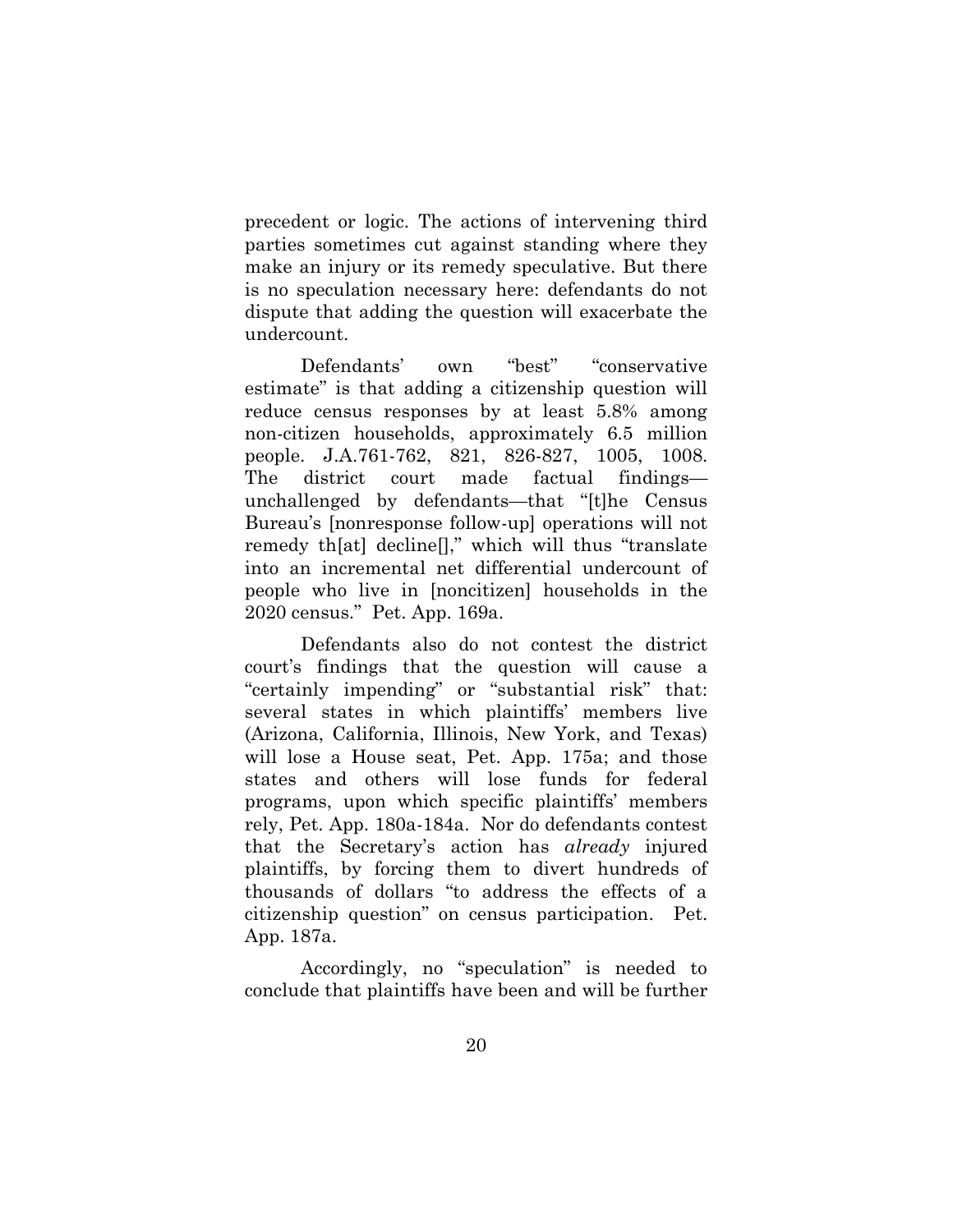injured by the Secretary's decision, or that the district court's injunction will remedy that harm. Where, as here, government action influences third party conduct "in such a manner as to produce causation and permit redressability," a plaintiff has standing to sue. *Lujan v. Defenders of Wildlife*, 504 U.S. 555, 562 (1992).

Indeed, this Court has already found standing based on predicted injuries arising from individuals' refusal to comply with the legal obligation to respond to the census. In *House of Representatives* unmentioned by defendants in their discussion of standing—this Court held that an Indiana resident had standing to challenge the Census Bureau's use of sampling, which would change the projected "net undercount rate," and thereby cause Indiana to lose a House seat. 525 U.S. at 330. The sampling, and therefore plaintiffs' injury, would occur only if some people "unlawfully refuse to … return the census form." Br. 17. Yet this Court found standing to sue.

Citing *Bennett v. Spear*, 520 U.S. 154 (1997), defendants argue that a citizenship question will not "coerce anyone" into failing to respond to the census. Br. 18. But *Bennett* held that "injury produced by *determinative or* coercive effect" on a third party suffices for standing. *Id.* at 169 (emphasis added). Here, defendants do not dispute that adding a citizenship question will have a "determinative" effect on millions who will not respond, thus causing harm to plaintiffs. Pet. App. 139a-173a. Where thirdparty conduct is involved in the chain of causation resulting in injury, traceability requires only that a "defendant's actions constrained or *influenced*" such conduct. *Carver v. City of New York*, 621 F.3d 221,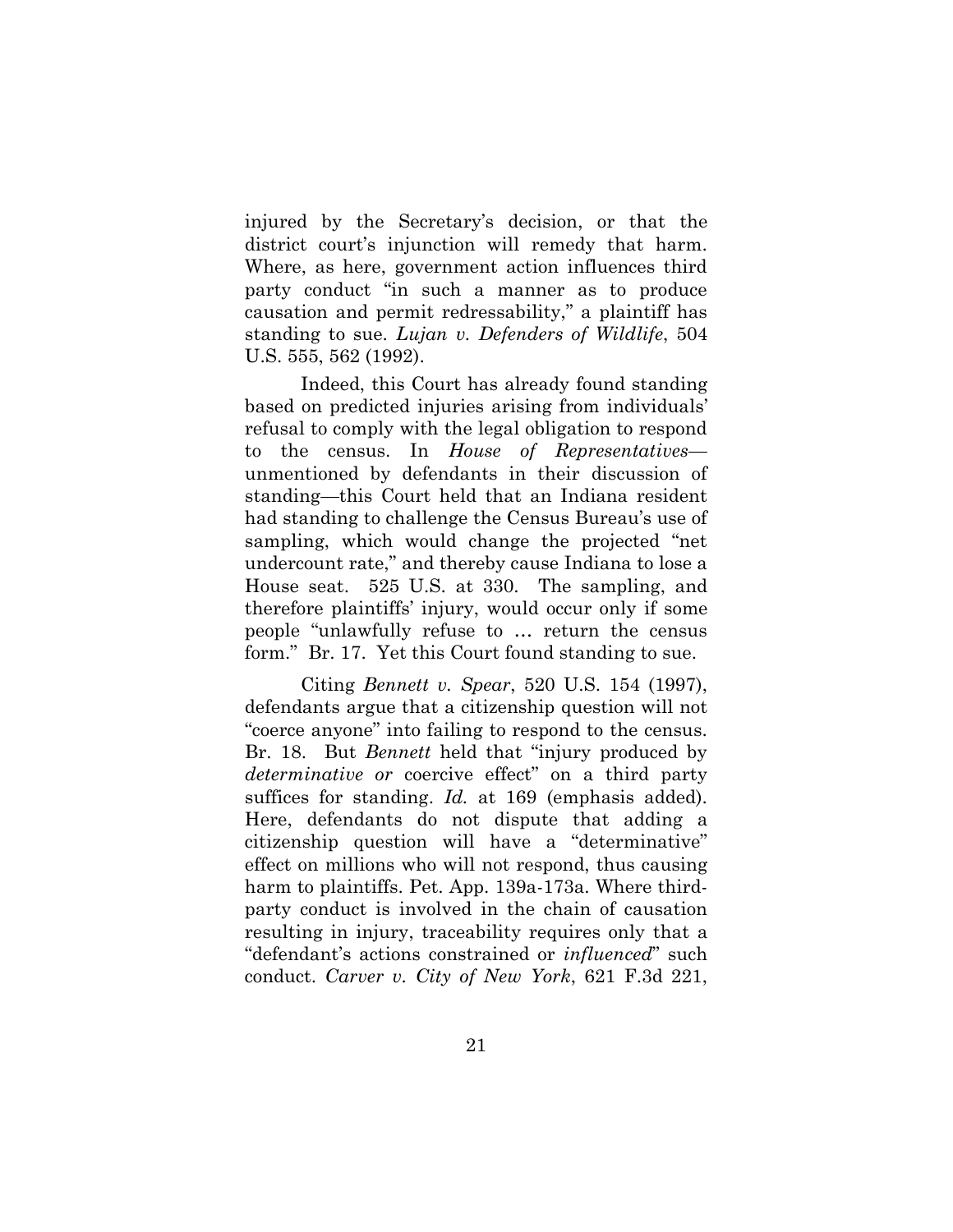226 (2d Cir. 2010) (emphasis added); *Competitive Enter. Inst. v. Nat'l Highway Traffic Safety Admin.*, 901 F.2d 107, 113-14 (D.C. Cir. 1990) (finding standing where fuel economy standards influence automobile production).

Defendants object that plaintiffs' injuries result from "unlawful" action, because the law requires everyone to respond to the census. Br. 18. That argument is foreclosed by *House of Representatives*.And while the fact that a course of conduct is unlawful may sometimes make it speculative that parties will engage in it, that is not so here. Defendants routinely spend millions of dollars to address the public's failure to respond to the census, and they themselves predict that millions more people will be induced by the citizenship question not to respond. In these circumstances, the fact that the triggered conduct is unlawful does nothing to dispel the certainty that it will occur. *Cf. Attias v. Carefirst, Inc.*, 865 F.3d 620, 627-30 (D.C. Cir. 2017) (standing where company's negligence permitted unlawful hacking); *Wultz v. Islamic Republic of Iran*, 755 F. Supp. 2d 1, 21 (D.D.C. 2010) (standing where bank permitted terrorist organizations to use its funds). 6

l

<sup>6</sup> Nor does it matter that some deterred from responding may fear illegal acts by the government. Br. 18. Even if "the public reaction which underlies all the alleged harm … is an irrational one," that is "irrelevant" for Article III causation purposes. *Block v. Meese*, 793 F.2d 1303, 1309 (D.C. Cir. 1986) (Scalia, J.). All that matters is that the challenged action will *in fact* cause the relevant change in third-party behavior, resulting in injury to plaintiffs. *Id.* And, separate from fears of government malfeasance, defendants' decision to add a citizenship question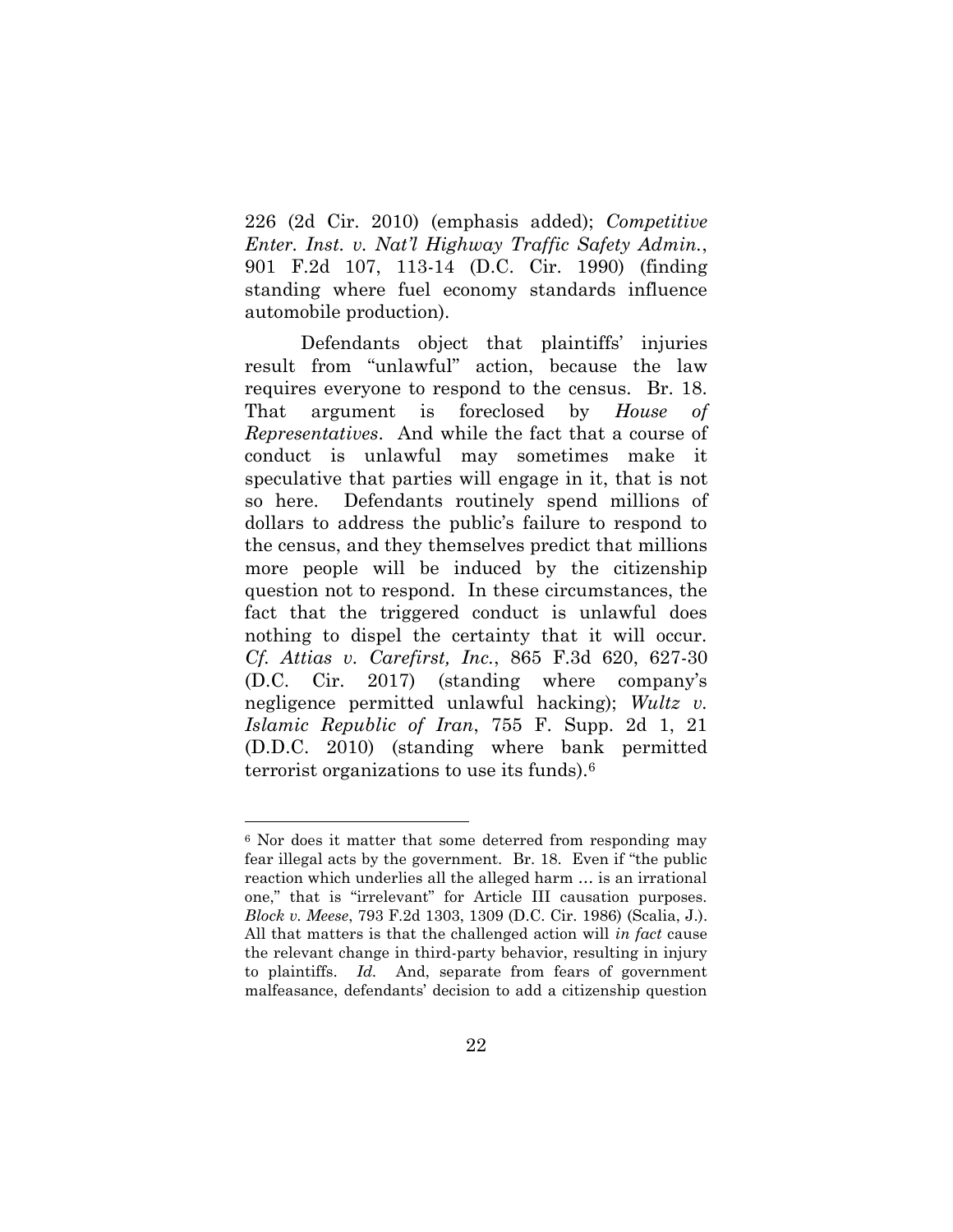Finally, defendants claim that finding standing here would permit anyone philosophically opposed to a census question to "manufacture" injuries by boycotting the census. Br. 19-20. Plaintiffs' standing, however, arises not from selfinflicted injuries, but from the "determinative effect" of the Secretary's actions on more than 6 million people who will not respond if a citizenship question is asked. And plaintiffs' diversion of resources is not a manufactured injury; the Bureau acknowledged that it relies heavily on outreach by "trusted partners" including plaintiffs, whose work has been made "more difficult" by the citizenship question. Pet. App. 187a-193a, 221a-222a; J.A.933-934.

In sum, the defendants concede that the challenged action will cause millions not to respond, and that this will redound to plaintiffs' detriment. Nothing more is required for standing.

## **II. THE DECISION TO ADD A QUESTION TO THE CENSUS IS NOT COMMITTED TO AGENCY DISCRETION.**

<span id="page-31-0"></span>The Secretary's decision to add a citizenship question to the census is reviewable agency action. This Court applies a "strong presumption that Congress intends judicial review of administrative action." *Bowen*, 476 U.S. at 670. Exceptions are "rare" and reserved for actions "traditionally regarded as unreviewable, such as the allocation of funds from a lump-sum appropriation or a decision not to reconsider a final action," *Weyerhaeuser Co. v.* 1

to produce block-by-block citizenship data will, by itself, deter census participation. J.A.519-20, 544.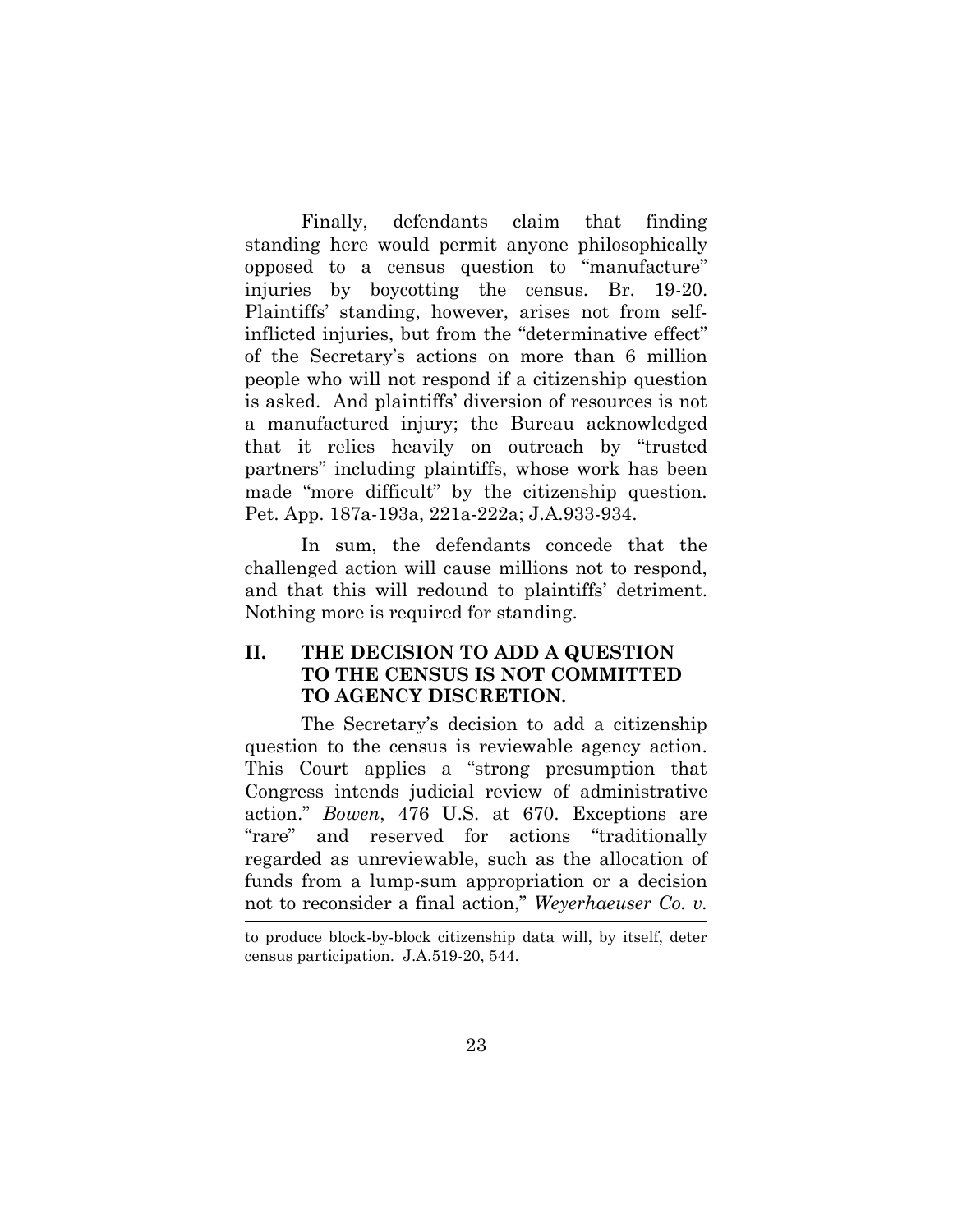*U.S. Fish & Wildlife Service*, 139 S. Ct. 361, 370 (2018) (internal citations omitted), or where a statute clearly commits unfettered discretion to the agency through its language or structure, *see Mach Mining, LLC v. EEOC*, 135 S. Ct. 1645, 1651 (2015).

Defendants have not rebutted the strong presumption of APA reviewability here. Under the Census Act, Congress directed the Secretary to administer the census subject to its constitutional duty to ensure an actual enumeration, and pursuant to specific statutory mandates. Congress gave no indication that it intended to abrogate the ordinary constraints imposed by the APA, and imposed additional specific limitations on the Secretary's discretion.

Accordingly, this Court has entertained several challenges to the Commerce Secretary's census decisions. *See, e.g., Utah*, 536 U.S. at 452; *House of Representatives*, 525 U.S. at 316; *Wisconsin*, 517 U.S. at 1. As this Court has held, at minimum, the Secretary must act in a manner bearing "a reasonable relationship to the accomplishment of an actual enumeration of the population." *Wisconsin*, 517 U.S. at 20. "The census is intended to serve the constitutional goal of equal representation," which "is best served by the use of a Manner that is most likely to be complete and accurate." *House of Representatives*, 525 U.S. at 348 (Scalia, J., concurring in part). Defendants offer no reason why a reviewing court cannot evaluate whether decisions about the questions on the census are "arbitrary, capricious, an abuse of discretion" or "not in accordance with law."  $5 \text{ U.S.C.}$  §  $706(2)(\text{A}).$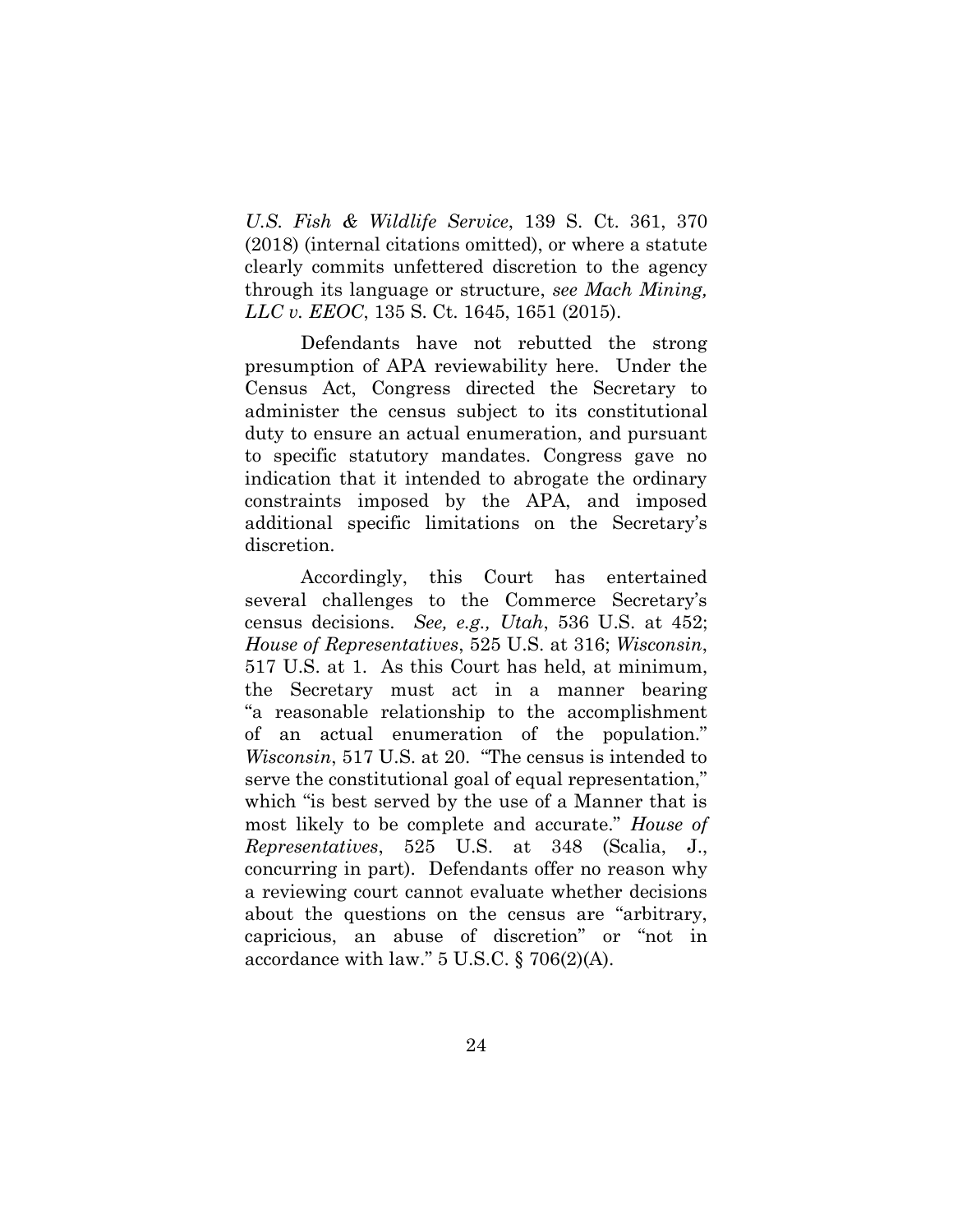Defendants point to a single phrase to support their contention that the Secretary has unfettered discretion to draft the census in whatever way he chooses, even arbitrarily and capriciously. Section 141(a), they note, directs the Secretary to "take a decennial census of population … in such form and content as he may determine." But that language does not stand alone, and must be read in conjunction with other statutory constraints in Sections 6(c), 141(a), 141(f), and 195, discussed *infra*. Moreover, this Court has already held that the phrase "may determine" does *not* signal Congress's intent to confer unreviewable authority on an agency head. *See Bell*, 461 U.S. at 791-92 (decisions under statute permitting adjustments for overpayments "as the Secretary may determine" are "subject to judicial review," including under 5 U.S.C. § 706); *Chappell v. Wallace*, 462 U.S. 296, 303 (1983) (decisions under statute providing that agency "may correct any military record" when it "considers it necessary" "are subject to judicial review").

The two cases on which defendants rely are so plainly distinguishable that they only underscore that defendants have not overcome the strong presumption of reviewability. *Webster v. Doe* involved the CIA Director's personnel decision, under a statute that provided that the Director "*may*, *in his discretion*" terminate employees "*whenever he shall deem* such termination necessary *or advisable*." 486 U.S. 592, 594 (1988) (emphasis added). "No language equivalent to 'deem ... advisable' exists in the census statute." *Franklin v. Massachusetts*, 505 U.S. 788, 817 (1992) (Stevens, J., concurring). Congress understandably did not want courts reviewing the nation's spymaster's hiring decisions,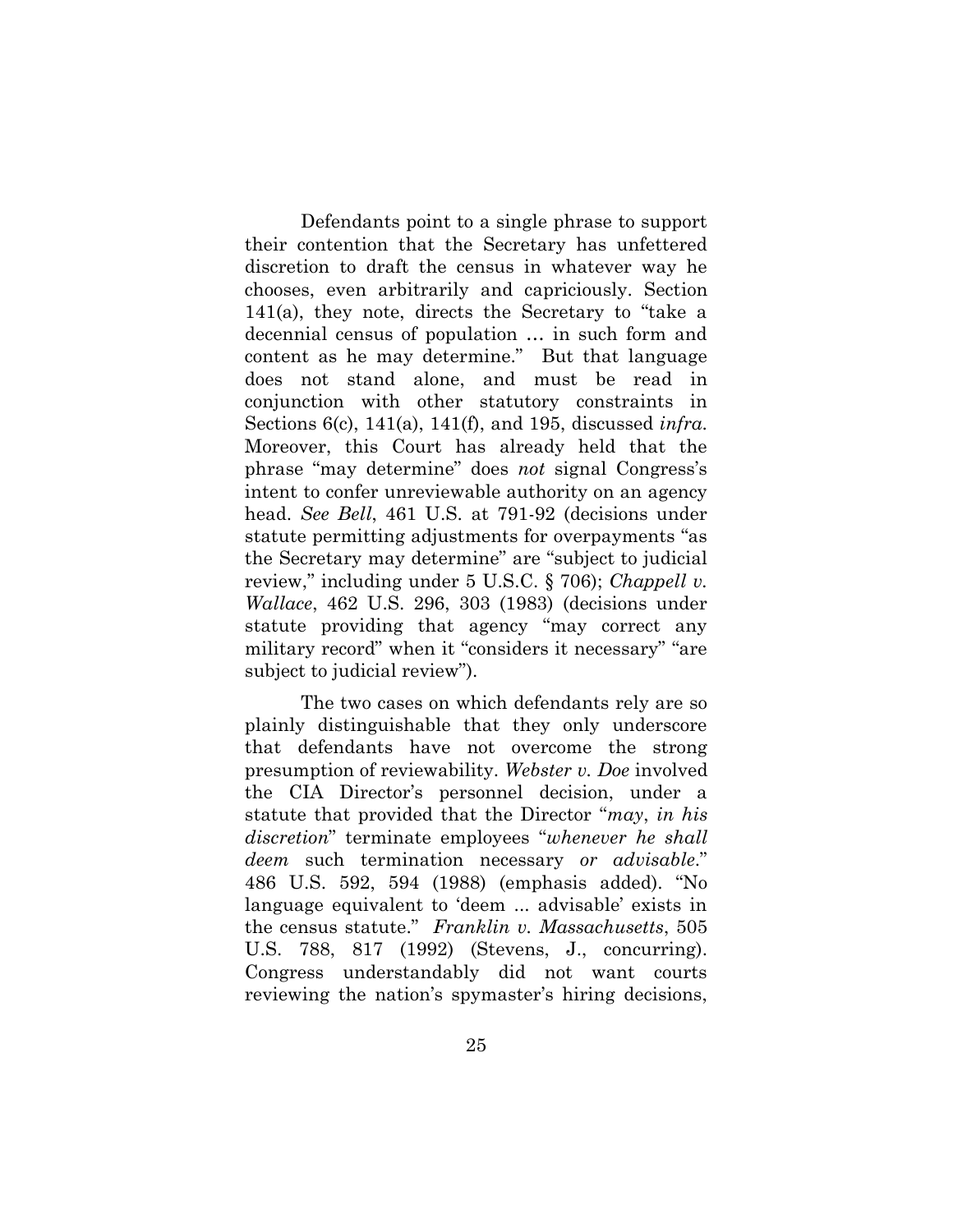and said so. *Webster*, 486 U.S. at 600 (statute "exudes … deference" to the CIA). While the CIA's work carries imperatives of secrecy and national security, the census does not. To the contrary, "[t]he open nature of the census enterprise and [] public dissemination of the information collected are closely connected with our commitment to a democratic form of government." *Franklin*, 505 U.S. at 818 (Stevens, J., concurring).

*Heckler v. Chaney*, 470 U.S. 821 (1985), held that "an agency's refusal to take requested enforcement action" is presumptively unreviewable, largely because reviewing *inaction* would require judging whether the agency had wisely chosen to conserve its resources against a potentially infinite array of opportunity costs. *Id.* at 831. By contrast, the Court explained, an agency's affirmative act "provides a focus for judicial review," and "at least can be reviewed to determine whether the agency exceeded its statutory powers." *Id.* at 832. The Secretary's "affirmative act" to put a citizenship question on the census is not "peculiarly within [his] expertise," and can be measured against the standards set by Congress under the APA and Census Act. *Id*. at 831.<sup>7</sup>

l

<sup>7</sup> The same distinction explains *Tucker v. U.S. Department of Commerce*, 958 F.2d 1411 (7th Cir. 1992)*. See* Br. 23-24, 27. *Tucker* distinguished the Census Bureau's decision *not* to make a statistical adjustment to census results, which the Seventh Circuit held nonreviewable, from the "judgment of inclusion or exclusion argued to be in violation of history, logic, and common sense," which would present "a different case." 958 F.2d at 1418.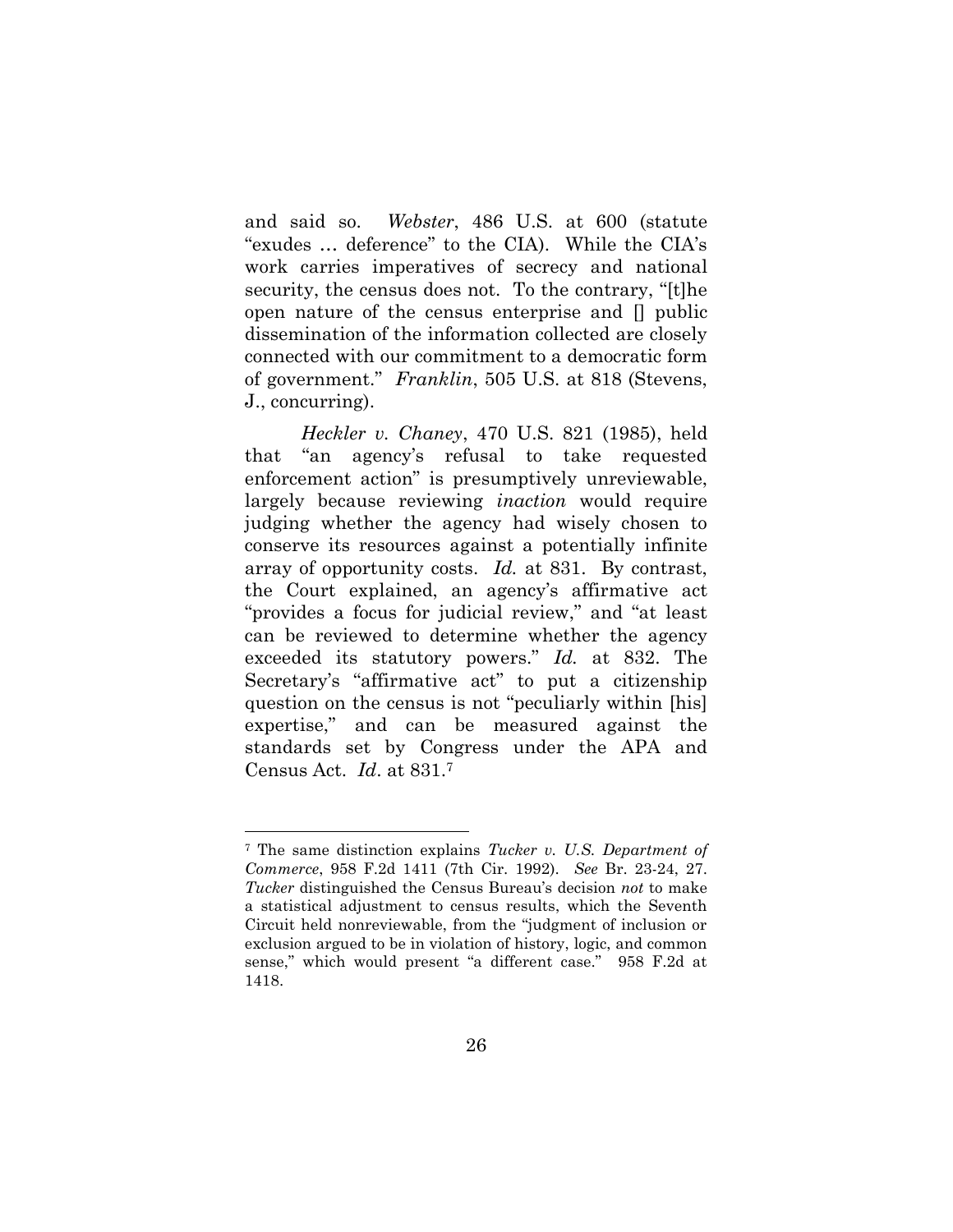This is not one of the "rare circumstances" where relevant statutes afford "no meaningful standard against which to judge the agency's exercise of discretion." *Weyerhaeuser*, 139 S. Ct. at 370. As this Court has held, the Secretary's "broad" grant of authority under Section 141(a) "is informed … by the narrower and more specific" provisions of the Act, which constrain the Secretary's authority, such as Section 195, which "requires the Secretary to use statistical sampling in assembling the myriad demographic data that are collected in connection with the decennial census." *House of Representatives*, 525 U.S. at 339.

Similarly, Section 6(c) directs that "the Secretary shall acquire and use" administrative records from other governmental entities, "instead of conducting direct inquiries" of the population, "[t]o the maximum extent possible." 13 U.S.C.  $\S$  6(c). This directive is anything but discretionary: it "command[s] that the Secretary not add additional questions to the census … where administrative records would suffice." Pet. App. 265a. *Cf. Flint Ridge Dev. Co. v. Scenic Rivers Ass'n*, 426 U.S. 776, 787-88, (1976) (interpreting NEPA mandate that agencies comply with Act "to the fullest extent possible" as "neither accidental nor hyperbolic," but "a deliberate command" that agencies comply unless there is "a clear and unavoidable conflict in statutory authority").<sup>8</sup>

l

<sup>8</sup> Section 141(f) further constrains the Secretary's authority to obtain "other census information." It requires the Secretary to report to Congress "not later than 3 years before the appropriate census date" identifying "subjects proposed to be included ... in such a census." 13 U.S.C.  $\S$  141(f)(1). The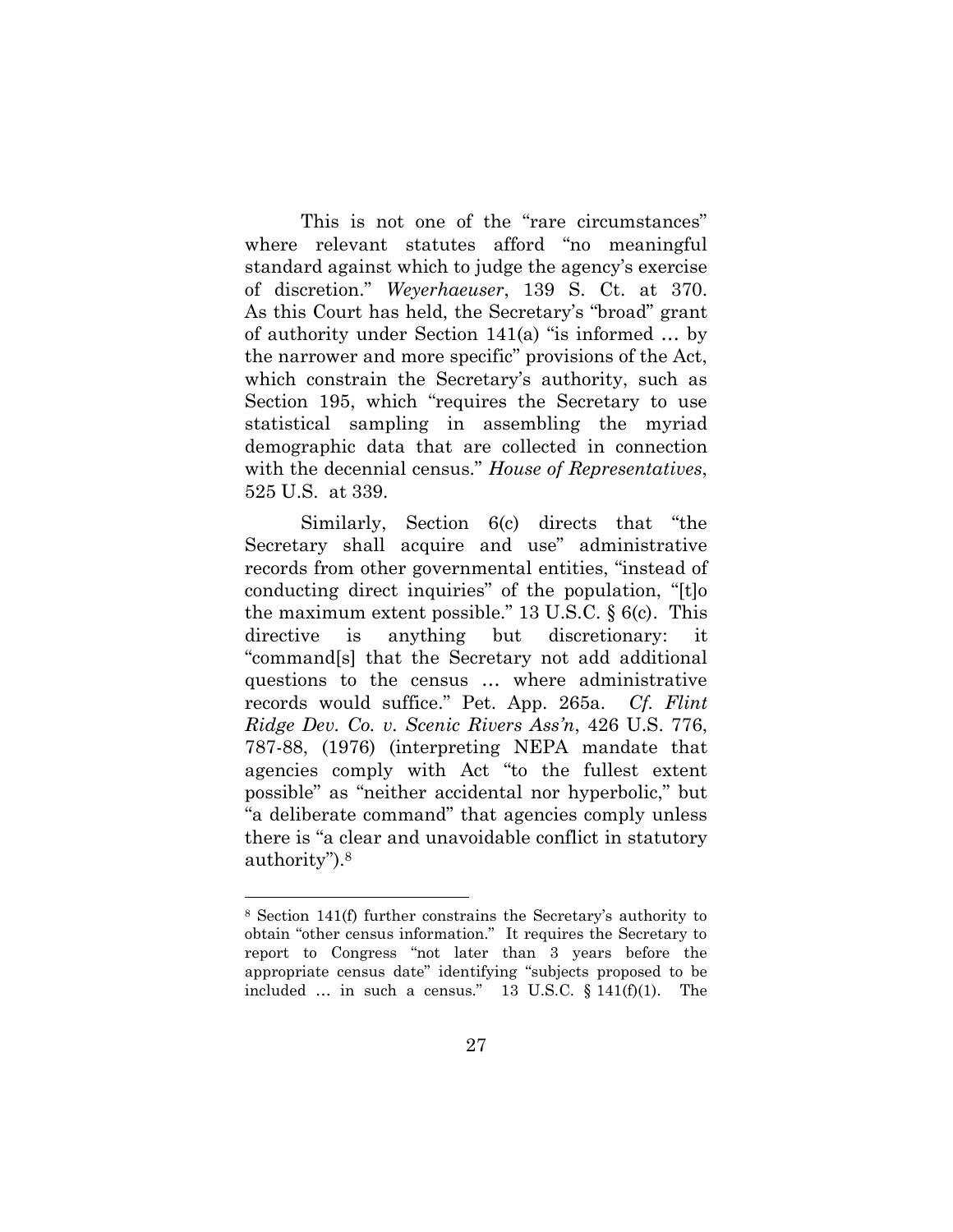Section 6(c)'s command to use administrative records whenever possible comports with Section 141(a), which authorizes the Secretary to obtain "other" information aside from the enumeration, but only "as necessary." Reading Sections 6(c) and 141(a) together, the Census Act authorizes the collection of information through census inquiries only where "necessary," *and* where it is not possible to gather such information from the government's administrative records.<sup>9</sup>

Defendants' reliance on a 1973 House Report—for a bill that did not even advance out of committee—is unavailing. The quoted language is inconsistent with the final 1976 report, which made clear Congress' intent to limit the Secretary's discretion to add questions to the census, by

<u>.</u>

Secretary may amend that report only where "*new* circumstances … *necessitate* that the subjects, types of information, or questions contained in reports so submitted be modified." *Id.* § 141(f)(3) (emphasis added). The provision sets a judicially enforceable point at which, absent changed circumstances, the Secretary cannot alter questionnaire subjects.

<sup>9</sup> Defendants argue that "necessary" means merely "convenient." Br. 22. But when Congress authorizes an agency to act only where "necessary," the agency must apply "*some*  limiting standard, rationally related to the goals of the Act." *AT&T Corp. v. Iowa Utils. Bd.*, 525 U.S. 366, 388 (1999). Nothing in this language rebuts the "strong presumption" of reviewability. *Bowen*, 476 U.S. at 670. Moreover, the very case defendants cite does not find that the matter is committed to agency discretion, but exercises APA review. *Nat'l R.R. Passenger Corp. v. Bos. & Me. Corp.*, 503 U.S. 407, 423 (1992) (deferring to agency's interpretation of "required" to mean "useful," but still reviewing the evidentiary basis of the agency's decision).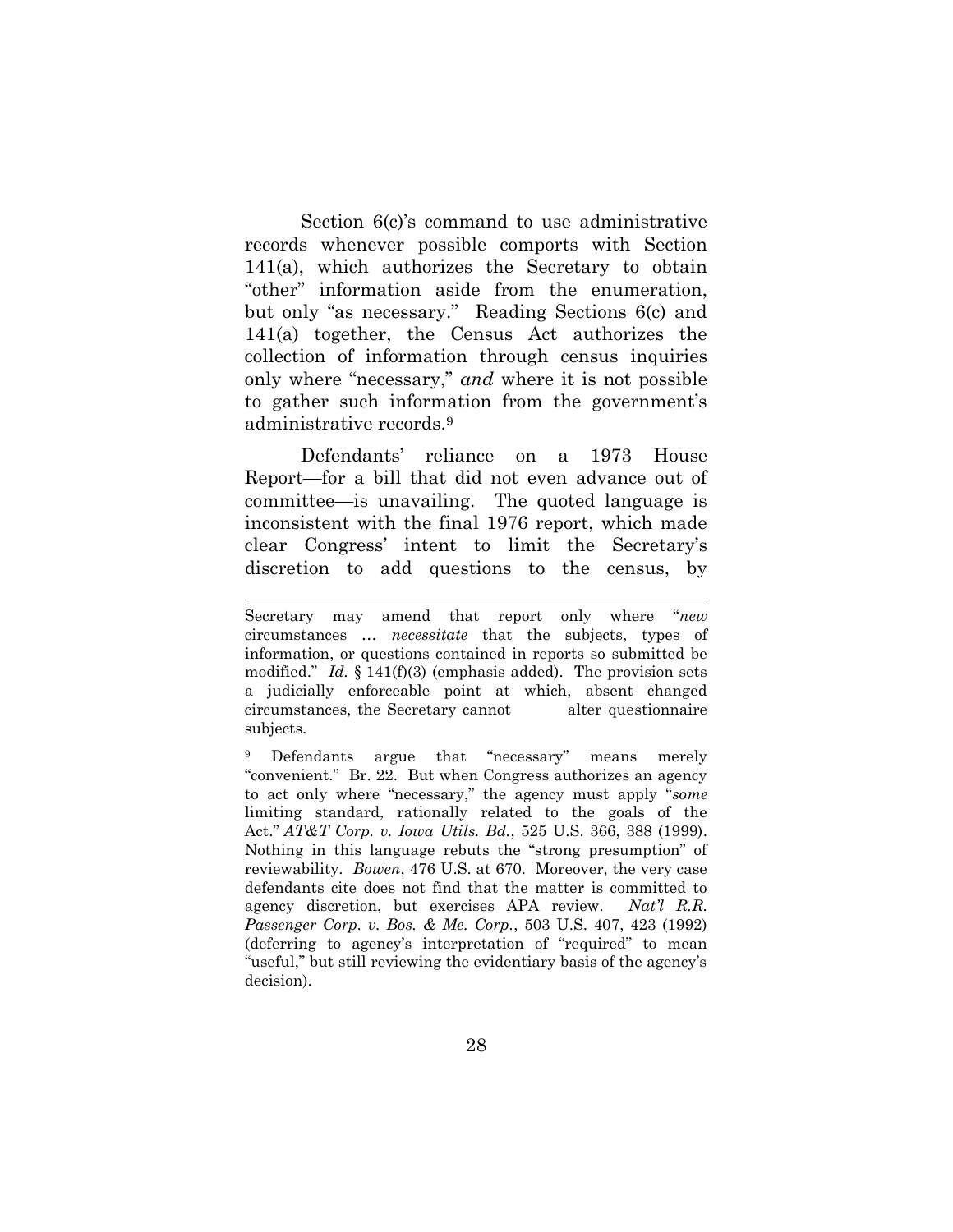"direct[ing] the Secretary of Commerce to acquire and use to the greatest extent possible statistical data available from other sources in lieu of making direct inquiries," to "reduc<sup>[e]</sup> respondent burden," H.R. Conf. Rep. 94-1719, 94th Cong., 2nd Sess. 1976, 1976 WL 14025, at \*10. As Congress subsequently explained, its goal was to "constrain[] the Secretary's authority," in order to "address[] concerns" that there were "too many questions in the decennial census." Br. for Respondents 37 n.50, 40, *House of Representatives*, 525 U.S. 316 (citing H.R. Rep. No. 94-944, at 5 (1976)).

Defendants conceded that under their reading of the Census Act, a Secretary's decision to add questions into, e.g., "whether and how many guns people owned," or "who [they] voted for" would be unreviewable, regardless of their effect on response rates. Pet. App. 480a, 497a. Indeed, even a "question that is intended to and will have the predictable effect of depressing the count" of voters associated with only one political party could not be reviewed. Pet. App. 480a-481a. That reading gives the Secretary complete, unreviewable license to subordinate the constitutional duty of an actual enumeration to the collection of *any* "other" information he thinks "convenient." Br. 22. Nothing in the Census Act provides "clear" congressional intent to compel such a result. *See Webster*, 486 U.S. at 603.

### **III. THE SECRETARY'S DECISION WAS ARBITRARY AND CAPRICIOUS.**

In adding a citizenship question to the census, the Secretary violated the APA in multiple ways. The two principal predicates underlying his decision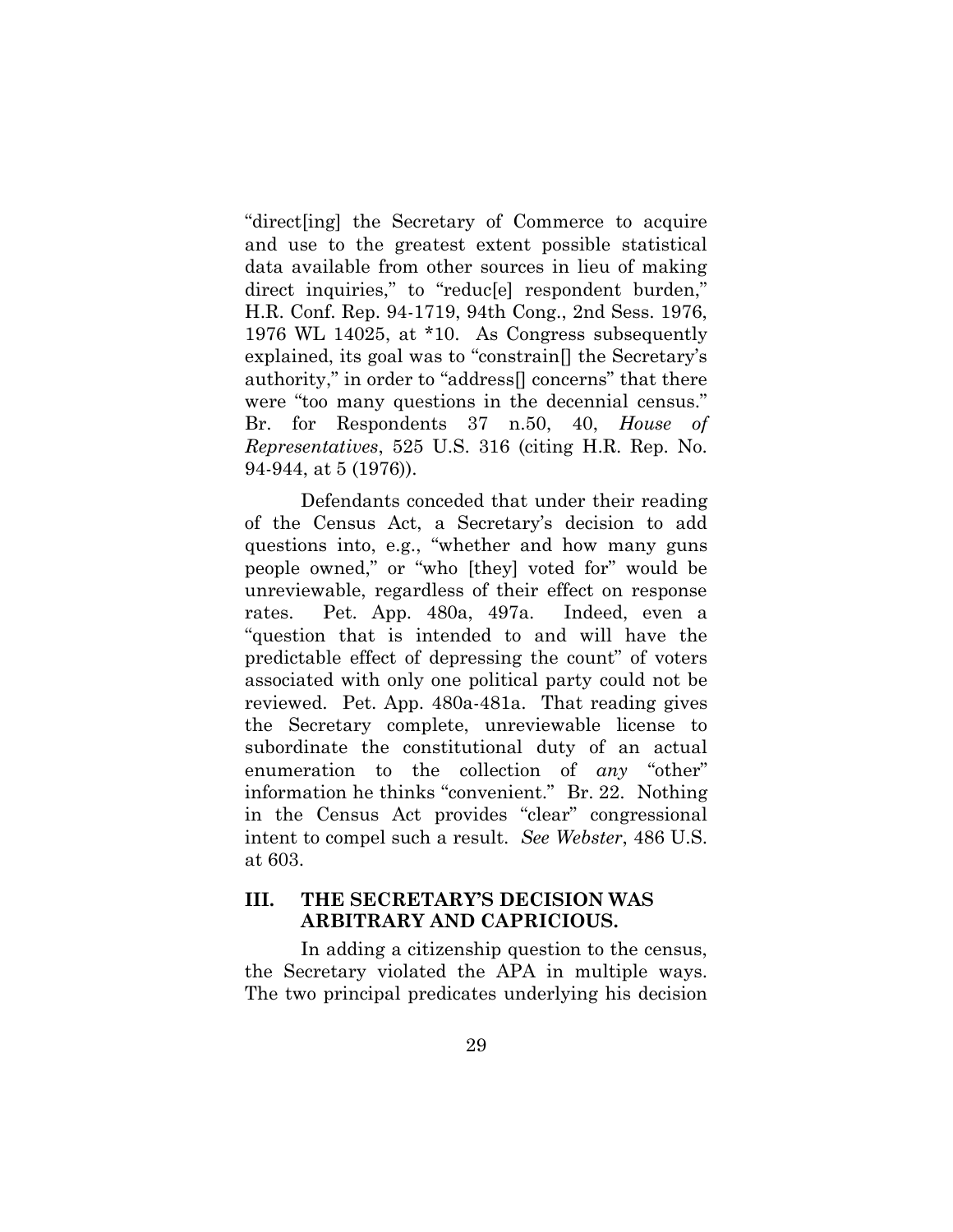were contradicted by, and had no support in, the Administrative Record beyond his own assertions. He violated statutory dictates that required him to gather information through government records and not census questions—"to the maximum extent possible," and to provide Congress advance notice of census topics. 13 U.S.C. §§ 6(c), 141(f). He failed to consider another statutory constraint that would preclude him from achieving his professed goal. He departed from established standards without adequate explanation. And the only rationale he advanced for his decision was pretextual. Any *one* of these shortcomings is sufficient to invalidate his action. Defendants can prevail only if they can show the district court erred in each of these findings.

### **A. The Decision Was Contrary to the Evidence in the Administrative Record.**

Agency action that rests on explanations "run[ning] counter to the evidence" is arbitrary and capricious. *State Farm*, 463 U.S. at 43. The district court properly found that the Secretary's decision contradicted the Administrative Record in "a startling number of ways." Pet. App. 285a. The Secretary's decision to combine responses to a citizenship question with data from administrative records ("Alternative D") rested on two key assertions: that "no one provided evidence" that "a citizenship question … would materially decrease response rates"; and that mixing responses to a citizenship question with administrative records would produce "more accurate" citizenship data. Pet. App. 557a, 562a.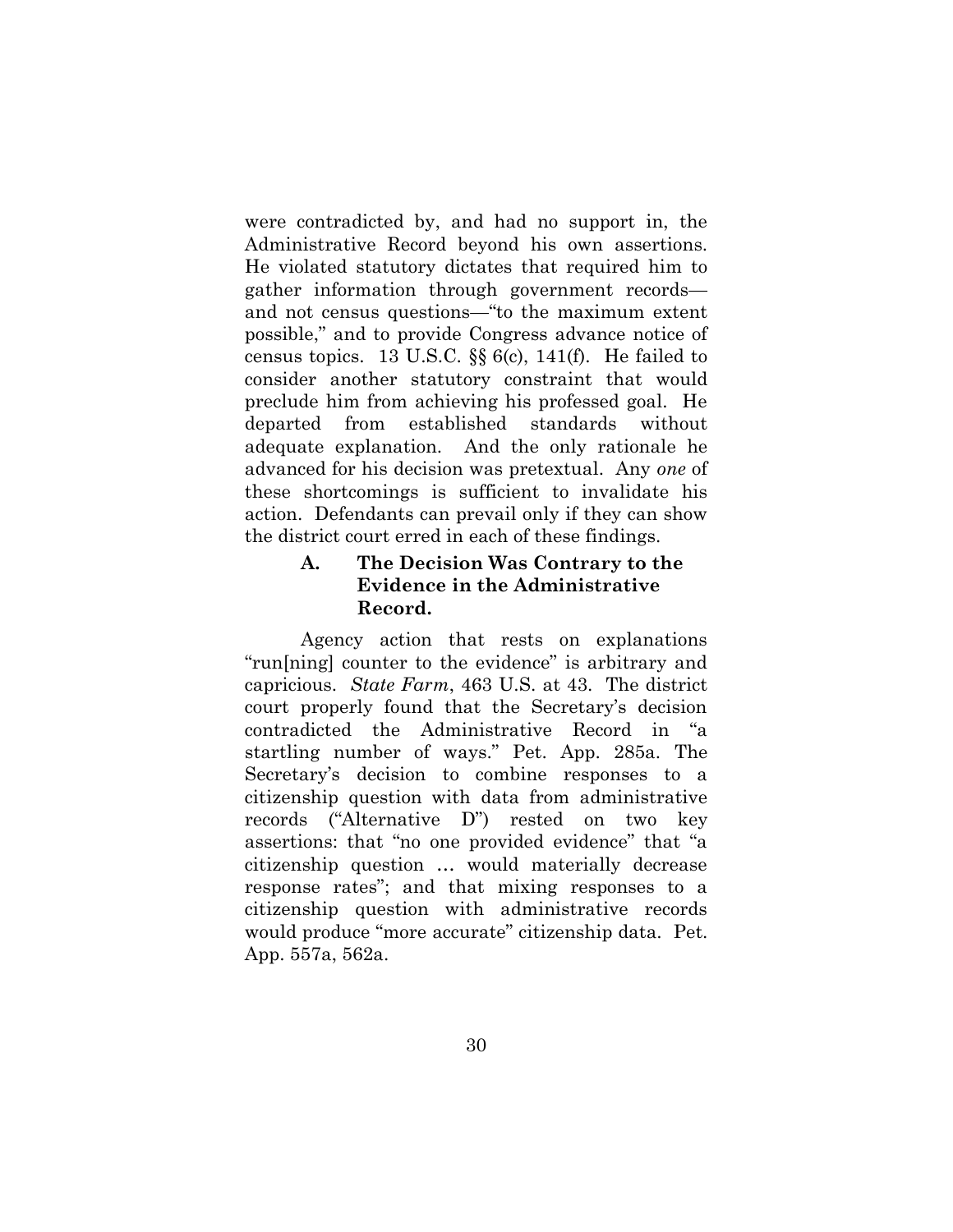Both predicates for the Secretary's decision were refuted by the unequivocal evidence in the Administrative Record, showing that adding a citizenship question "harms the quality of the census count," J.A.105; and that "Alternative D would result in poorer quality citizenship data" than relying exclusively on administrative records, J.A.159. No evidence in the Administrative Record was to the contrary. The district court did not "second guess" anyone, but merely followed settled law to hold that because the predicates for the Secretary's decision were contradicted and unsupported by the Administrative Record, the decision is arbitrary and capricious.

# **1. The decision was contrary to unequivocal evidence in the Administrative Record that a citizenship question would damage the accuracy of the census.**

In his decisional memorandum, the Secretary asserted "no one provided evidence" that "a citizenship question … would materially decrease response rates." Pet. App. 557a. As the district court found, that "[w]as simply untrue." Pet. App. 285a-286a. The Administrative Record is "rife with both quantitative and qualitative evidence … demonstrating that" the question would "materially reduce response rates among immigrant and Hispanic households." Pet. App. 286a (citing J.A.105-06, 301-02, 308-11, 365-66). The Secretary could only conclude otherwise by misstating the evidence in the Administrative Record at every turn.

The Record contained several empirical analyses by the Census Bureau, including a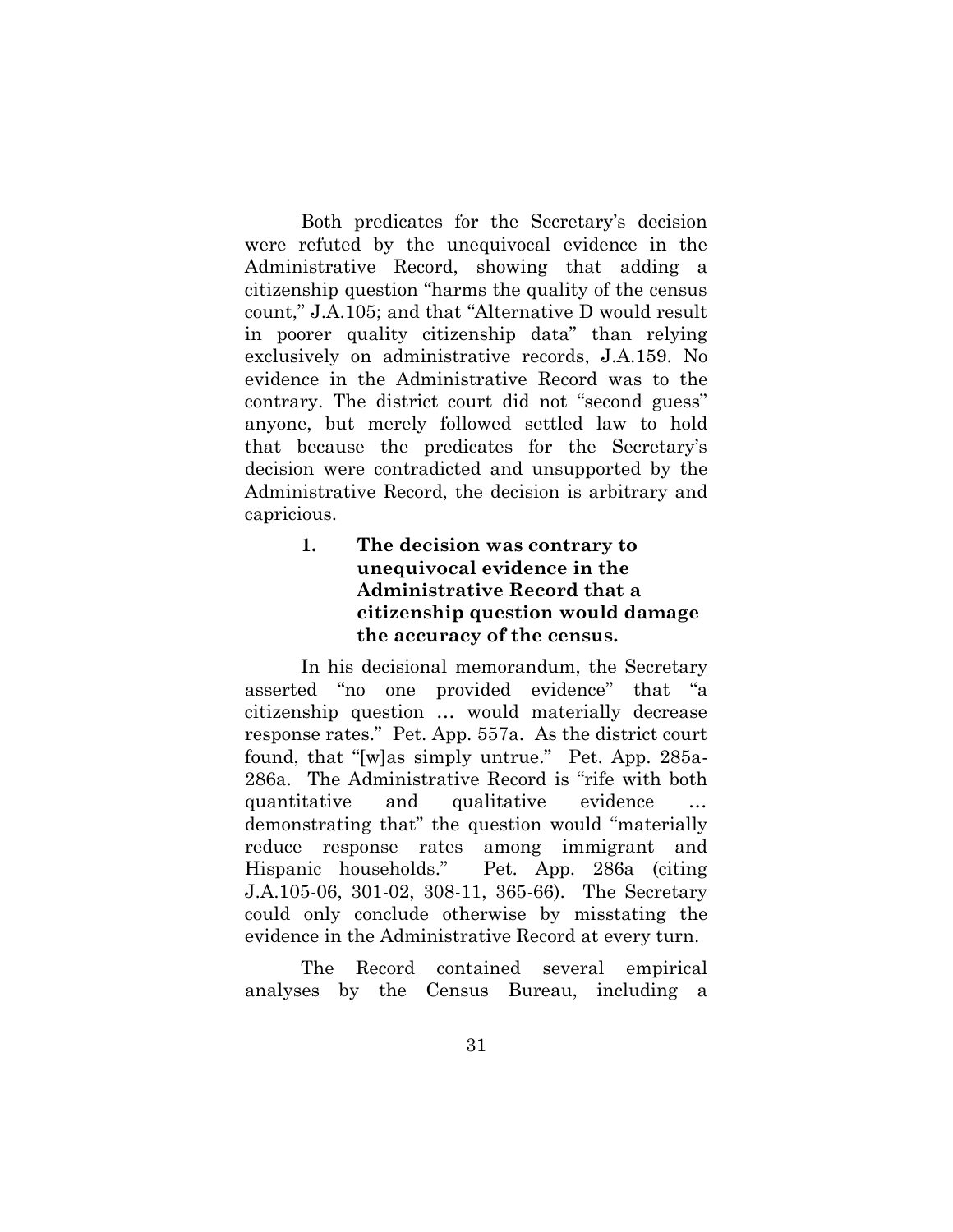comparison of response rates for the census (which does not include a citizenship question) and for the "long form" and ACS (which did). That evidence established that all households "have lower selfresponse rates" on surveys featuring a citizenship question, but "the decline in self-response for noncitizen households was … greater than the decline for citizen households." J.A.110. Thus adding the question would have "an adverse impact on selfresponse and, as a result, on the accuracy and quality of the 2020 Census." J.A.109.

The Secretary discounted this comparative analysis, claiming that "the [Census] Bureau attributed th[e] difference to the greater outreach and follow-up associated with" the Decennial Census, Pet. App. 553a, and the ACS being "much longer than the census questionnaire," Br. 30. These assertions were untrue: the Census Bureau did not attribute the difference to either of these factors, but rather explained that its analysis *controlled* for differences between the census and the ACS, and that "the *only difference* … in [its] studies was the presence of at least one noncitizen in noncitizen households." J.A.111 (emphasis added).

The Secretary also asserted that "differential nonresponse rates to the citizenship question are 'comparable to nonresponse rates for other questions.'" Br. 30 (quoting Pet. App. 553a). But here, too, the Administrative Record showed otherwise. The Census Bureau found that "nonresponse rates for the citizenship question are *much greater* than … comparable rates for other demographic variables like sex, birthdate/age, and race/ethnicity." J.A.110 (emphasis added). The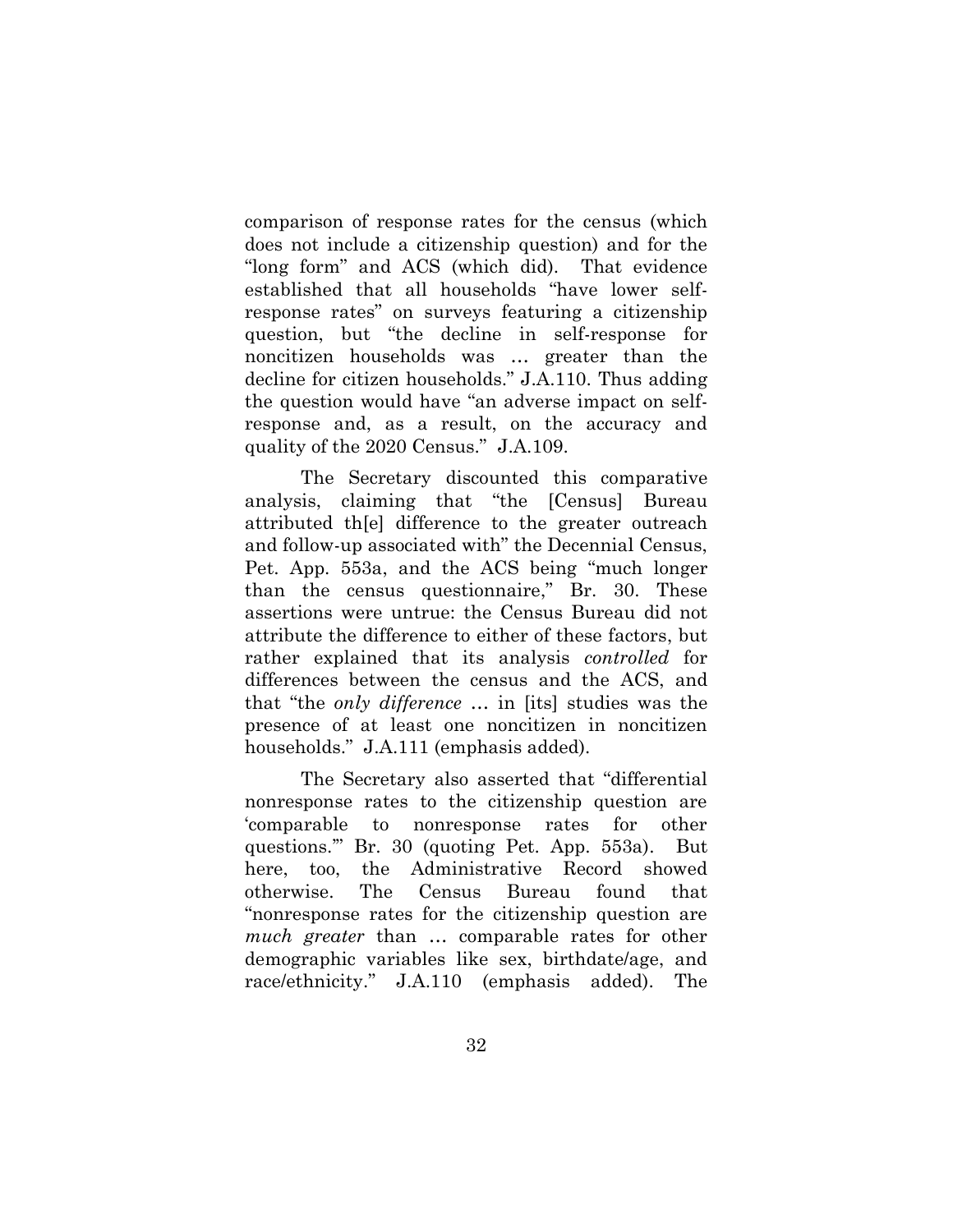Bureau also warned the Secretary that Hispanics were nine times more likely than whites to stop answering the ACS altogether once they came across the citizenship question, J.A.112—a fact that he simply ignored.

Defendants argue that the Secretary could disregard that evidence because it was not "definitive." Br. 30. But the Census Bureau's technical experts are scientists, not psychics. Their memoranda reflected their best scientific judgment, and contained "the *only* quantitative evidence in the Administrative Record on the effect of the citizenship question on response rates." Pet. App. 286a. Defendants' lone trial witness, Census Chief Scientist Dr. John Abowd, confirmed that the Bureau's memoranda reflected "the best analysis" "[w]ith available data" of the effect of a citizenship question, J.A.823, and that "the Census Bureau agrees" "that the balance of evidence available suggests that adding a citizenship question to the 2020 census would lead to a lower self-response rate" among noncitizens, J.A.808.10 And "there [was] no

l

<sup>10</sup> Defendants did not appeal the district court's consideration of their own expert's testimony for the purpose of explaining technical information in the Administrative Record; they challenge only the court's consideration of extra-record discovery concerning the Secretary's "mental processes." Pet. i. Extra-record expert evidence is both proper and routinely considered where "necessary to explain technical terms or complex subject matter involved" in the agency decision at issue. *Animal Def. Council v. Hodel*, 840 F.2d 1432, 1436 (9th Cir. 1988). Explanatory testimony is therefore commonplace in census-related litigation. *See, e.g.*, *Utah*, 536 U.S. at 466-68 (describing expert testimony on whether the Bureau's practice of "imputation" constitutes "sampling"); *Massachusetts v. Mosbacher*, 785 F. Supp. 230, 245 n.13, 254-55 (D. Mass. 1992)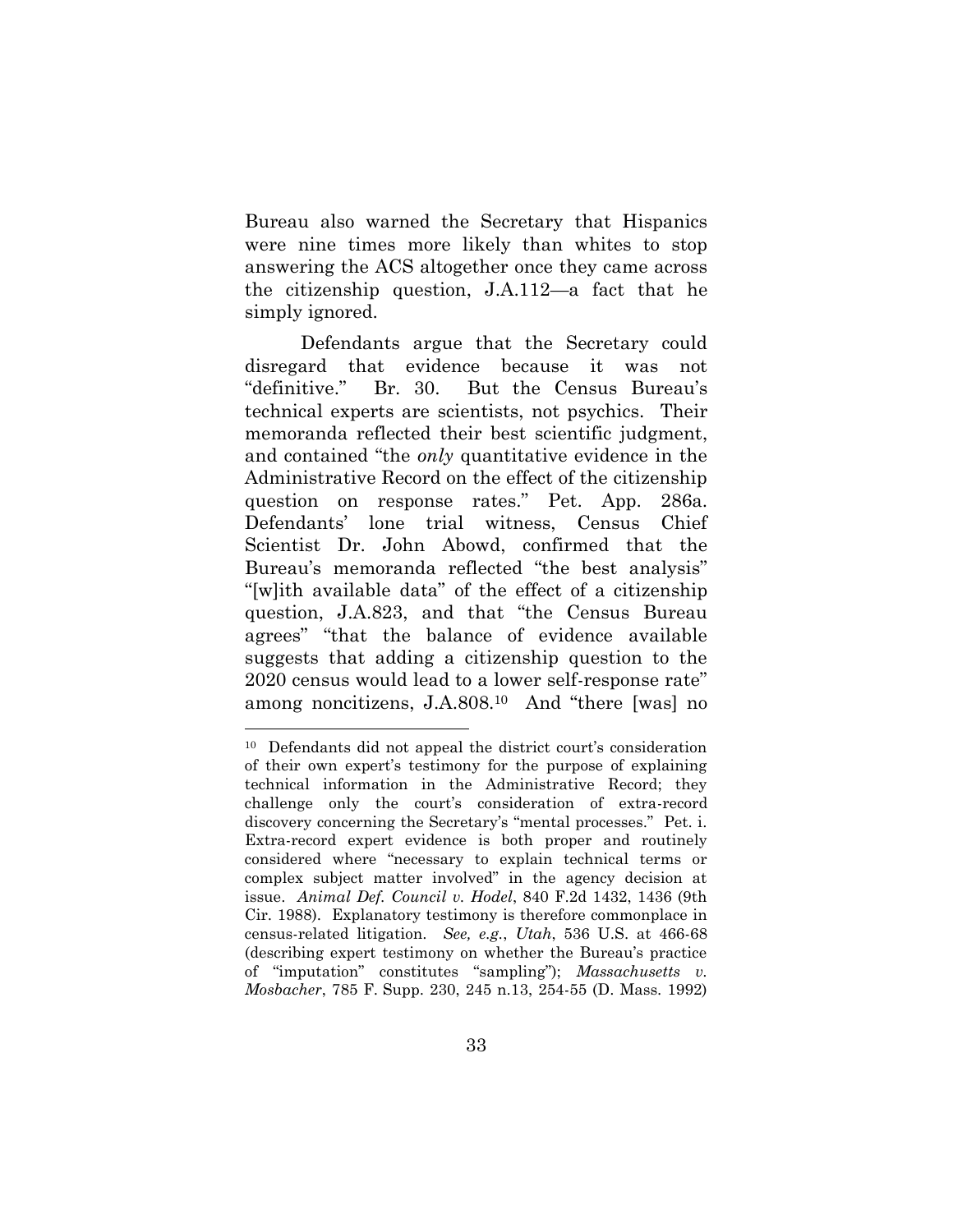evidence in the Administrative Record supporting a conclusion that addition of the citizenship question will *not* harm the response rate." Pet. App. 286a.

The Secretary's memorandum misrepresented the evidence in other ways. It stated that Christine Pierce, Senior Vice President for the survey firm Nielsen, told him it "had added questions" to surveys "on sensitive topics such as … immigration status … without any appreciable decrease in response rates," and that "no empirical data existed on the impact of a citizenship question." Pet. App. 552a. But these were all "material[] mischarateriz[ations]." Pet. App. 109a. Dr. Pierce testified that she never "state[d] that Nielsen had added 'questions concerning immigration status … without any appreciable decrease in response rates'"; "did not say … no empirical data existed on the impact of a citizenship question'"; and instead "told Secretary Ross unequivocally that [she] was concerned that a citizenship question would negatively impact selfresponse rates." J.A.530-531; *see also* Pet. App. 109a-112a. And the district court identified other material mischaracterizations of the Administrative Record by the Secretary regarding the burden imposed by the question on all respondents, the effect of its placement on the census questionnaire, and the cost of its implementation. *See* Pet. App. 286a-289a.

Finally, defendants assert that the Secretary "acknowledged the risk" that a citizenship question "would depress response rates," Br. 30, but ultimately made a "policy-laden balancing" decision,  $\frac{1}{\sqrt{2}}$ 

<sup>(</sup>describing expert testimony regarding apportionment formula), *rev'd on other grounds*, *Franklin v. Massachusetts*, 505 U.S. 788 (1992).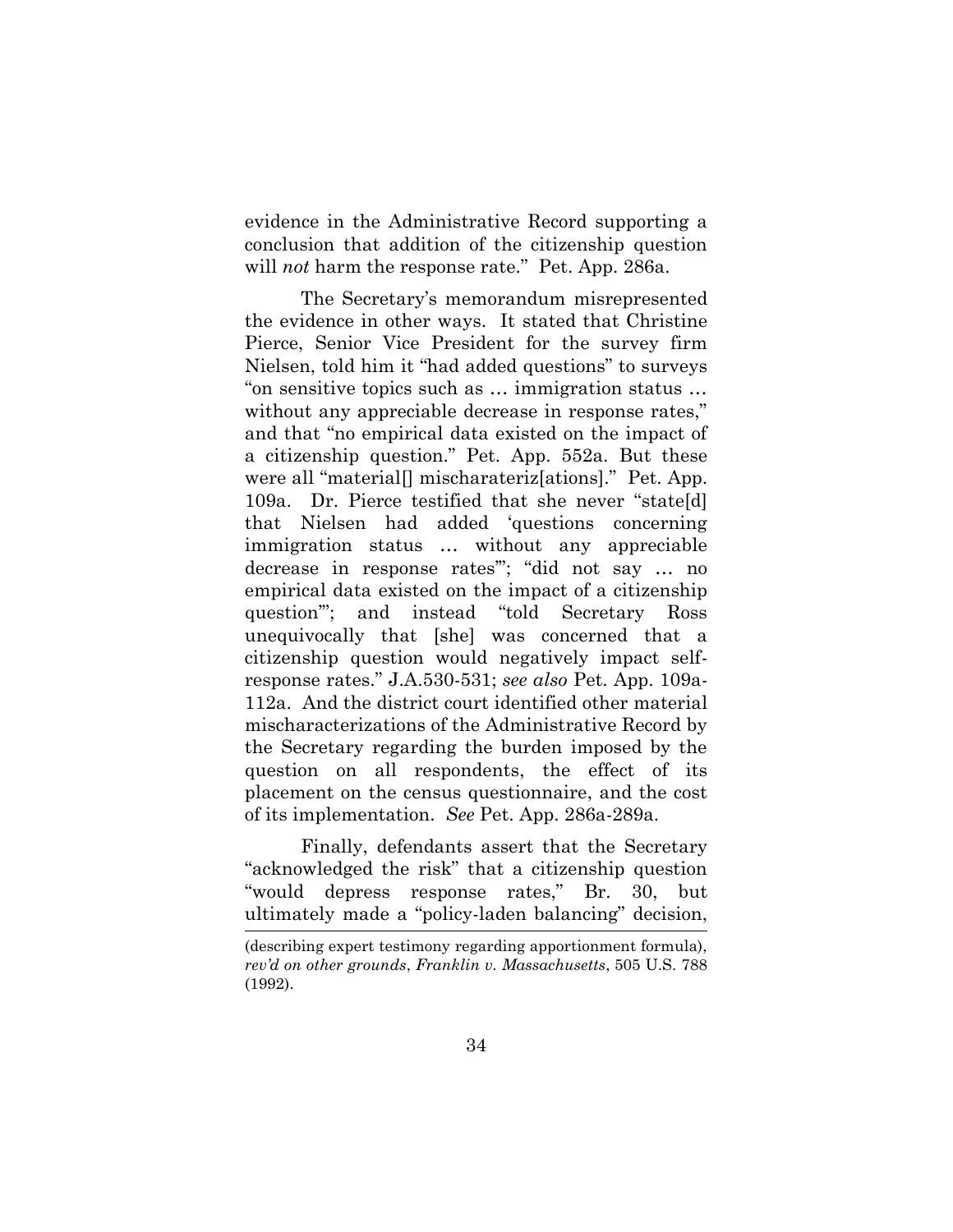Br. 31, to prioritize "complete and accurate" citizenship data over the risk of "some impact on [census] responses," Pet. App. 562a. But the Secretary expressly rested his decision on a conclusion, contrary to the Administrative Record, that the Census Bureau could not determine whether the question would reduce census responses. A single throwaway "even if" sentence, without more, "d[oes] not come close to satisfying the agency's duty under the Administrative Procedure Act" to actually assess burdens and benefits. *Mingo Logan Coal Co. v. EPA*, 829 F.3d 710, 730-32 (D.C. Cir. 2016) (Kavanaugh, J., dissenting).Even assuming that the Secretary's "policy decision" were permissible, it cannot rest on factual predicates unequivocally contradicted by his own experts' findings throughout the Administrative Record.

> **2. The decision was contrary to unequivocal evidence in the Administrative Record that a citizenship question would not produce more complete and accurate citizenship data.**

The second key assertion underlying the Secretary's decision was his "'judgment' that [using administrative records and] adding the question to the census 'will provide DOJ with the most complete and accurate [citizenship] data in response to its request.'" Pet. App. 289a-290a. This, too, was directly contrary to the findings of Census Bureau scientists—who unlike the Secretary, are experts in statistics—that Alternative D "would result in poorer quality citizenship data than [relying exclusively on administrative records]," J.A.159, while using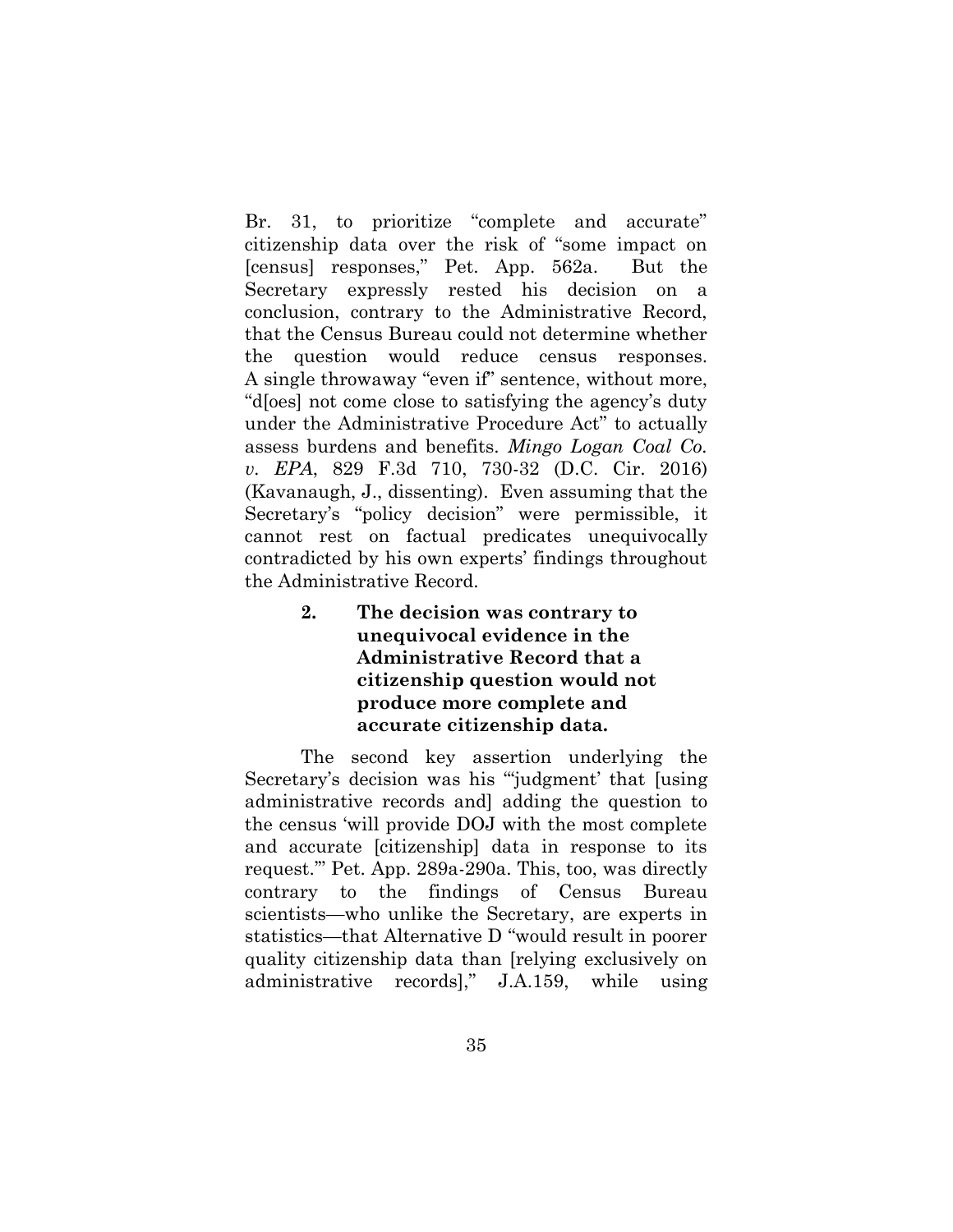administrative records *alone* "best meets DoJ's stated use," J.A.105.

The Bureau's analysis in the Administrative Record indicated that adding a citizenship question provides no marginal benefit, and actually *damages* citizenship data quality, for two main reasons. It reduces census response rates, impairing the Bureau's ability to use administrative records—the highest quality citizenship information available. And because it is highly inaccurate for people who lack citizenship records, it produces unreliable data for those who answer the question, while corrupting the Bureau's imputation model for those who do not.

The Secretary's contention that Alternative D would provide "more complete and accurate" citizenship data, Pet. App. 556a—the ostensible justification for asking the question—was directly contrary to the Administrative Record, in four respects.

First, although the Secretary asserted that Alternative D "would maximize the Census Bureau's ability to match the decennial census responses with administrative records," Pet. App. 555a-556a, the Census Bureau told him this was not true. Indeed, defendants have conceded that under Alternative D, "the number of people whose citizenship information cannot be 'linked' to federal administrative records would increase" by approximately one million. Br. 32. Because adding a citizenship question would reduce census self-responses, Alternative D would force the Bureau to count more people through less accurate methods, including "proxy" responses from neighbors and landlords, and people so enumerated are harder to link to administrative records.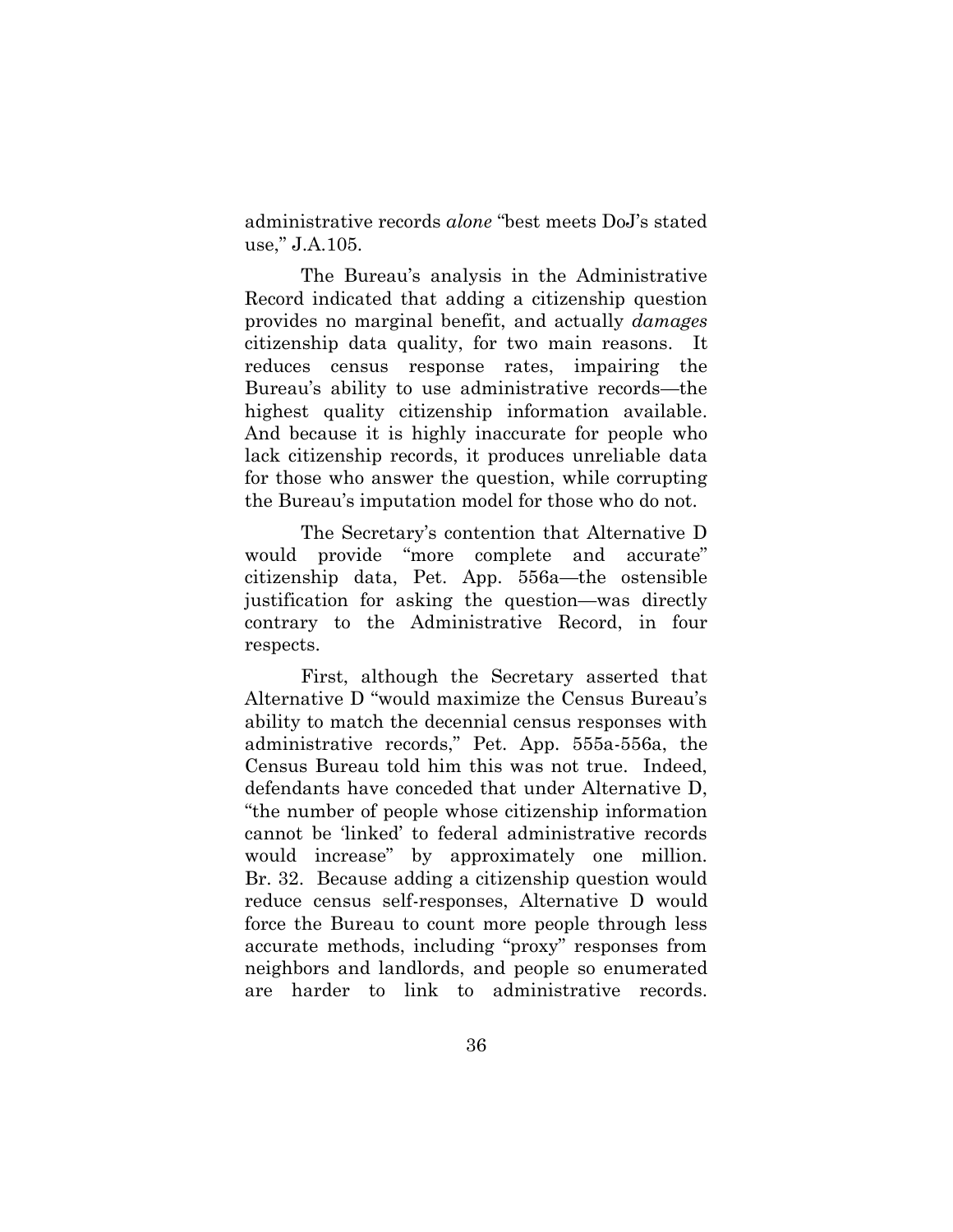Pet. App. 53a-58a; J.A.157-158. Thus, the record established that Alternative D would *impede* the Census Bureau's ability to use administrative records on citizenship—the most accurate citizenship data available. Pet. App. 56a (citing J.A.150).

Second, although the Secretary asserted that Alternative D would help fill the "gaps" in citizenship administrative records, Br. 46, the Administrative Record showed that this was wrong: Alternative D would generate *less accurate* data, thereby directly undermining its ostensible purpose. There are an estimated 22 million people for whom administrative citizenship data is unavailable, but who are expected to respond to the citizenship question. Br. 33. The Census Bureau, however, warned that these responses would often be inaccurate, J.A.117-120, as noncitizens who answer citizenship questions on Census Bureau sample surveys "inaccurately mark 'citizen' about 30 percent of the time," Pet. App. 555a. The Bureau explained that many noncitizens "have a strong incentive to provide an incorrect answer," meaning "survey-collected citizenship data may not be reliable for many of the people falling in the gaps in administrative data." J.A.157. By contrast, the Bureau recommended that, without a citizenship question, it can use a more accurate process of "imputation"—"inferring" characteristics based on "a nearby sample," *Utah*, 536 U.S. at 458. The Bureau's analysis in the Administrative Record stated that "an accurate model can be developed and deployed for this purpose," based on "high-quality administrative data." J.A.146, 157.

Defendants argue that, "of the 22 million additional responses, just under 500,000 … will be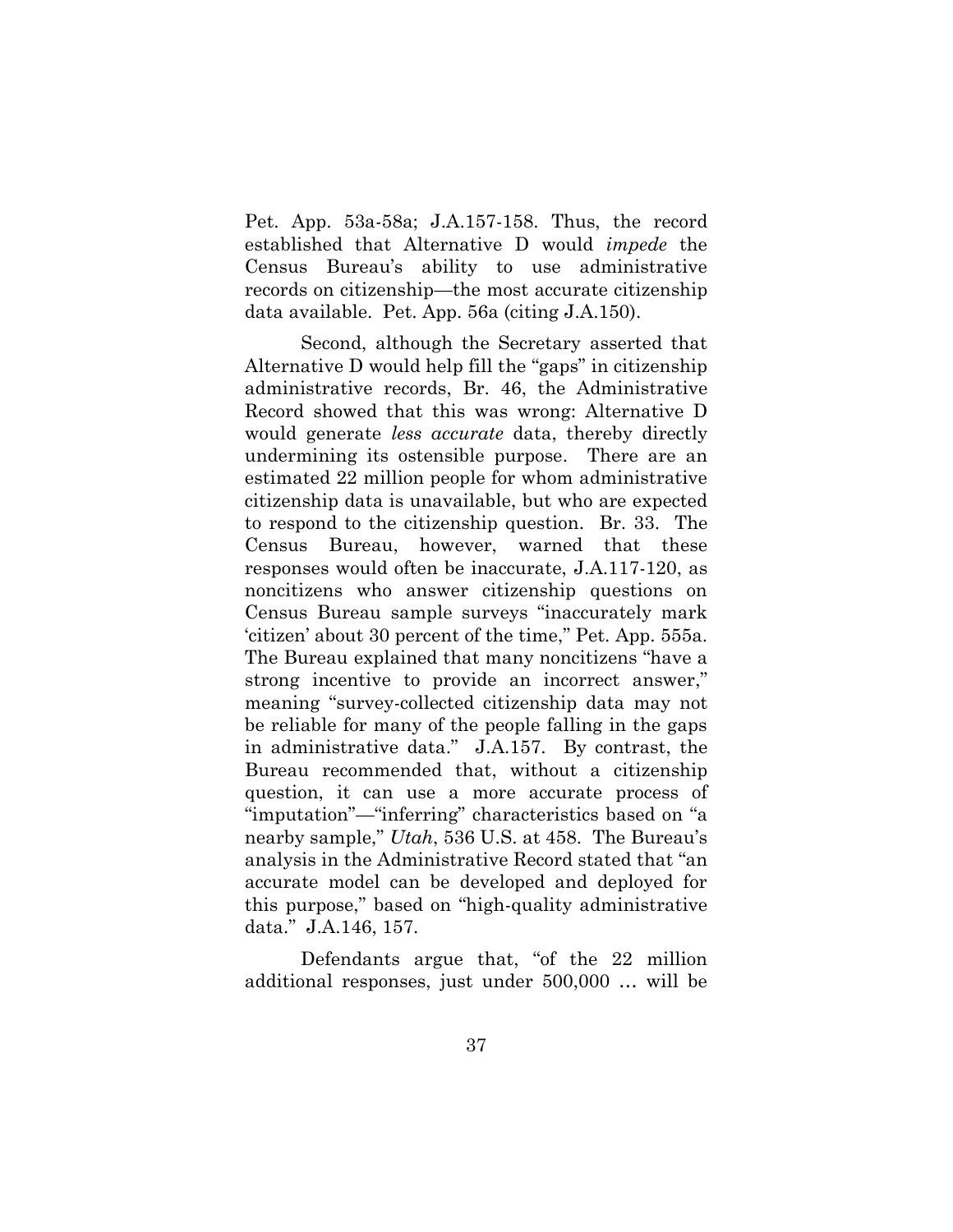inaccurate." Br. 33. But as Dr. Abowd explained, this would still be "less accurate than … modeling … citizenship status." J.A.882, *see also* J.A.873. And the fact that "most" people answer a citizenship question correctly is unremarkable: most census respondents are citizens, and "the vast majority of citizens … correctly report their status when asked a survey question." J.A.117. But the stated aim of the citizenship question is not to get correct answers "most" of the time—it is to accurately *distinguish* noncitizens among the majority-citizen population and locate them in individual census blocks, which requires high accuracy rates for *each* respondent category.

To illustrate: assume that 90 out of 100 students did their homework and 10 did not; but when asked, 99 say they did (all 90 who actually did their homework, and 9 of the 10 who didn't). The question would have an impressive sounding overall accuracy rate of 91%. But it is wrong as to 90% of negligent students and useless for identifying them, much less which classroom they are in. The task here similarly requires a high rate of accuracy for each respondent group, and the Census Bureau concluded that imputation would do better than a citizenship question, because "citizenship status responses are systematically biased for a subset of noncitizens." J.A.148.

Third, the Secretary asserted that Alternative D "may eliminate the need for the Census Bureau to have to impute an answer for millions of people." Pet. App. 556a. But once again, the Administrative Record directly contradicted this assertion. The Bureau stated that Alternative D "does not solve the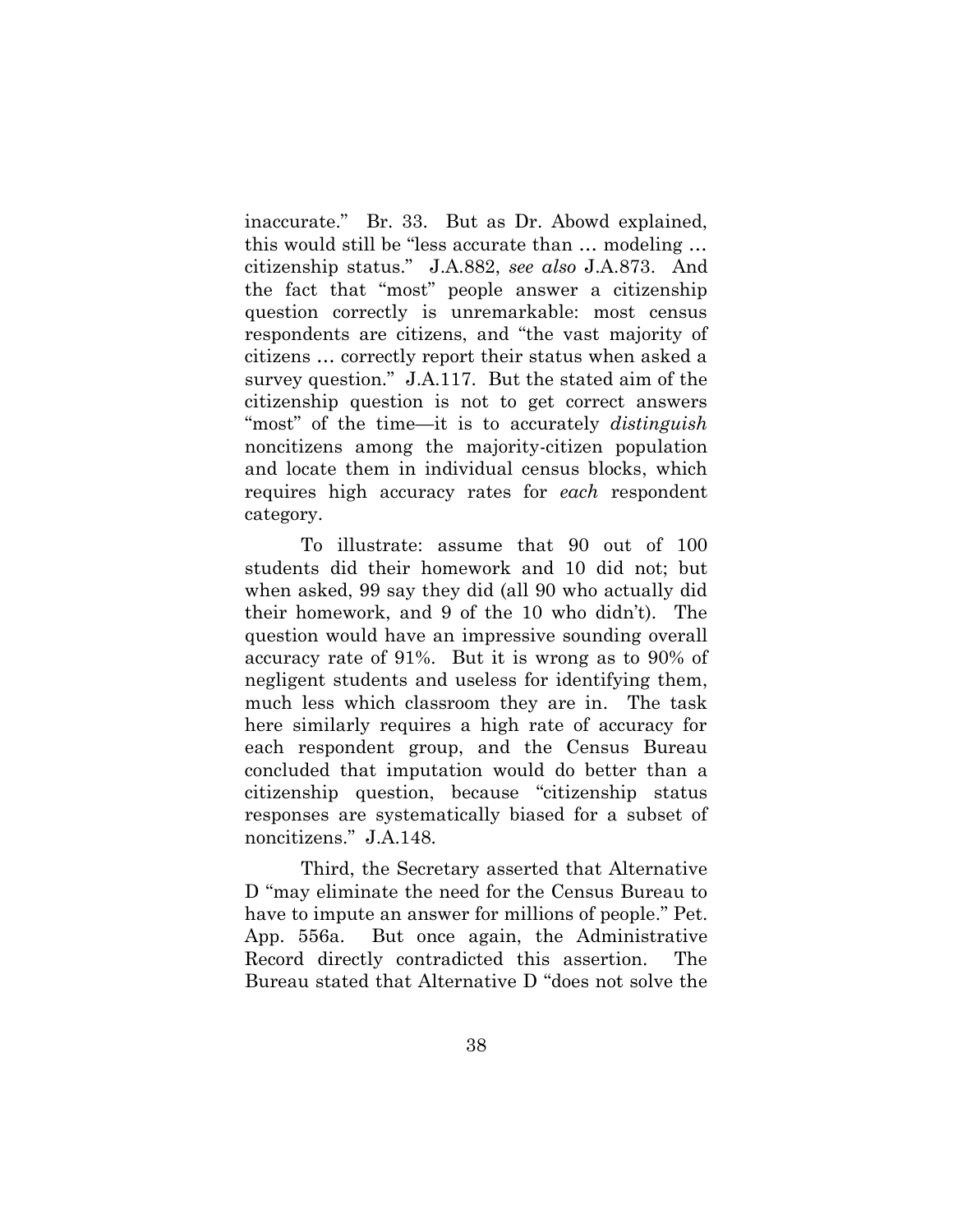[imputation] problem." J.A.159. Indeed, defendants concede that the Bureau would still have to impute citizenship for at least 13.8 million people. Br. 33; *see also* J.A.147. The Secretary asserted that Alternative D will "improve the quality of imputation," Br. 33, but that assertion had no basis in the Administrative Record. Defendants admit that the Census Bureau concluded that "using administrative records alone would be preferable because the modeling or imputation process ... will in the aggregate *be less accurate if the citizenship question is asked*." Br. 34 (emphasis added). Without a citizenship question, the Administrative Record established, "missing citizenship data would be imputed from a more accurate source," Pet. App. 291a—"high-quality administrative data," J.A.157 rather than from an amalgamation of administrative and survey data contaminated by "suspect quality" responses to a citizenship question, J.A.158.

Fourth, the Census Bureau informed the Secretary that Alternative D would result in 9.5 million people whose census responses would conflict with administrative records—that is, people who say that they are a citizen but whose social security records say otherwise. Pet. App. 56a (citing J.A.150). While defendants now assert that "nothing prevents the Census Bureau, in the event of such conflicts," from using administrative record data "instead of the self-response data," Br. 34, the Administrative Record established the contrary, namely that "Census Bureau practice is to use self-reported data," J.A.147. In any event, the Secretary never addressed this issue, much less endorsed the argument belatedly advanced by counsel. "[A] court may uphold agency action only on the grounds that the agency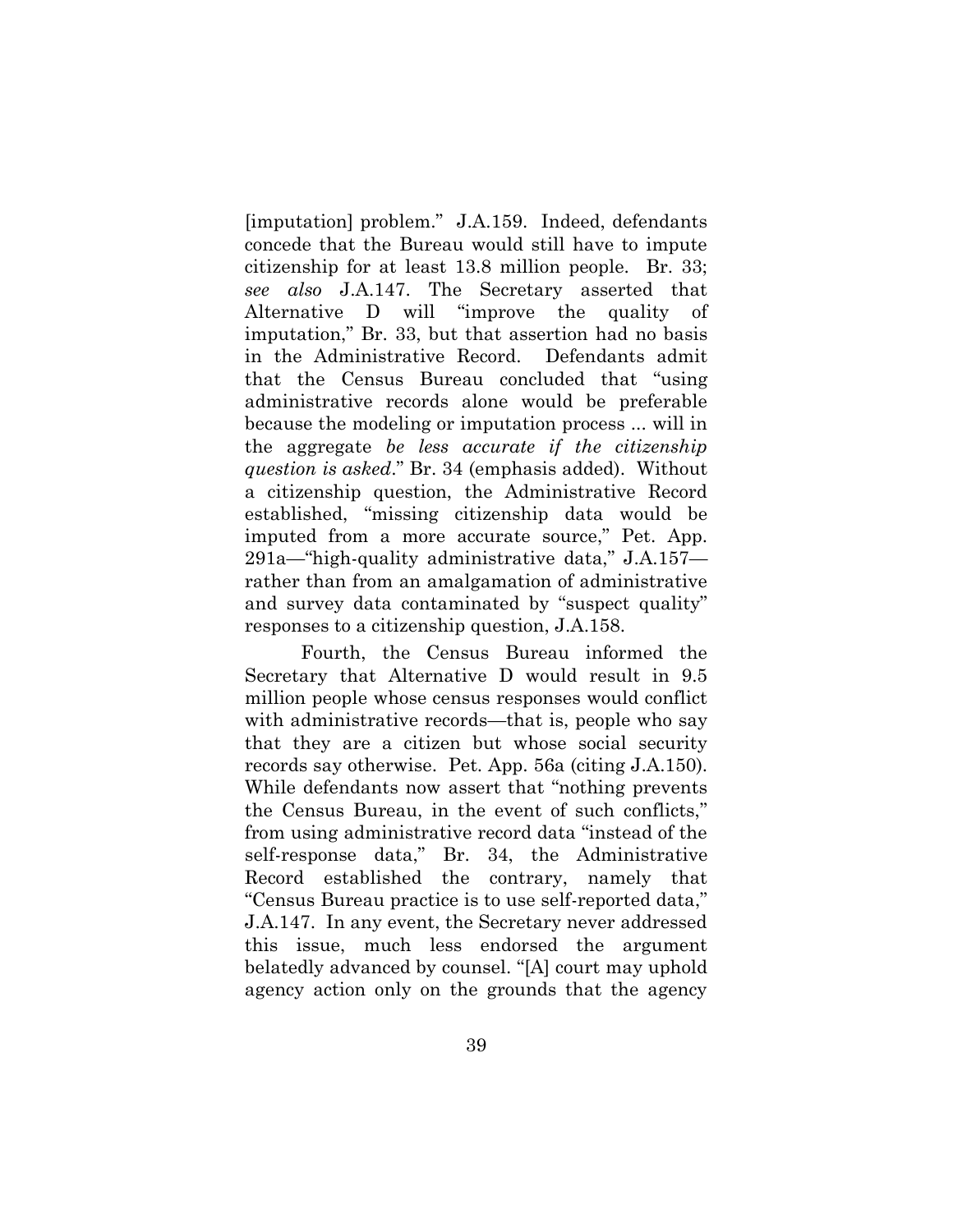invoked when it took the action." *Michigan v. EPA*, 135 S. Ct. 2699, 2710 (2015).

Against all this, defendants hypothesize a new principle of data science: two sources of data are always better than one. Br. 32. But it is common sense that causing an undercount of millions of noncitizens will not make the Bureau's citizenship data "more accurate and complete." *Id.* And it does not "def[y] logic," *id.*, to rely on a single accurate source of data, rather than to contaminate it with biased information from another source. Defendants' own witness confirmed the Administrative Record evidence that:

- "using administrative records and not including a citizenship question on the census would best meet DOJ's stated uses," J.A.862; and
- "the Census Bureau did not recommend alternative D," because it "would result in poorer quality citizenship data" than relying exclusively on administrative records, J.A.865.

Dr. Abowd also confirmed that these conclusions were communicated to the Secretary at a predecisional meeting in February 2018. J.A.862. He further emphasized that the Census Bureau's conclusion remains that Alternative D is "worse for the Census Bureau's goal of conducting an accurate 2020 census," and "worse for the Department of Justice's goal of having accurate block-level [citizenship] data." J.A.941; *see also* J.A.865-866. No contrary view was expressed in the Administrative Record or at trial.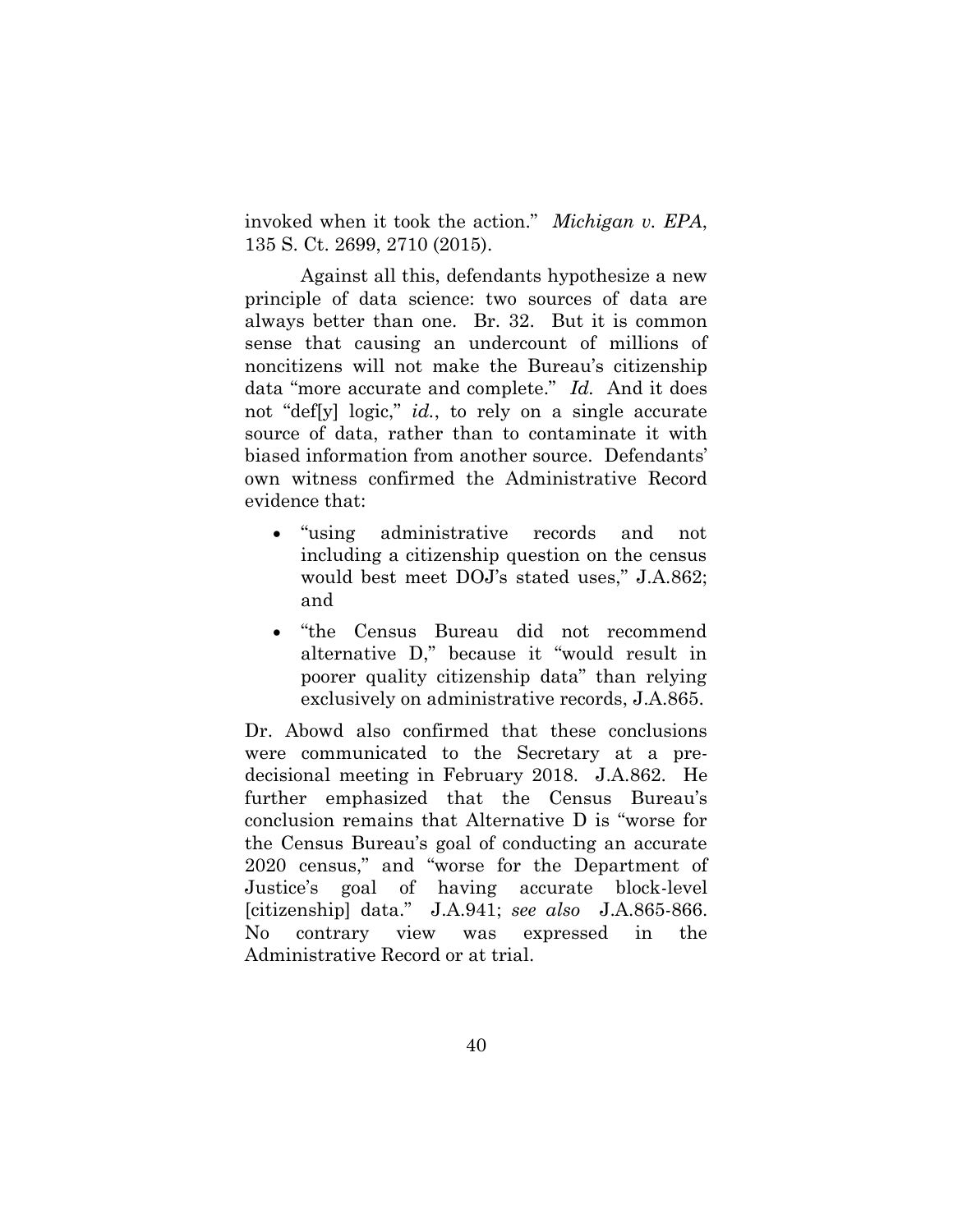In short, the district court correctly concluded that the linchpin of the Secretary's decision was directly contradicted by *all* the evidence in the Administrative Record. "Agency action based on a factual premise that is flatly contradicted by the agency's own record … cannot survive review under the arbitrary and capricious standard." *City of Kansas City v. Dep't. of Hous. & Urban Dev.*, 923 F.2d 188, 194 (D.C. Cir. 1991). At a minimum, the Secretary failed to explain why he reached a conclusion where "the only evidence in the record available … actually supports the *opposite* conclusion[]," *Clark County v. FAA*, 522 F.3d 437, 441-42 (D.C. Cir. 2008) (Kavanaugh, J.), much less why he reversed almost 70 years of Census Bureau policy of not including the question based on two demonstrably false premises. "[A] reasoned explanation is needed for disregarding facts and circumstances that underlay or were engendered by the prior policy." *FCC v. Fox Television Stations, Inc.*, 556 U.S. 502, 516 (2009).

The district court's conclusion that the Secretary's decision was contrary to the Administrative Record in these fundamental respects is not a disagreement with the Secretary's policy judgment, Br. 31, but a conclusion that his reasoning was founded on demonstrably false premises. That conclusion alone is sufficient to affirm. But as the district court found, the Secretary's decision violated the APA in multiple other ways.

#### **B. The Decision Was Contrary to Law.**

The district court also correctly found that the Secretary's decision was contrary to Sections 6(c) and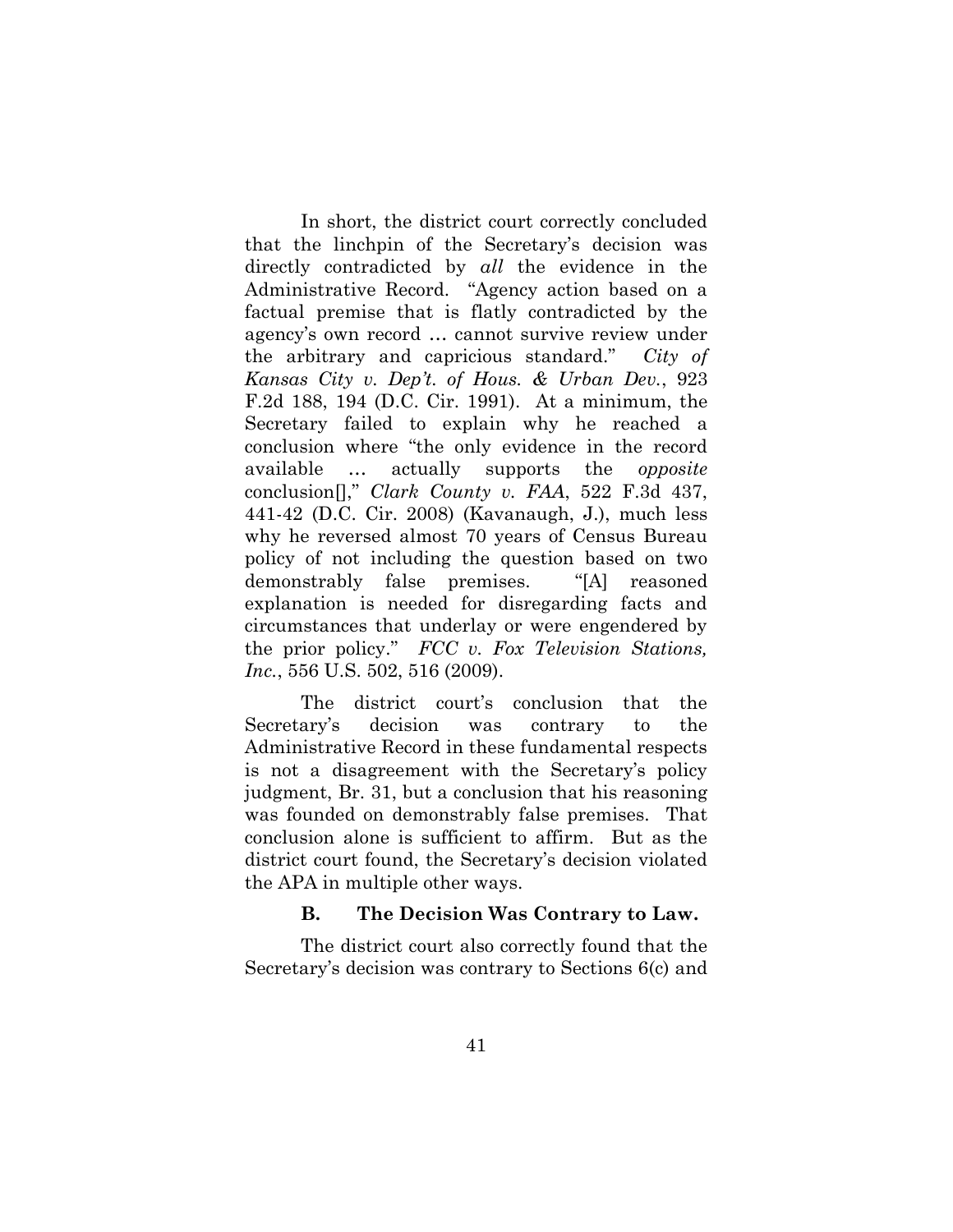141(f) of the Census Act, and was thus contrary to law.

1. The district court concluded that the Secretary's decision violated Section 6(c)'s directive to "acquire and use" administrative records "[t]o the maximum extent possible" "instead of conducting direct inquiries." 13 U.S.C. § 6(c). He "add[ed] a 'direct inquiry' to the census questionnaire when the data gained from available administrative records would have been adequate—indeed, better" than trying to mix that data with responses to a census question. Pet. App. 268a. The court's decision was not based on the Secretary's "mere failure to cite" Section 6(c) in his decisional memorandum. Br. 48. Rather, as detailed *supra*, "every relevant piece of evidence … support[ed] the conclusion that Alternative D would produce *less accurate* citizenship data than [using administrative records alone]." Pet. App. 270a. "[*N*]*one* [suggested] that Alternative D would yield more accurate citizenship data." Pet. App. 270a.

Defendants contend that the Section 6(c) does not apply because federal administrative records do not contain citizenship data for everyone. Br. 47. But citizenship information may be imputed from administrative records, and that imputation is more accurate than census responses. *See supra*. The Secretary did not "use" administrative records to the "maximum extent" possible when he substituted an inaccurate direct inquiry for accurate imputation.

It does not follow, as defendants suggest, that if Section 6(c) precludes a citizenship question, it would also preclude questions "about age, sex, race, or Hispanic origin." Br. 47. There is no evidence that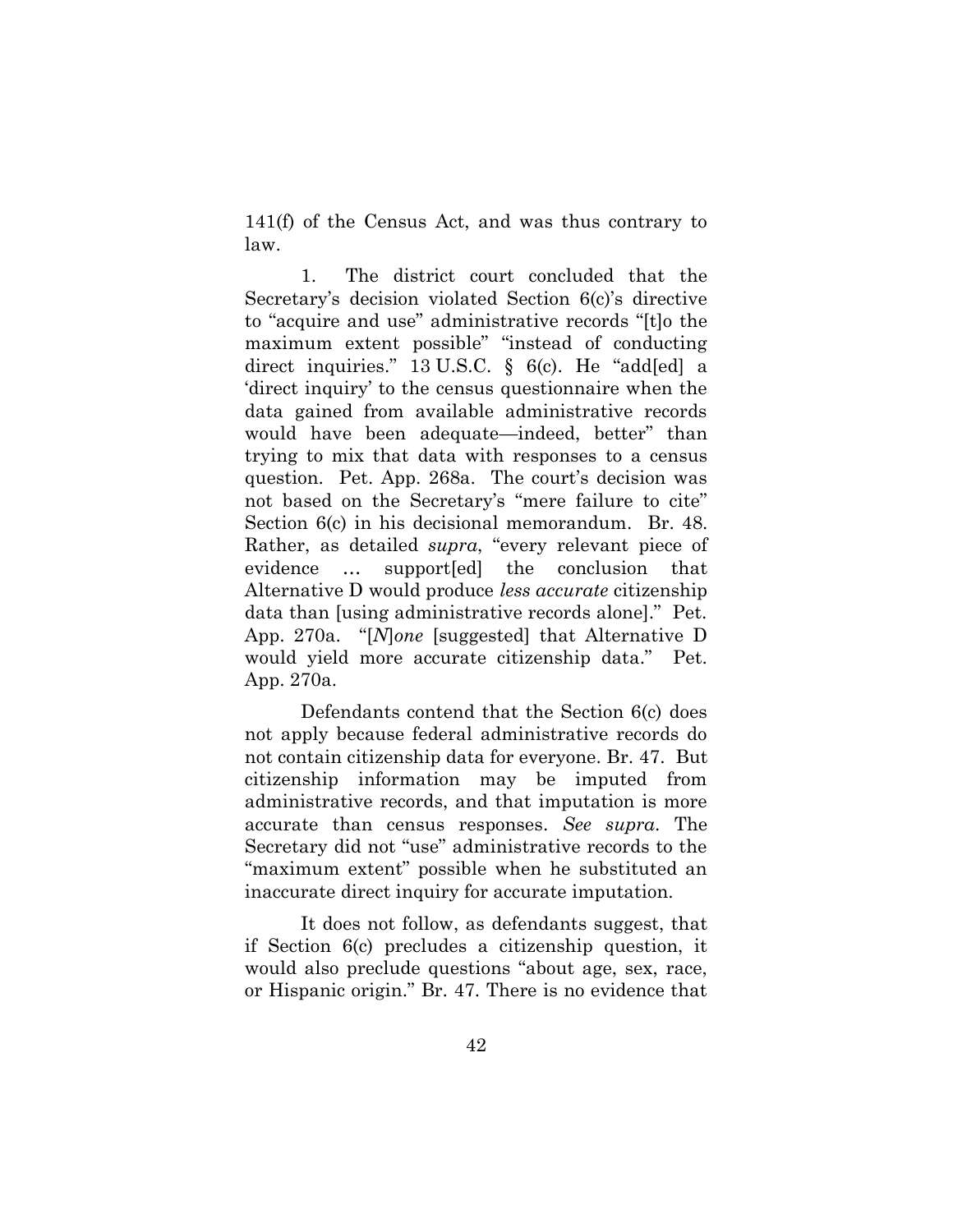such information can be obtained through administrative records as accurately as it can be gathered through the census, let alone that such questions reduce census responses, produce inaccurate responses, or otherwise degrade the quality of census data. Citizenship survey questions are uniquely problematic, which is why every piece of evidence before the Secretary supported using administrative records alone. Indeed, while the Bureau usually prefers self-reported data from surveys, Dr. Abowd explained that, "citizenship status is one characteristic where … administrative records tend to be more accurate than survey responses." J.A.859.

The fact that, in passing the 1976 Census Act, "Congress gave no hint that it disapproved of [a] citizenship … question," Br. 46, is irrelevant. By 1976, a citizenship inquiry had not been posed to the whole population for more than 25 years. And Congress need not specifically list or exhaust every scenario where its prohibition could apply. Broad statutory language "does not demonstrate ambiguity. It demonstrates breadth." *Pa. Dep't of Corr. v. Yeskey*, 524 U.S. 206, 212 (1998) (internal quotation marks and citation omitted).

2. The district court also correctly concluded that the Secretary's decision violated 13 U.S.C. § 141(f). Pet. App. 272a-284a. The Secretary failed to disclose citizenship as a subject to be included on the 2020 census form when he submitted his  $(f)(1)$ report in March 2017. *See* Pet. App. 275a, J.A.160- 184. And "there is no evidence … that Secretary Ross ever made … a finding" of "new circumstances which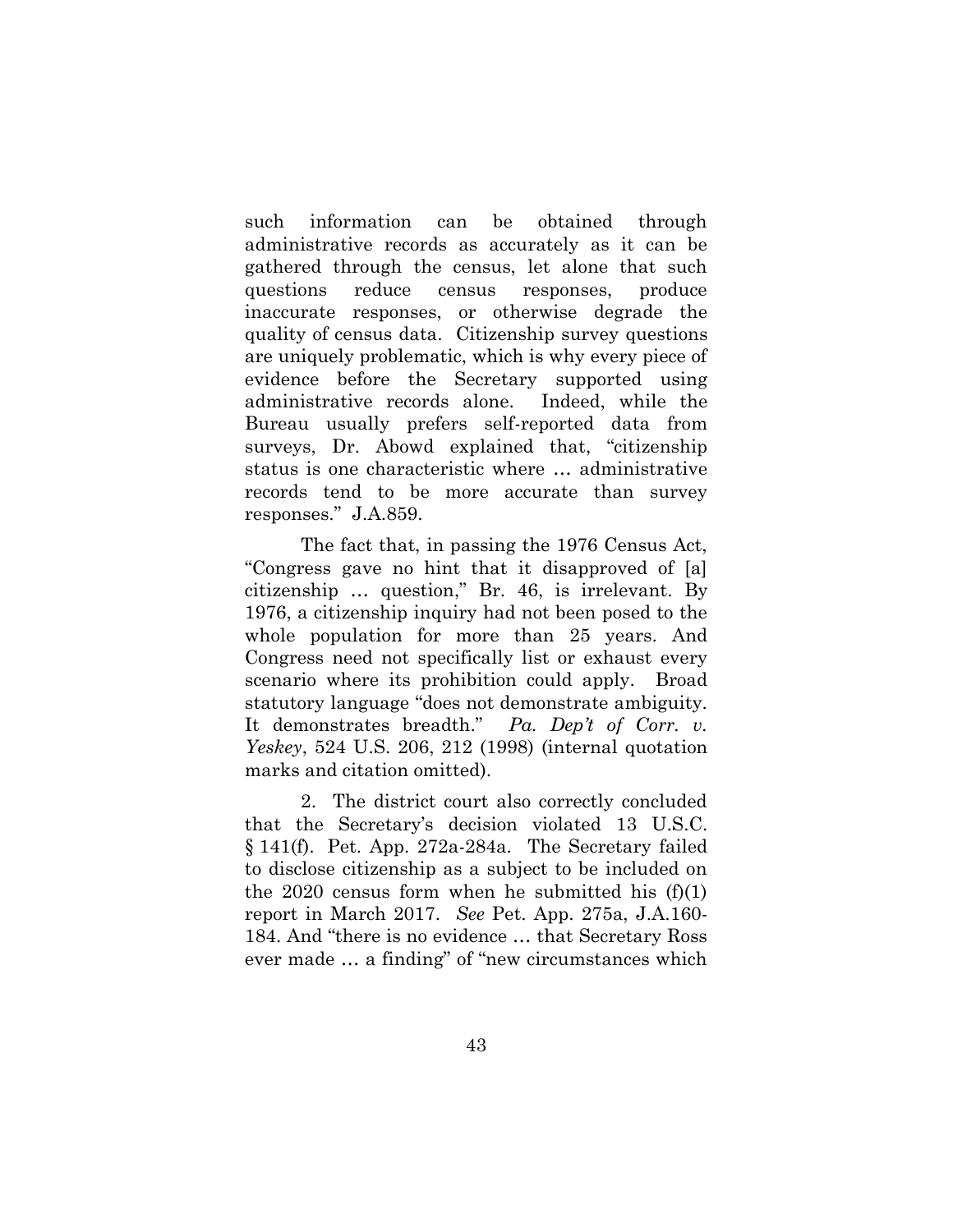necessitate" a modification," as required under 13 U.S.C. § 141(f)(3). Pet. App. 275a-276a.

This violation does not concern the "adequacy" of the Secretary's report, Br. 49, but rather the Secretary's complete failure even to attempt to discharge his obligation under Section 141(f)(3) to identify "new circumstances" that would "necessitate" a citizenship question.

Defendants describe the December 2017 DOJ request letter—which the Secretary himself initiated—as the "new circumstance" Section 141(f) calls for. Br. 52. But that asks this Court to find that the Secretary discharged his statutory obligation by *creating* a "new circumstance" *himself*. That would render Section 141(f) null. "[A]dvance consideration of the questions" is meant not only for Congress, but to ensure that the public "will not be unfairly subject to questions invading their privacy." H.R. Rep. No. 94-944, at 5 (1976); *cf. Armstrong v. Bush*, 924 F.2d 282, 291-92 (D.C. Cir. 1991) (rejecting argument that congressional oversight indicative of intent to preclude review, which "would create an enormous exception" to reviewability).

## **C. The Secretary Ignored Important Aspects of the Problem in Violation of the APA.**

The APA instructs courts to set aside agency action when the decisionmaker "failed to consider an important aspect of the problem." *State Farm*, 463 U.S. at 43*.* The district court correctly found that the Secretary failed to meaningfully consider whether a citizenship question would assist DOJ's enforcement efforts, because (1) even if a citizenship question is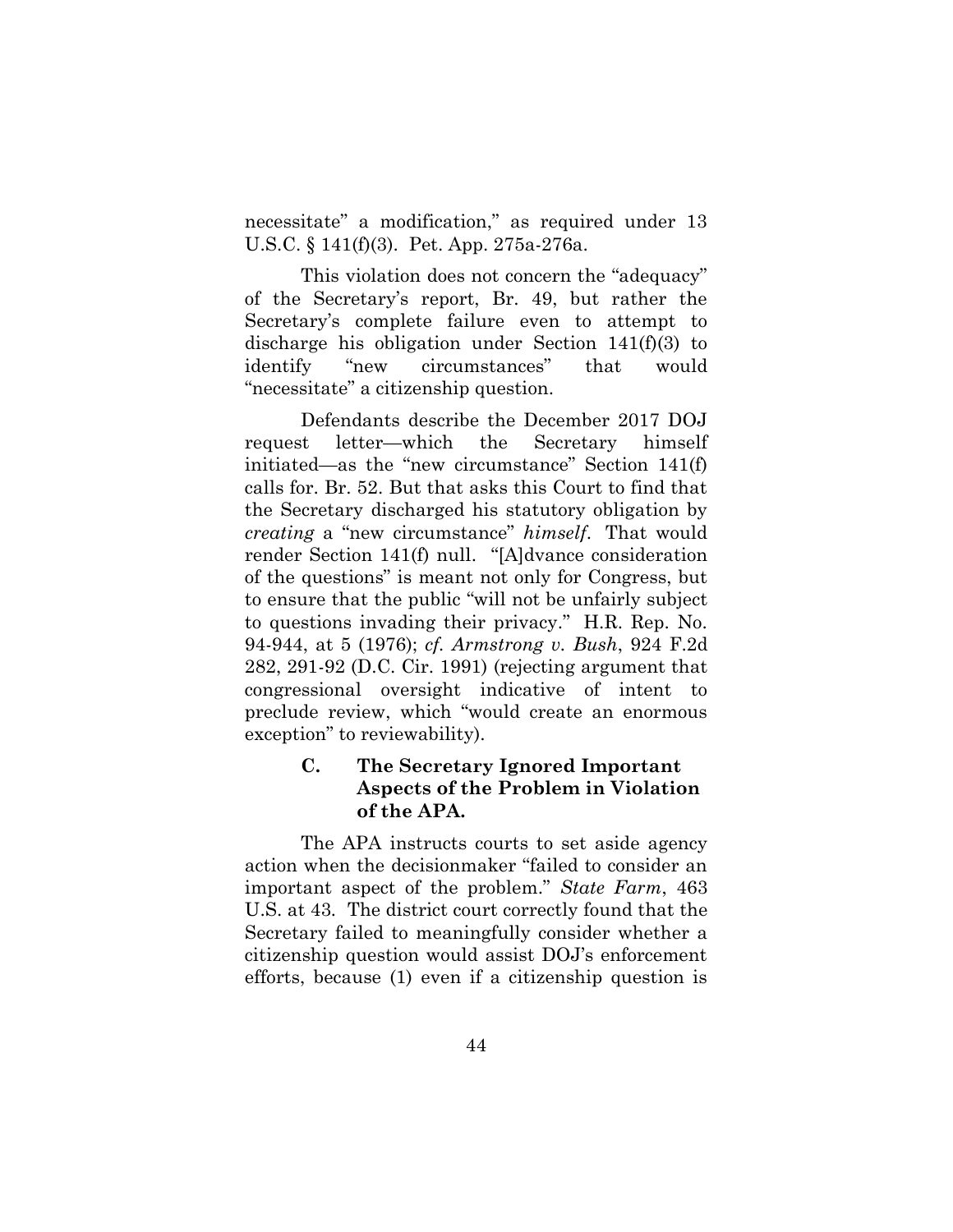added, the Bureau's statutory disclosure avoidance protocols preclude it from fulfilling DOJ's request for block-level "full count" citizenship data; and (2) even if the Bureau could provide DOJ with its requested data, the Administrative Record did not establish that such data would help DOJ enforce the VRA.

# **1. The Secretary failed to consider that the Census Bureau cannot fulfill DOJ's request for "full count" block-level citizenship data.**

DOJ requested a census question to gather "full count" citizenship information—as opposed to "estimates" with a "margin of error"—for each "census block," Pet. App. 568a, "the smallest level at which demographic and socioeconomic data [is] available," *Bush v. Vera*, 517 U.S. 952, 1017 (1996). But the Census Bureau cannot satisfy DOJ's request, because regardless of whether there is a citizenship question on the census, the Bureau may share only citizenship *estimates* at the block level. Those are materially indistinguishable from the estimates of citizenship DOJ currently uses. The Secretary failed even to consider this obstacle to his asserted goal.

Federal law forbids the Bureau from releasing information "whereby the data furnished by any particular [respondent] … can be identified." 13 U.S.C. § 9(a)(2). Because census blocks can be very small—for example, nearly 22% of New York's census blocks contain fewer than ten persons, J.A.585, and many contain only a single individual, J.A.833, 913 the Bureau does not share block-level demographic data that reflect actual responses to the census. To satisfy its statutory confidentiality obligations, the Census Bureau applies "disclosure avoidance"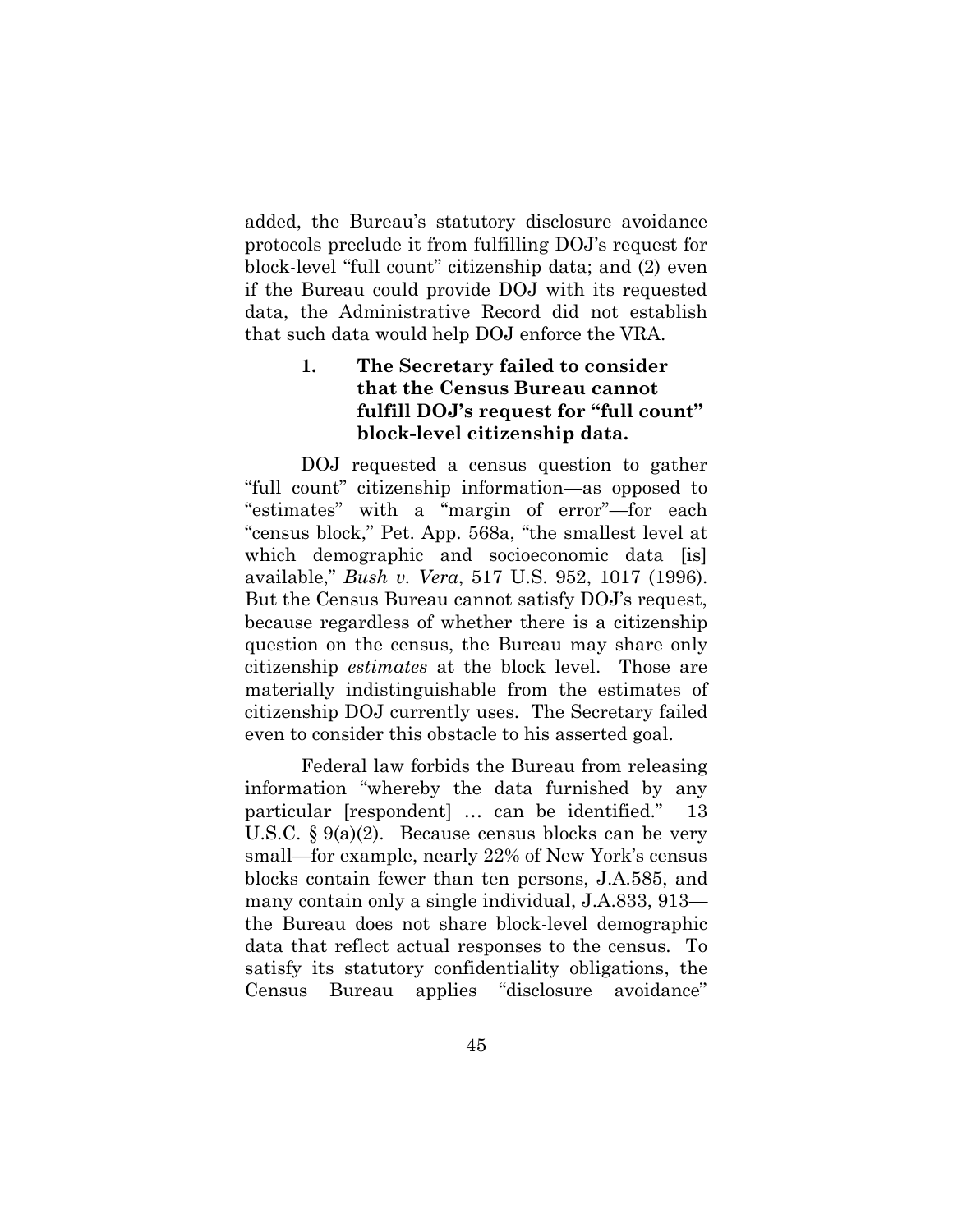protocols that do not merely "anonymize the data," Br. 37, but *alter* demographic totals for every individual census block, Pet. App. 298a. The result is that, while demographic data for larger geographic areas remain accurate, data for each individual census block are transformed into *estimates* "with associated margins of error, rather than a true or precise 'hard count.'" Pet. App. 298a (citing J.A.920- 922); *see also* J.A.912-925.

Consequently, "even with a citizenship question on the census, there would not be a single census block … where citizenship data would actually reflect the responses of the block's inhabitants to the census questionnaire." Pet. App. 298a. Such "block-level [citizenship] data would not be a "hard count," as the DOJ requested, but would continue to "be estimates, with associated margins of error"—just like the citizenship estimates derived from sample surveys that DOJ currently employs to enforce the VRA. Pet. App. 298a. Critically, neither DOJ nor the Bureau know whether block-level estimates of citizenship based on census responses will be more or less precise than the citizenship estimates that DOJ currently uses. Pet. App. 95a, 299a; J.A.922-923, 1100, 1102-1103.

The Secretary did not even address this obstacle, even though it eviscerates his sole rationale—that adding the question would provide DOJ with "full count" block-level citizenship information to better enforce the VRA. Defendants' counsel argue for the first time in their opening brief that disclosure avoidance measures would not "prevent" the data from being "usable," or impair the data's accuracy, and that any contrary suggestion is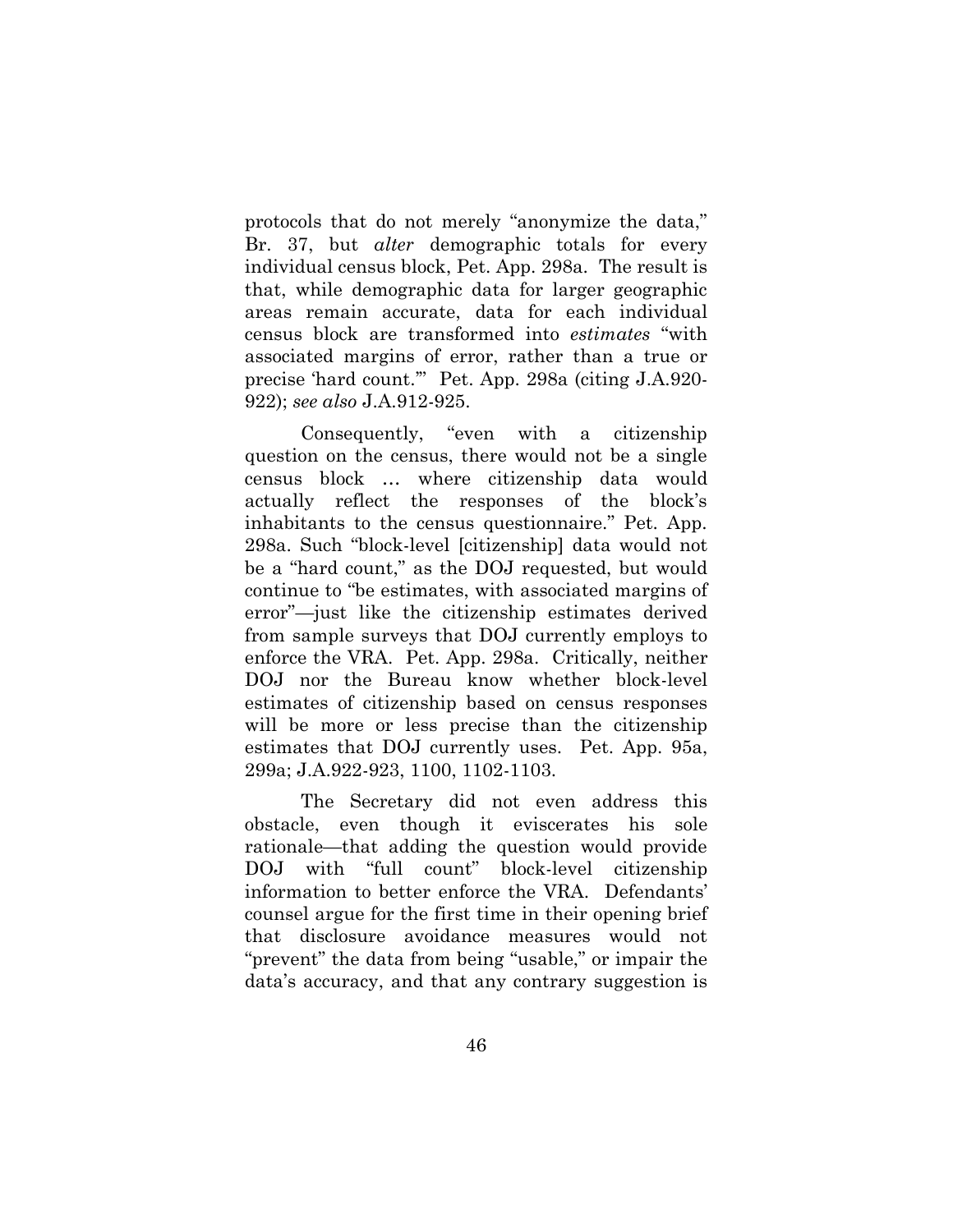"speculative." Br. 37-38. But it is the Secretary who must consider the issue, not his counsel after the fact. This argument was not raised below or in the petition, and is forfeited. *See United States v. Jones*, 565 U.S. 400, 413 (2012).

Counsel's belated argument also misses the point. The issue is not whether DOJ can "use" the data or whether it is "accurate"—after all, DOJ can *use* existing ACS citizenship data, which no one claims are inaccurate—but whether the citizenship question would enable the Bureau to satisfy DOJ's request for "full count" citizenship data at the block level. Pet. App. 568a. It would not. Tellingly, Defendants do not advise this Court that the Census Bureau *can*, in fact, lawfully produce "full count," block-level citizenship data to DOJ, as opposed to mere "estimates," based on responses to a citizenship question.

While defendants complain that the district court "relied on extra-record evidence," Br. 38, this obstacle arises from federal law, and an "agency cannot simply 'close its eyes' to the existence of [a] statute." *Cmty. Television of S. Cal. v. Gottfried*, 459 U.S. 498, 516 (1983). In any event, the disclosure avoidance protocols were detailed at length in the Administrative Record. Pet. App. 297a-298a n.72; J.A.257-263, 319-321, 324-343, 345-346, 348-364, 379-380, 387. Defendants acknowledge that "the Secretary was plainly aware of them," Br. 38, and claimed that he "constructively considered" their effect, J.A.960-961. And Dr. Abowd, testified that he "discussed [disclosure avoidance] with the [S]ecretary," at a pre-decisional February 2018 meeting, and "remind[ed him] that we would be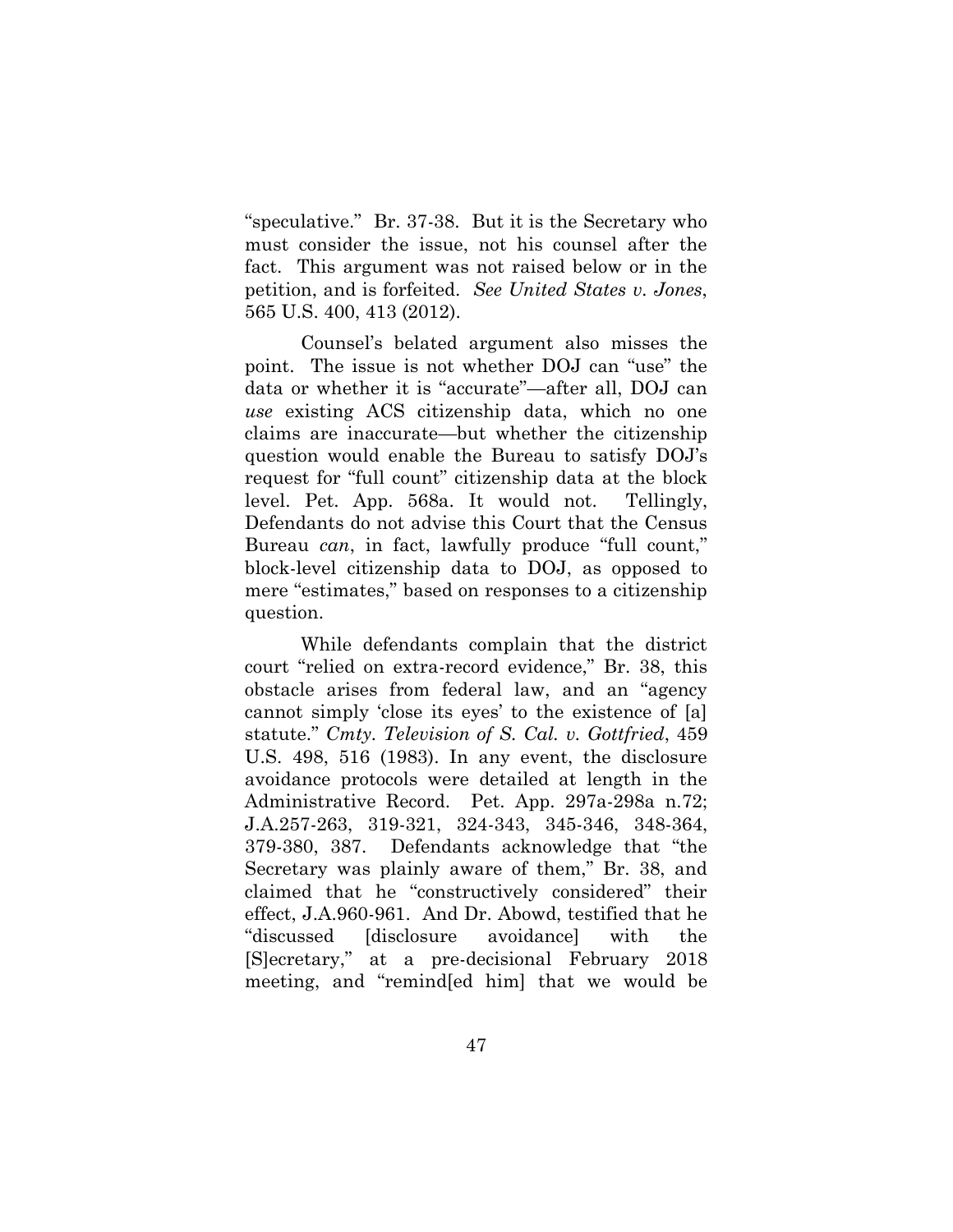using disclosure-avoidance procedures at the block level." J.A.925.

## **2. The Secretary failed to consider whether "better" citizenship data would facilitate VRA enforcement.**

The Secretary also failed to meaningfully consider (or even address) whether a citizenship question would advance the single goal he gave for his decision: facilitating VRA enforcement. Pet. App. 295a. While the Secretary described the citizenship question as "necessary" to "respon[d] to the DOJ request," Pet. App. 562a, he never addressed whether the information sought was in fact *necessary for DOJ's stated purpose.* Overwhelming record evidence showed that it was not.

DOJ has enforced the VRA without a citizenship question directed to all households for the "entire fifty-four-year existence of the VRA." Pet. App. 297a. That alone lodges a "presumption … that … policies will be carried out best" if the settled policy persists. *State Farm*, 463 U.S. at 41-42. Nothing in the Administrative Record rebuts this presumption. Defendants simply assert that DOJ's past practice cannot "ossify the census." Br. 37. But DOJ's decades-old "settled course of behavior" on the VRA "embodies the agency's informed judgment that" it will most properly "carry out the policies committed to it by Congress" by "pursuing that course." *State Farm*, 463 U.S. at 41-42 (quotations omitted). Longstanding practice cannot be ignored in the absence of a compelling explanation that is missing here. *See Vt. Yankee Nuclear Power Corp. v. Nat. Res. Def. Council, Inc.*, 435 U.S. 519, 542 (1978) (quotations omitted).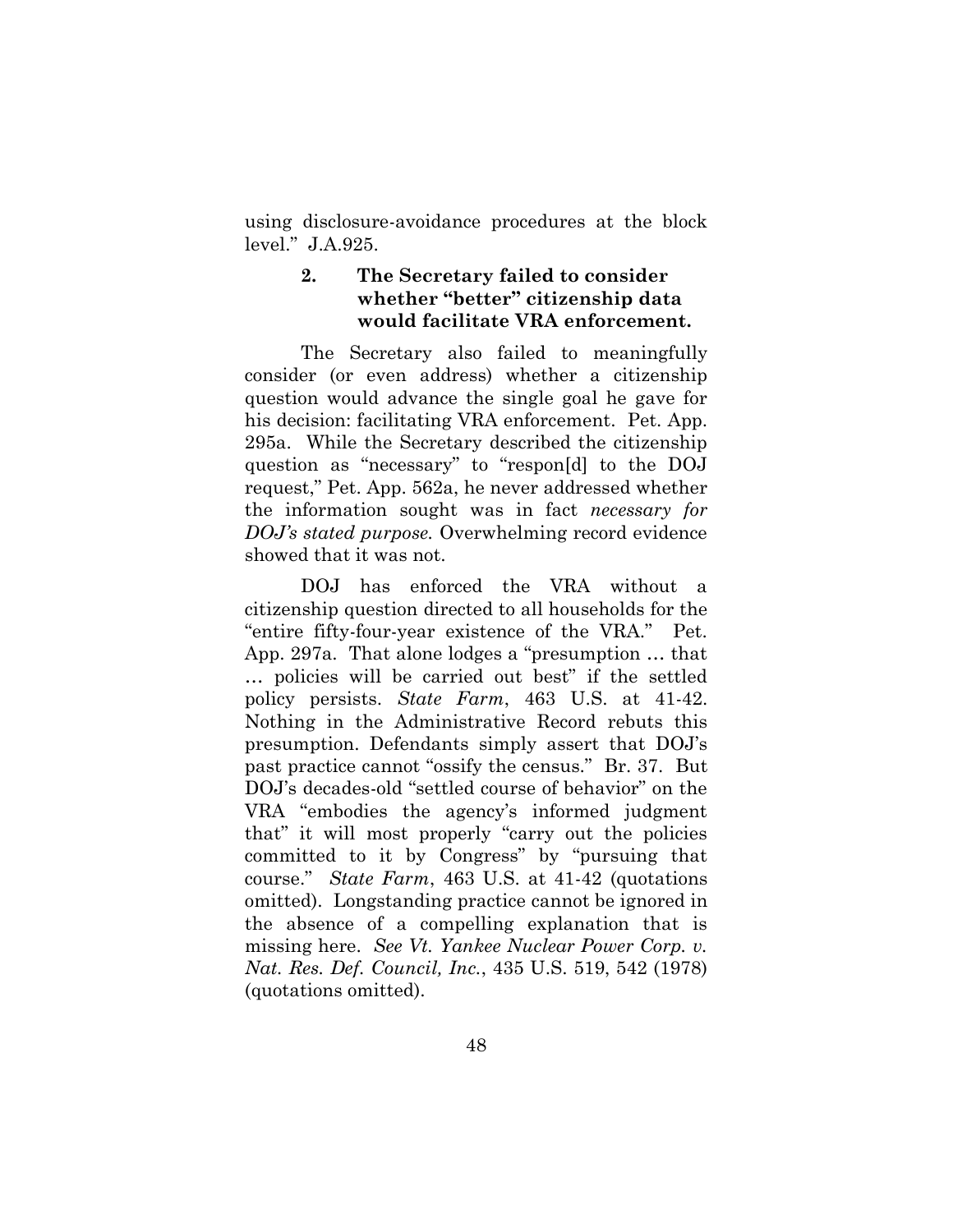Tellingly, DOJ's letter did not say that asking the question or obtaining block level data was necessary. Pet. App. 295a-296a. And DOJ has now expressly disclaimed that the question is in fact "necessary" for VRA enforcement. Pet. App. 94a-95a (citing J.A.1113). That concession accords with the Administrative Record, which is replete with evidence submitted by former DOJ personnel, organizations experienced in VRA enforcement, and 18 state attorneys general, all stressing that a citizenship question is unnecessary to administer the statute. *See, e.g.*, J.A.188-202, 211-234, 269-272. The Secretary might have a reason for disagreeing with all of these sources—but at a minimum the APA requires that he explain himself. *Vt. Yankee*, 435 U.S. at 542.

Defendants argue that the Secretary can "rely on DOJ's analysis," Br. 36, but *Commerce* supplied the VRA rationale to DOJ and prevailed upon it to make the request, Pet. App. 546a. The APA "does not permit" an agency to "dodge" its obligations "by passing the entire issue off onto a different agency." *Del. Dep't of Nat. Res. & Envtl. Control v. EPA*, 785 F.3d 1, 16 (D.C. Cir. 2015). Courts cannot determine whether agency action is supported by the record if an agency can simply get another agency to assert that some fact is true, and rely on that assertion despite the lack of evidence. Nor would the record rule, confining a court's review in most cases to the evidence before the deciding agency, make any sense if a deciding agency could blindly adopt the conclusions of another agency.

The Administrative Record contains no evidence to support the reasons that DOJ offered in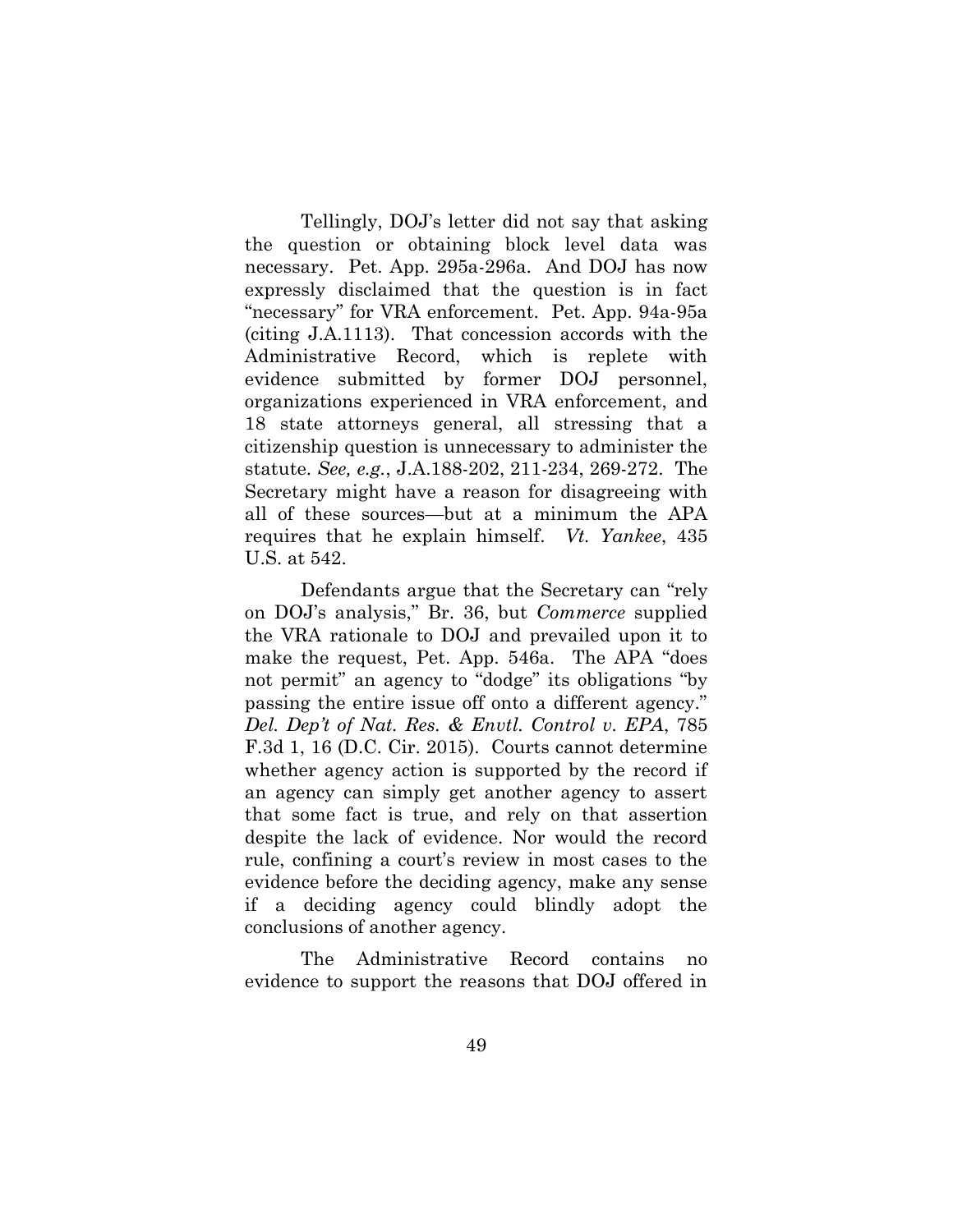its "request" letter as to why the sample-based citizenship data it has used for decades are not "ideal" for VRA enforcement. Pet. App. 564a. <sup>11</sup> DOJ stated that it currently must "rely[] on two different data sets"—census data for total population, and ACS for citizenship—that supposedly "do not align in time" with each other. Pet. App. 567a-568a. But defendants admitted that they do not know whether a citizenship question would avoid the problem by producing a single data set including both population and citizenship. *See* J.A.912, 964. And unrefuted testimony indicated that combining census and ACS data takes "[a] few minutes," costs much less than adding a citizenship question, and that the data sets *do* align in time. J.A.798-800.

DOJ also noted that ACS estimates are not currently reported at the granularity of individual "census block[s]," and have a "margin of error." Pet. App. 568a. But the Census Bureau advised that it can generate *block-level* citizenship data without a citizenship question, with "sophisticated modeling" in conjunction with existing  $ACS$  data,<sup>12</sup> or with

l

<sup>11</sup> The cases cited in the DOJ letter did not even support its request. *See, e.g.*, *Negron v. City of Miami Beach*, 113 F.3d 1563, 1569-70 (11th Cir. 1997) (rejecting argument that "citizenship information … based upon a sample" could not be combined with "census data … based upon the entire population."); *Barnett v. City of Chicago*, 141 F.3d 699, 702-04 (7th Cir. 1998) ("[V]erify[ing] … citizenship … would enormously complicate the decennial census and open the census-takers to charges of manipulation."); *see also* Pet. App. 296a n.71.

<sup>12</sup> The Census Bureau deems ACS estimates aggregated over a "five-year" period reliable for "all areas" regardless of population size, *see* J.A.797, 911, 1197-1199.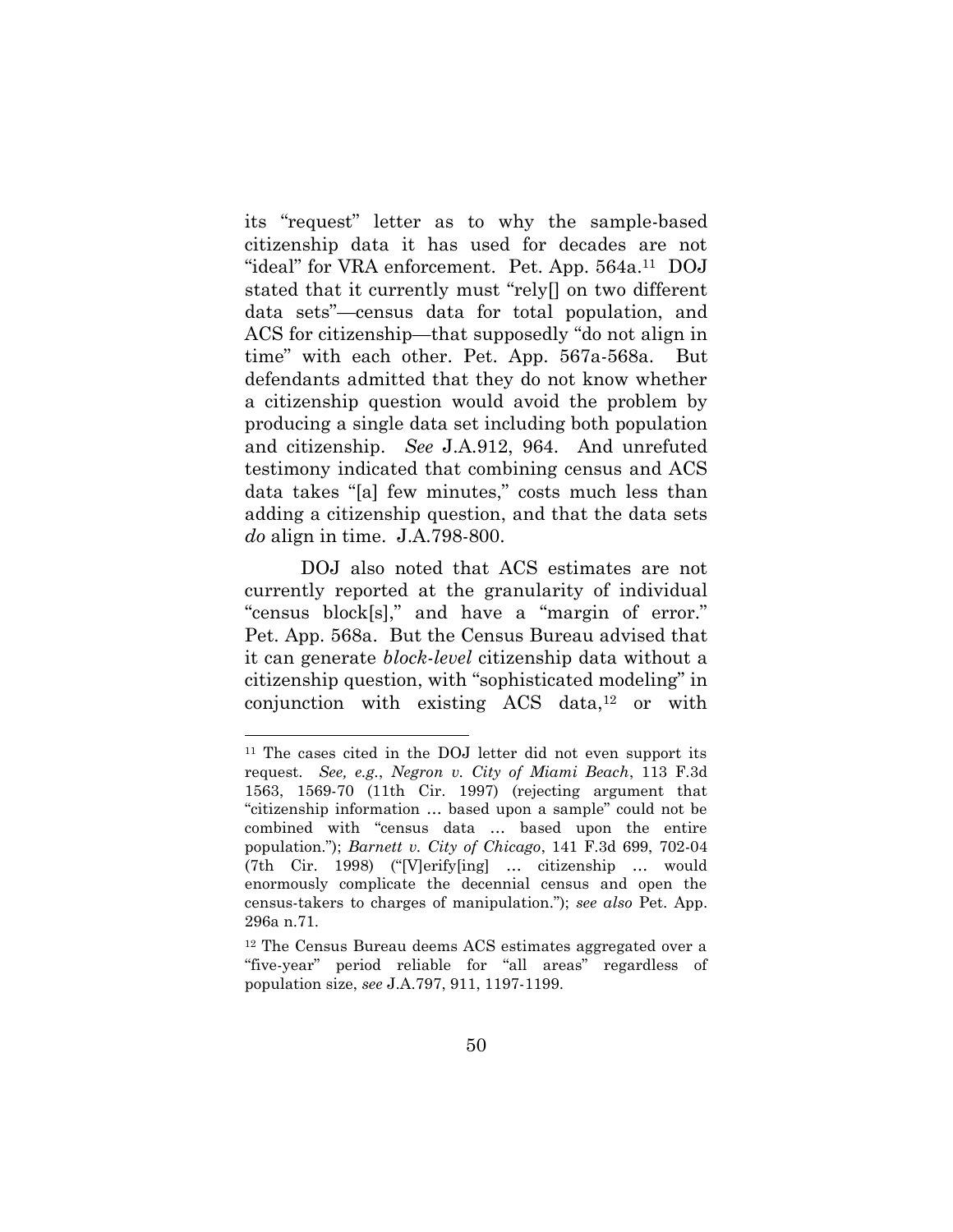administrative records, J.A.107-109, which the Bureau advised would be "the *best way* to provide PL94 *block-level* data with citizen voting population by race and ethnicity," J.A.264-265 (emphasis added). And, as explained *supra*, regardless of how citizenship data is collected—through sampling, a census question, or administrative records—any block-level data shared by the Bureau must continue to be *estimates* with margins of error, not a "full count." Pet. App. 298a.

Defendants identify only one other piece of evidence in the Administrative Record purportedly supporting the need for a citizenship question: a handful of conclusory letters from States asserting "that citizenship data from the census would be useful for their own VRA and redistricting efforts." Br. 36-37. But the Secretary did not say he relied on *state* "redistricting efforts." And if he did rely on these letters, they only support a finding of pretext: 13 state attorneys general described a citizenship question as the "solution" to the alleged problem that "legally eligible voters … have their voices diluted or distorted" by "[n]on-citizens." Dist. Ct. Doc. 173,<sup>13</sup> at 1210.

## **D. The Secretary Violated Standard Census Bureau Practice.**

The district court also correctly held that the Secretary's decision was arbitrary and capricious because "it represented a dramatic departure from

l

<sup>13</sup> [http://www.osec.doc.gov/opog/FOIA/Documents/AR%20-](http://www.osec.doc.gov/opog/FOIA/Documents/AR%20-%20FINAL%20FILED%20-%20ALL%20DOCS%20%5bCERTIF%20ICATION-INDEX-DOCUMENTS%5d%206.8.18.pdf) [%20FINAL%20FILED%20-%20ALL%20DOCS%20%5bCERTIF](http://www.osec.doc.gov/opog/FOIA/Documents/AR%20-%20FINAL%20FILED%20-%20ALL%20DOCS%20%5bCERTIF%20ICATION-INDEX-DOCUMENTS%5d%206.8.18.pdf)  [ICATION-INDEX-DOCUMENTS%5d%206.8.18.pdf](http://www.osec.doc.gov/opog/FOIA/Documents/AR%20-%20FINAL%20FILED%20-%20ALL%20DOCS%20%5bCERTIF%20ICATION-INDEX-DOCUMENTS%5d%206.8.18.pdf) (last visited Mar. 31, 2019).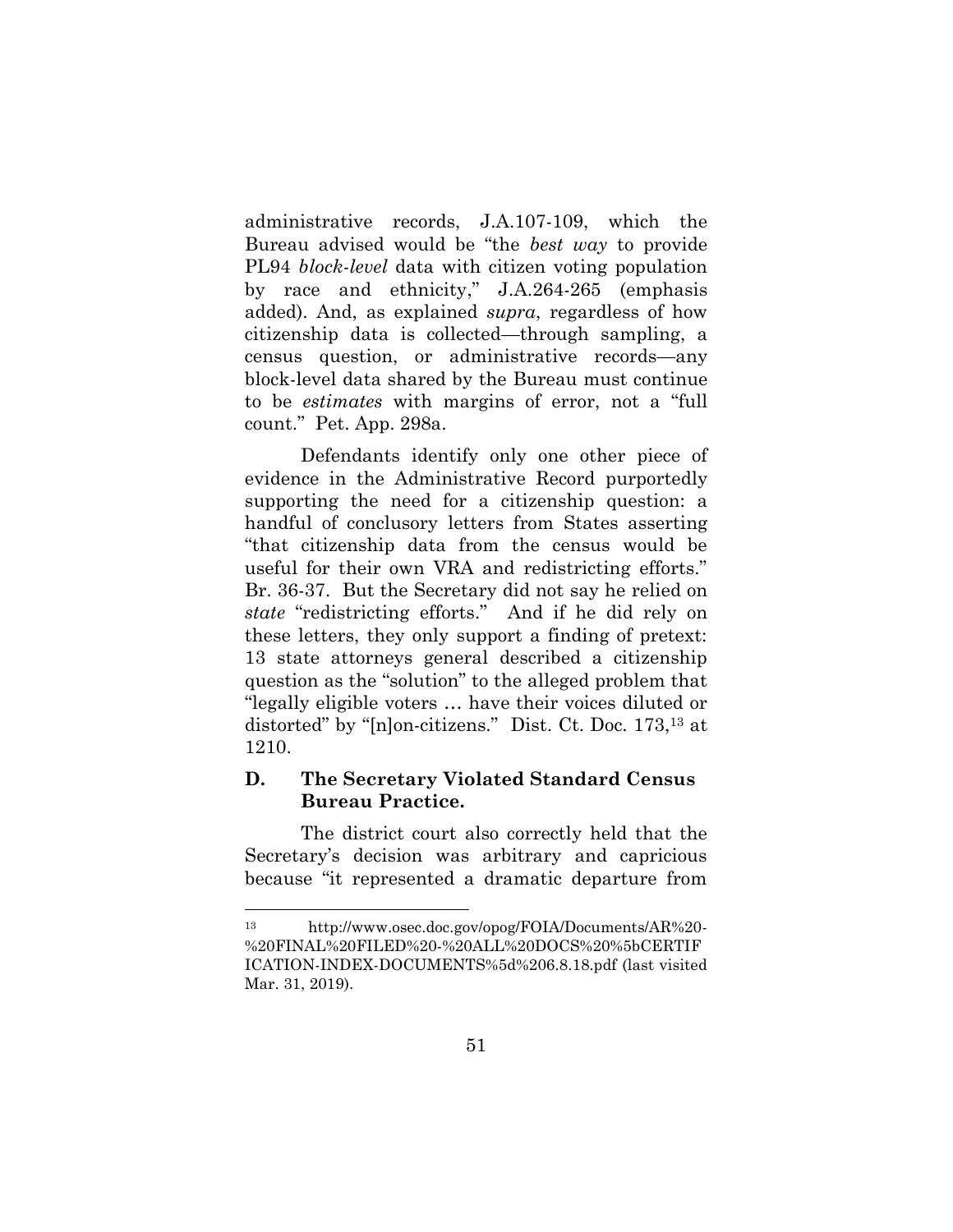the standards and practices that have long governed administration of the census"—namely, the Census Bureau's Statistical Quality Standards (SQSs) and OMB's Statistical Policy Directives (SPDs)—and the Secretary "failed to justify those departures." Pet. App. 300a. Indeed, Commerce not only failed to explain the departure, but actually rewrote a Census Bureau response to scrub from the Administrative Record the Bureau's description of its "wellestablished process" for adding questions to the Census. Pet. App. 106a-109a; *see also* Statement, *supra* at 11.

Defendants do not dispute that the Census Bureau's procedures—adopted in 2010 following OMB's directive to preserve the "objectivity, utility, and integrity" of data, J.A.605—mandate pretesting and refinement *before* "new questions [are] added" to the census, J.A.627. Pretesting is a critical safeguard to measure the likely effect of a proposed question and prevent exacerbation of the undercount: for example, after pretesting revealed that asking for a social security number would significantly reduce census responses, the Bureau decided not to add such a question. Pet. App. 30a.

Defendants offer four arguments to justify the failure to conduct pretesting. None are persuasive.

1. Defendants argue that because a question about citizenship or country of birth was on most "decennial census[es] from 1820 to 1950," the Secretary's decision does not depart from standard practices. Br. 2, 38-39. But the OMB and Census Bureau standards at issue were not in existence until 2006 and 2010, respectively. J.A.608, 618; Pet. App. 31a-32a. And including a citizenship question on the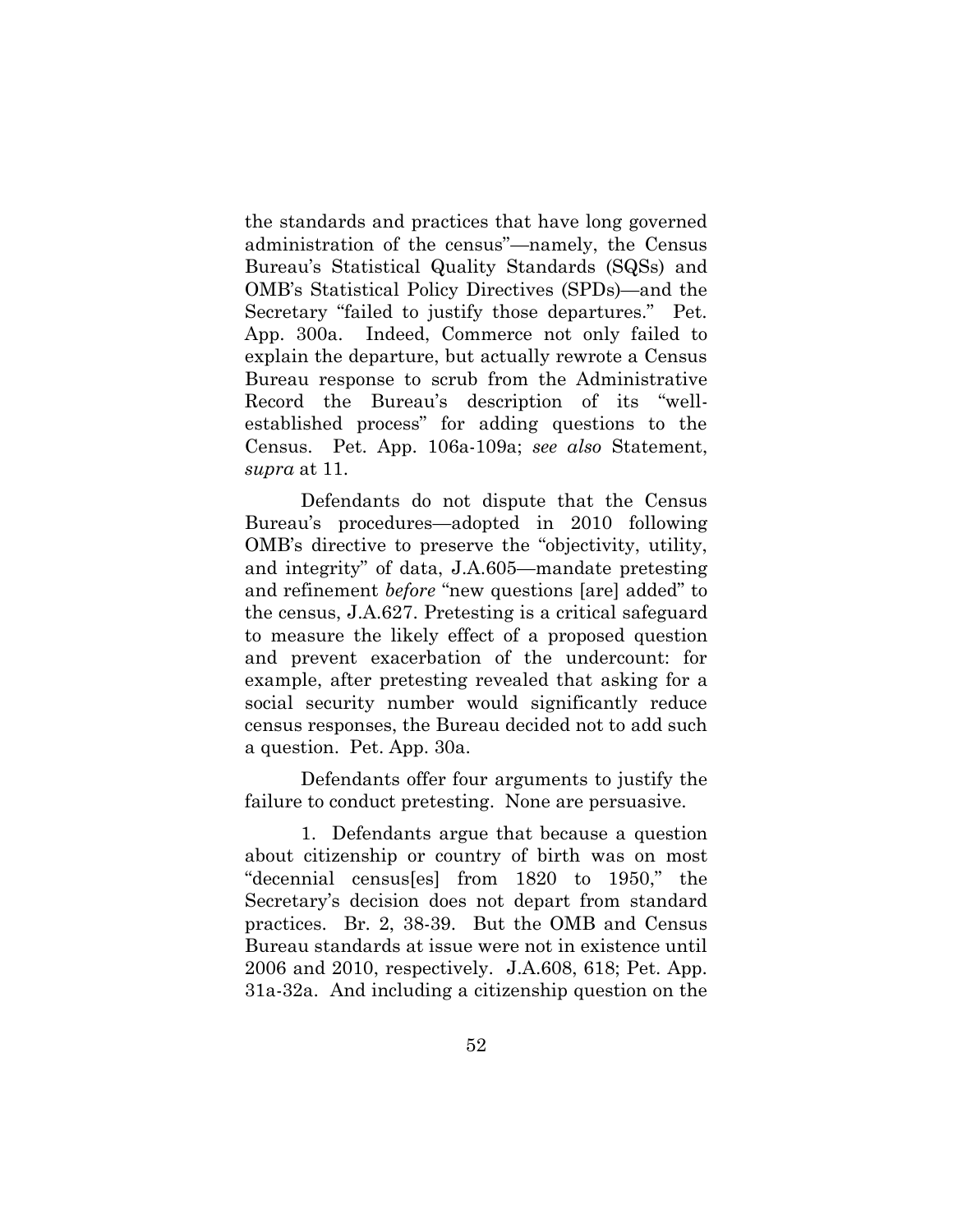"long form" and ACS sample surveys is materially different from placing one on the Decennial Census, because sample surveys can be statistically "adjust[ed] … for survey nonresponse." J.A.984.

2. Defendants argue the Secretary properly relied on the "questionnaire testing" performed when the citizenship question was added to the ACS in 2006. Br. 40. But Census SQS Sub-Requirement A2- 3.3 exempts questions from pretesting only if they have "performed adequately in another survey." J.A.627. The Administrative Record demonstrated that the ACS citizenship question had *not* performed adequately, because noncitizens answer it incorrectly so frequently. Pet. App. 305a-306a, 555a. Dr. Abowd confirmed that, in his expert opinion, "I don't think the question performs adequately" on the ACS. J.A.931. The court also credited testimony from "*dozens* of experts in relevant fields" with the same view. Pet. App. 306a n.74. The question is therefore not exempt from the Bureau's pretesting requirement.

3. Defendants argue that the Bureau's Standards should not bind the Secretary. This argument was never raised below and is waived. Pet. App. 308a; *OBB Personenverkehr AG v. Sachs*, 136 S. Ct. 390, 397 (2015). Moreover, the Census SQSs were adopted in response to government-wide OMB guidelines, and have been endorsed and adhered to by the Commerce Department since their adoption. *See* Pet. App. 309a; 67 Fed. Reg. 38467 (June 4, 2002). They bind the Department.

4. Defendants argue that the OMB SPDs which mandate that an agency achieve "the best balance between maximizing data quality and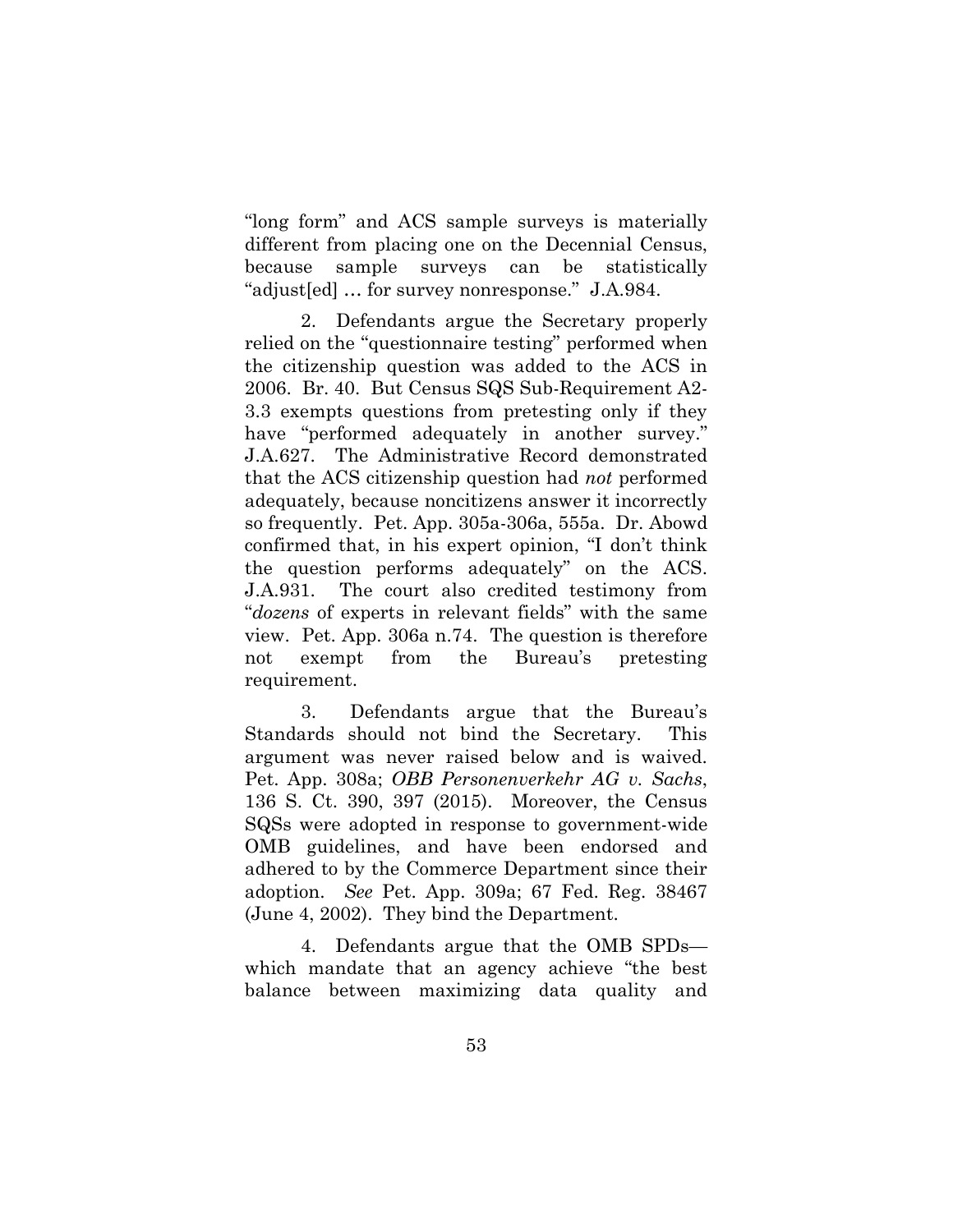controlling measurement error while minimizing respondent burden and cost," J.A.658—provide no judicially manageable standard. They waived this argument by not raising it below as well. And "judicial review still exists to require the agency to follow procedural or substantive standards contained in its own regulations." *Ctr. for Auto Safety v. Dole*, 828 F.2d 799, 805 (D.C. Cir. 1987), *on reh'g*, 846 F.2d 1532 (D.C. Cir. 1988). Here, the district court properly found that the Secretary *ignored* these standards altogether by failing to address unequivocal Administrative Record evidence that the option he selected undermined data quality while increasing respondent burden and cost. Pet. App. 304a.

### **E. The Secretary's Rationale Was Pretextual.**

The district court properly found that the Secretary's VRA enforcement rationale was pretextual. Pet. App. 311a-321a. Defendants respond that the Court should review only the Secretary's stated rationale, without acknowledging that it was a sham. Br. 41-42. Their position is untenable. Permitting dishonesty about the factors relied on by an agency would make it impossible for courts to review agency action under the APA. "Judicial review … will [] function accurately and efficaciously only if the [agency] indicates fully and carefully the methods by which … it has chosen to act." *In re Permian Basin Area Rate Cases*, 390 U.S. 747, 792 (1968).

Where pretext is established, agency action must be set aside, because the agency has not disclosed "the methods by which … it has chosen to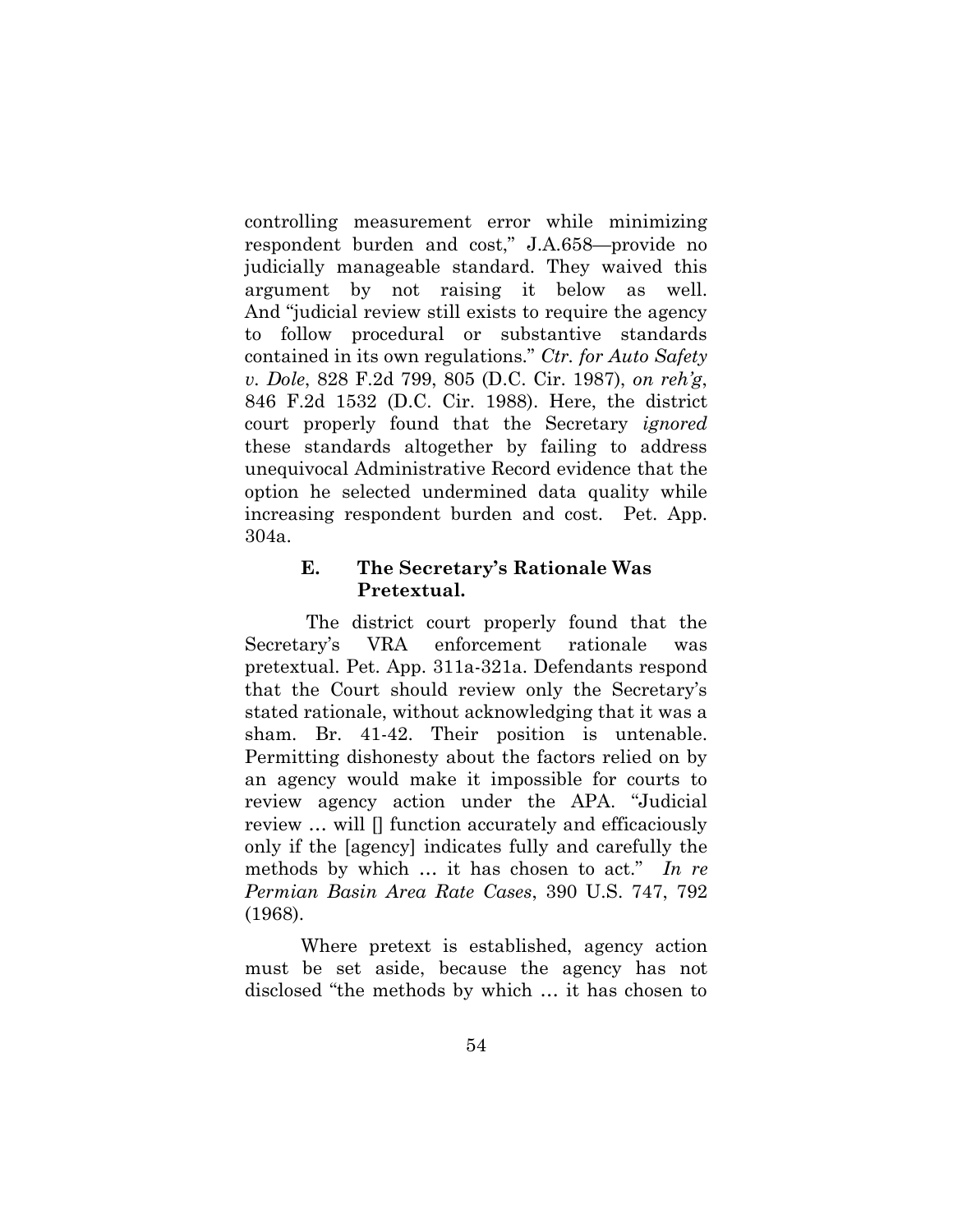act," *id.*, a point defendants conceded below. *See* Pet. App. 259a (defense counsel: "[if] the state[d] reason were not the real reason … the decision would not be rational for the stated reason"); *accord Woods Petroleum Corp. v. U.S. Dep't of Interior*, 18 F.3d 854, 859 (10th Cir. 1994) (decision arbitrary and capricious where pretext for ulterior motive); *Home Box Office, Inc. v. FCC*, 567 F.2d 9, 54 (D.C. Cir. 1977) ("fictional account of the actual decisionmaking process" is "perforce … arbitrary"). This Court has never held that APA review is restricted to a pretextual rationale created to mask the agency's actual reasons for decision.

In his decisional memorandum, the Secretary wrote that he "set out to take a hard look" at adding a citizenship question in December 2017, "[f]ollowing receipt of the DOJ request," Pet. App. 548a, for "improved … data to enforce the VRA," Pet. App. 550a. This tracked the Secretary's testimony to Congress, where he declared that the decision "respond[ed] solely to [DOJ's] request";<sup>14</sup> affirmed that DOJ "initiated the request" for the citizenship question, Pet. App. 72a; and stated that he was "not aware" of any discussions between the agency and the White House.<sup>15</sup>

All of this was untrue. The Administrative Record demonstrates, and the district court found, that it was Commerce, not DOJ, which first thought of asking a citizenship question, and then lobbied DOJ to make the request. The Administrative Record laid bare the following timeline:

l

<sup>14</sup> 2018 WLNR 8815056.

<sup>15</sup> *Id.*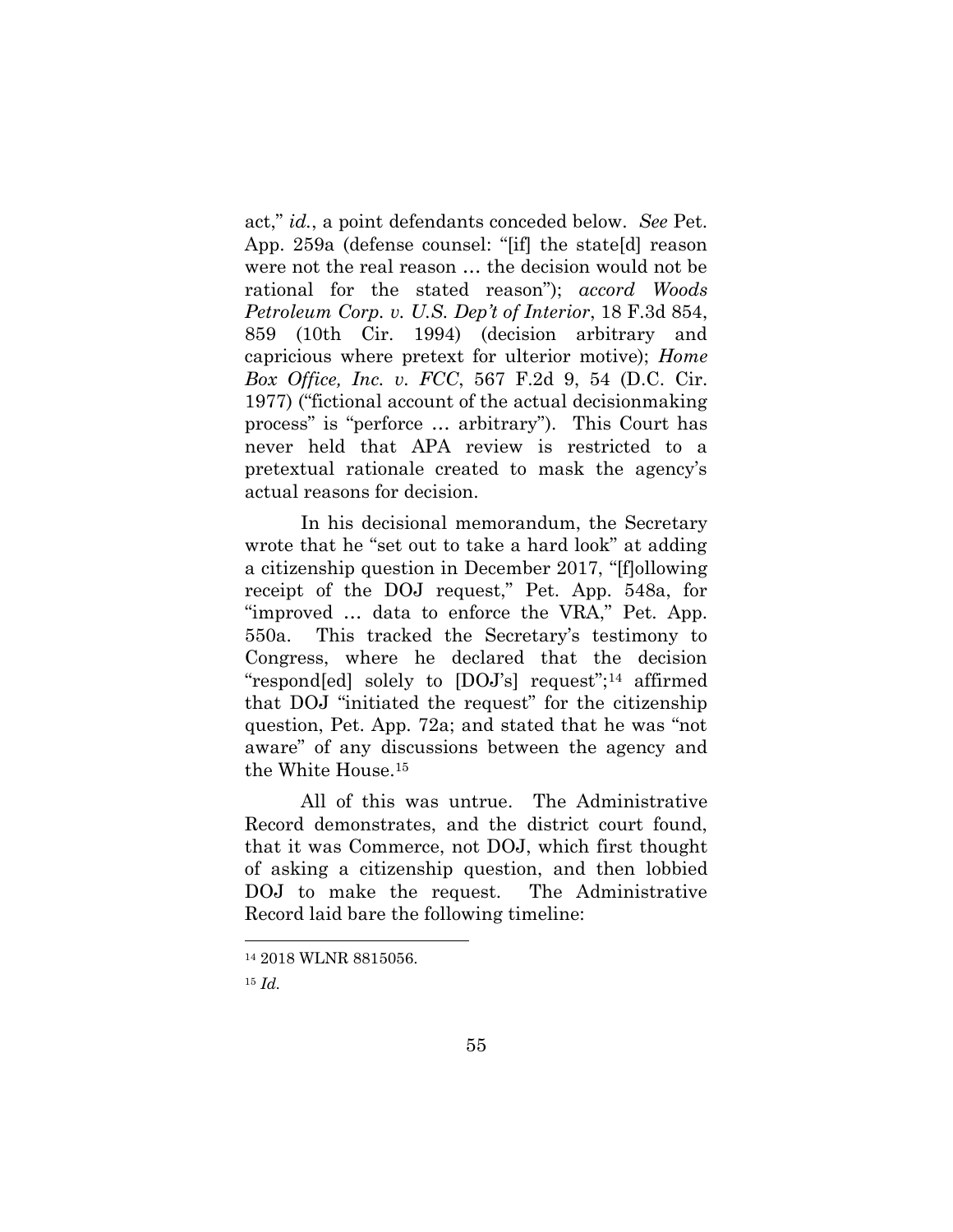- in March 2017, an aide emailed the Secretary in response to "Your Question on the Census," informing him that "neither the 2000 nor the 2010 Census asked about citizenship," advising that noncitizens must by law be included in the census, and enclosing an article about "the pitfalls of counting illegal immigrants," J.A.245-246;
- in April, White House chief strategist Steve Bannon "direct[ed]" the Secretary to speak with then-Kansas Secretary of State Kris Kobach about a citizenship question, J.A.186, who subsequently told the Secretary that the lack of a citizenship question on the census "leads to the problem that aliens … are still counted for congressional apportionment purposes," J.A.186 (when that is in fact not a "problem," but a constitutional mandate);
- in May, the Secretary admonished his staff that he was "mystified why nothing ha[d] been done in response to [his] months old request" to add a citizenship question to the census, and in response, an aide promised to "get that in place" by "get[ting] Justice to request" it, J.A.276, 652;
- Commerce approached a DOJ official in charge of immigration enforcement to ask if DOJ would request a citizenship question, but DOJ declined, J.A.413-414;
- Commerce then approached a DHS official to ask if DHS would request a citizenship question, but DHS declined, J.A.413-414;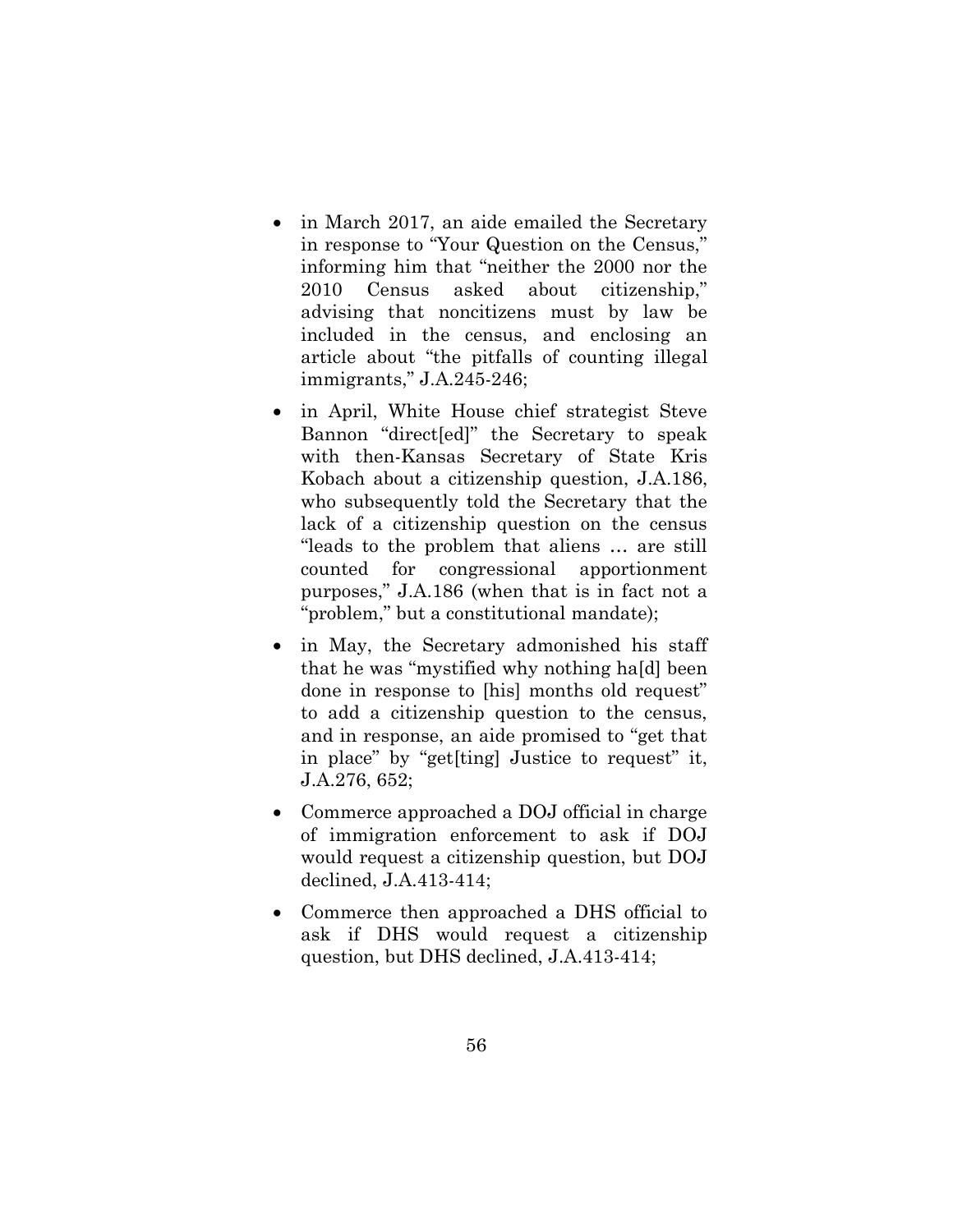- After the Secretary had two further calls with Kobach in July, J.A.185-186, he pressed his staff for the balance of the summer to approach DOJ again, and stated if a conclusion was not soon reached "I will call the AG," J.A.281-282;
- the Secretary then personally contacted the Attorney General to secure DOJ's request, J.A.1066-1067; Pet. App. 89a-90a; and
- in November, the Secretary admonished his staff that they were "out of time," and asked to call "whoever is the responsible person at Justice," Pet. App. 93a.

The DOJ letter—which the Secretary's decisional memorandum described as beginning his decisionmaking process—came only after both DHS and DOJ turned Commerce down, and the Secretary directly intervened with the Attorney General himself. He then wrote a decisional memorandum and testified to Congress in a way that surgically omitted all of the above, and flatly denied his contact with the White House. Placing the Secretary's comments "in context," Br. 45, does not rehabilitate them, *see* 18-557 NYIC Respondents' Br. 34-37 (discussing each statement).

Extra-record discovery confirmed that the VRA rationale was retrofitted as a *post hoc* justification for the Secretary's precommitment.<sup>16</sup>

l

<sup>16</sup> Discovery into the Secretary's intent was proper. Defendants do not challenge that plaintiffs plausibly alleged a claim of intentional discrimination in violation of the Fifth Amendment, *see* 18-557, NYIC Respondents' Br. 53-57, and were separately entitled to discovery as to intent on that basis, *see Webster*, 486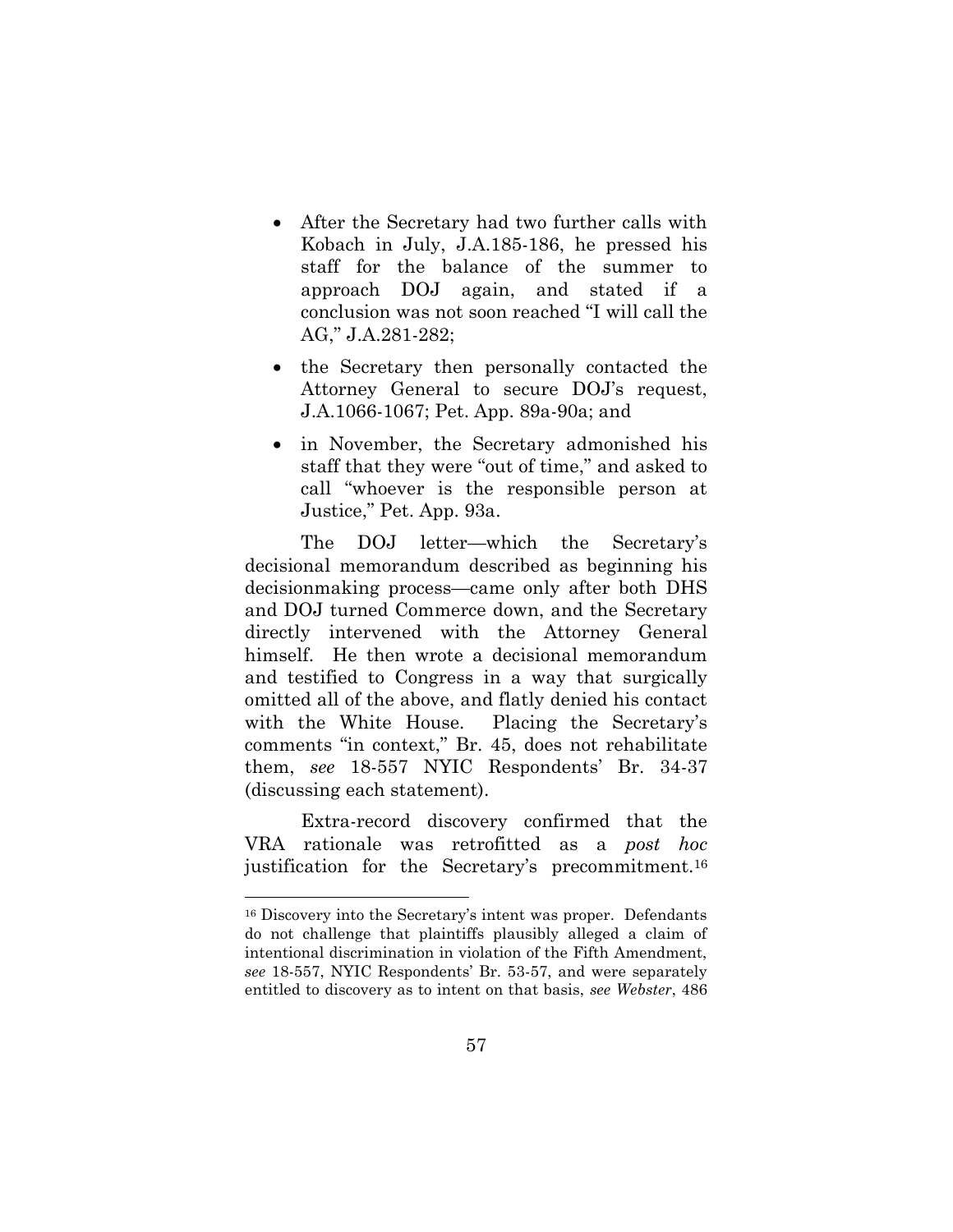The Secretary's chief policy aide testified that he never asked and never learned the real reason why the Secretary wanted to add the citizenship question, J.A.1280-81; that the Secretary's actual "rationale … may or may not be … legally valid," J.A.1294; but that it was his job to find a "legal rationale" for the decision," J.A.1293. Acting Assistant Attorney General Gore, who authored DOJ's request letter, admitted that a citizenship question "is not necessary for DOJ's VRA enforcement efforts," J.A.1113, and that he does not know whether the question will produce "more precise" data than what DOJ already has, J.A.1102. And when the Census Bureau offered to discuss a better means of producing block-level citizenship data that would avoid adding a citizenship question, the Attorney General personally vetoed the meeting. J.A.1110- 1111.

Defendants argue that it does not matter if the Secretary "had unstated reasons for supporting a policy decision in addition to a stated reason" in the record, as long as he "actually believed" the stated rationale. Br. 11, 42. That is wrong. An agency's "responsibility [is] to explain the rationale and factual basis" for its decision. *Bowen*, 476 U.S. at 627; *see also Judulang v. Holder*, 565 U.S. 42, 53 (2011) (Court's review "involves examining the

<sup>1</sup> U.S. at 604. Courts may also authorize discovery "into the mental processes of administrative decisionmakers" upon a "strong showing of bad faith or improper behavior." *Citizens to Pres. Overton Park, Inc. v. Volpe*, 401 U.S. 402, 420 (1971). The district court did not abuse its discretion or otherwise err when it applied this standard. The Secretary's representations and the agency's actions supported a finding of bad faith. 18-557, NYIC Respondents' Br. 28-52.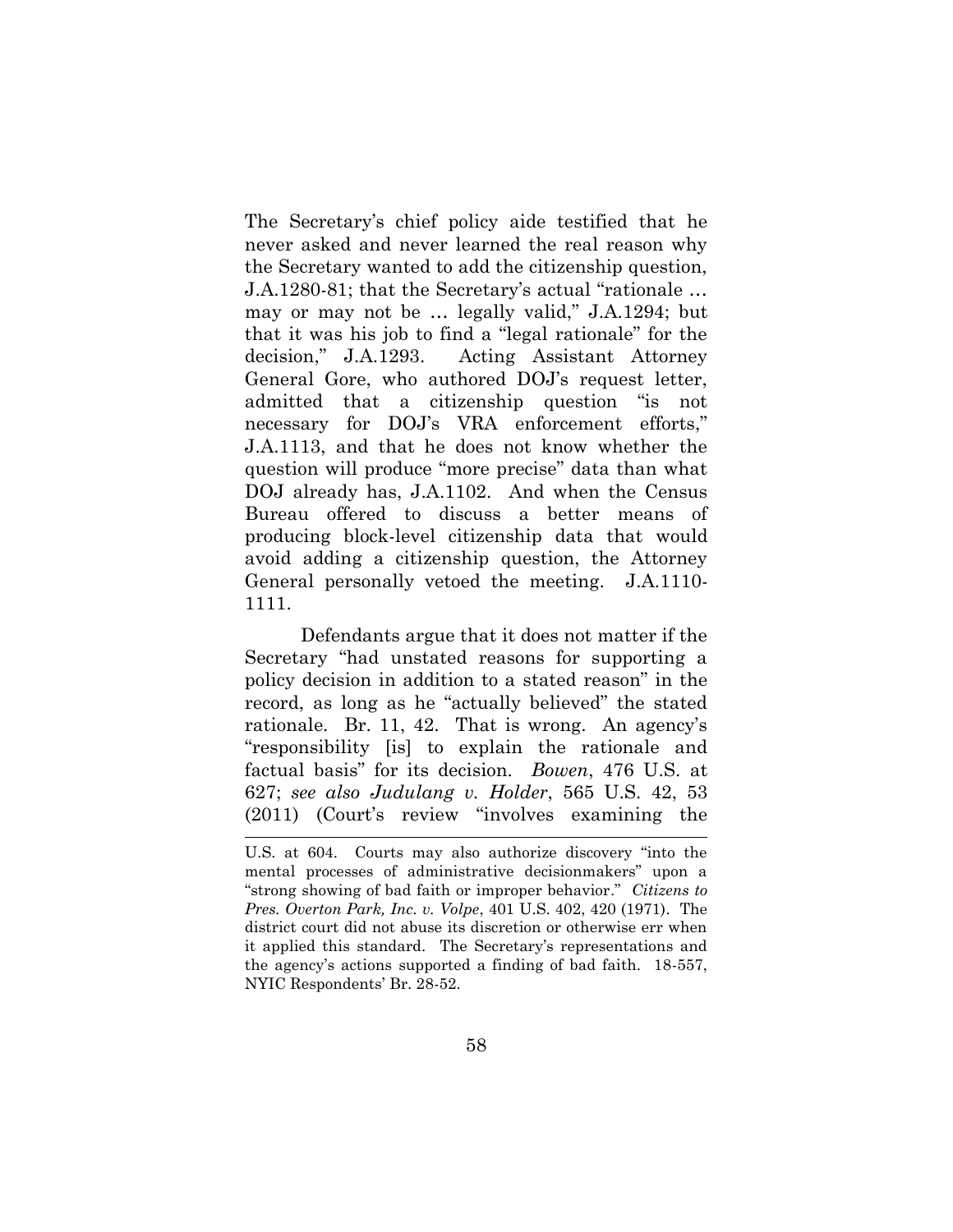reasons for agency decisions—or … the absence of such reasons"). Neither this Court's cases—nor those of lower courts that defendants cite, Br. 42—hold that the APA allows agency action to stand on pretense.

Defendants invoke the "presumption of regularity that attaches to Executive Branch action." Br. 15. But "[u]nder the [APA]," the "presumption of regularity [is] rebutted by record evidence suggesting that the decision is arbitrary and capricious." *Palantir USG, Inc. v. United States*, 904 F.3d 980, 995 (Fed. Cir. 2018) (internal quotations omitted); *see also R.H. Stearns Co. of Bos. v. United States*, 291 U.S. 54, 63 (1934). Nor does that presumption permit an agency to conceal the actual reasons for its actions. *See Fox Television Stations*, 556 U.S. at 515 (agency must "provide reasoned explanation for its action").

Defendants argue that agency action may be set aside as pretextual only if the decisionmaker acted with an "unalterably closed mind." Br. 43. That standard, however, applies not to pretext inquiries, but to whether a decisionmaker should be disqualified from rulemaking on due process grounds. *See Miss. Comm'n on Envtl. Quality v. EPA*, 790 F.3d 138, 183 (D.C. Cir. 2015); *see also FTC v. Cement Inst.*, 333 U.S. 683, 701 (1948). Defendants cite no case employing the "unalterably closed mind" rule to address whether decisionmaker can act for reasons others than those he disclosed.

In sum, the Administrative Record confirms that the VRA was "not the true reason for the [relevant] decision." *Tex. Dep't of Cmty. Affairs v.*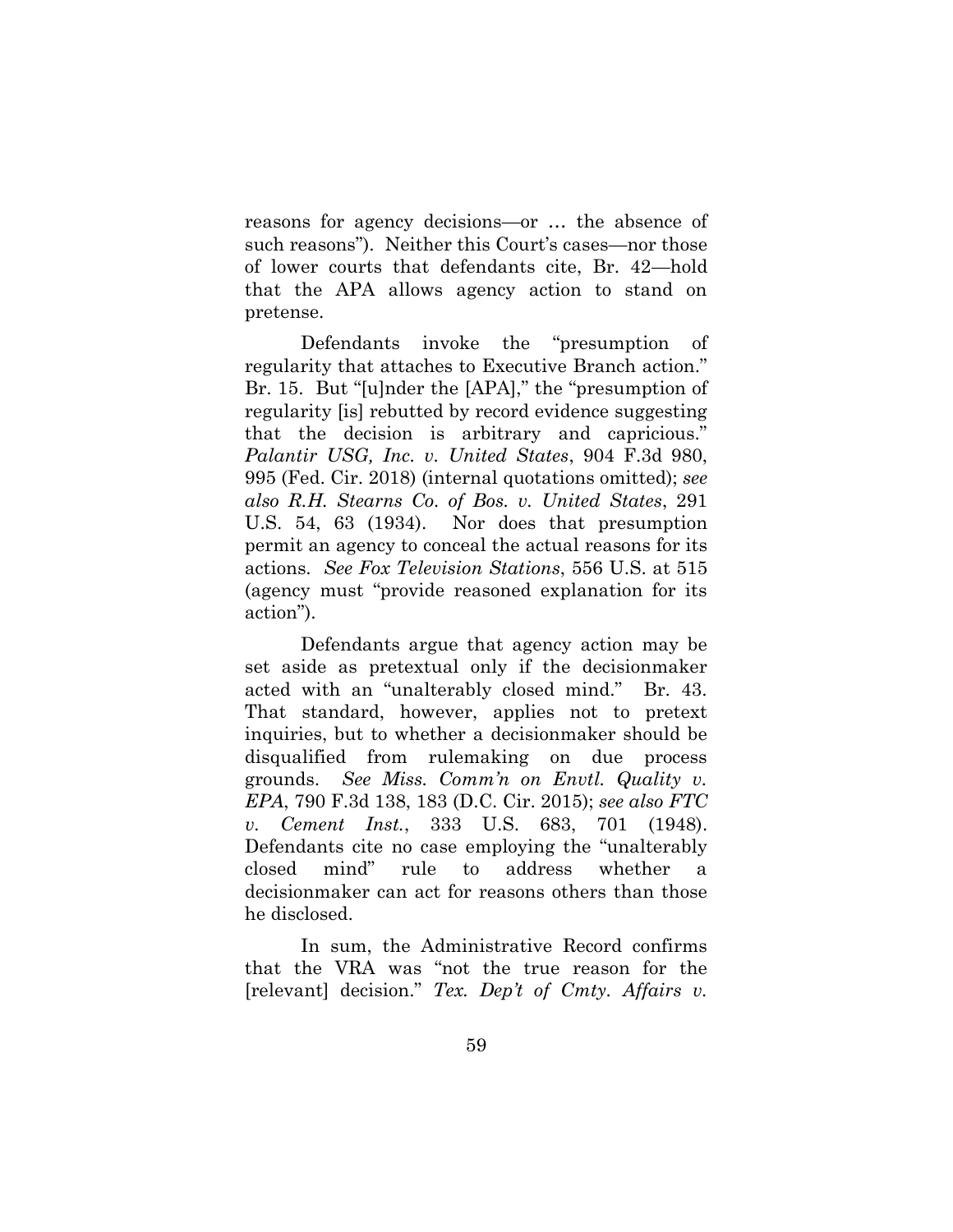*Burdine*, 450 U.S. 248, 256 (1981). Rather, the Secretary set out to add a citizenship question to the census and invoked the VRA as a *post hoc* rationale. Perhaps the most important provisions in the APA are the sections providing for judicial review. Such review is not possible without an agency providing its rationale and explaining its reasoning. Key to this review is that the agency provide its actual reason, not a sham.

# **F. That The Census Long Ago Included a Different Citizenship Question Does Not Render the Secretary's Decision Lawful.**

Any one of the multiple APA violations described above is sufficient to affirm the district court. Defendants nonetheless argue that adding a citizenship question to the census is rational *ipso facto*—regardless of its effect, how or why it was added, or whether it will actually fulfill its stated purpose—because similar questions appeared on some decennial questionnaires between 1820 and 1950. *See, e.g.*, Br. 28-29. That proposition has no basis in fact or law.

As an initial matter, the Secretary did not justify his decision based on the need to restore some decades-old status quo *ante*. And even if he had, "[70]-year old facts hav[e] no logical relation to the present day." *Shelby Cty.*, 570 U.S. at 554. The differential undercount that the Census Bureau now "recognize[s] … as [a] significant problem" was not understood until the mid-twentieth century. *Wisconsin*, 517 U.S. at 7. It has subsequently informed the Bureau's longstanding opposition to a citizenship question on the census. *FAIR*, 486 F.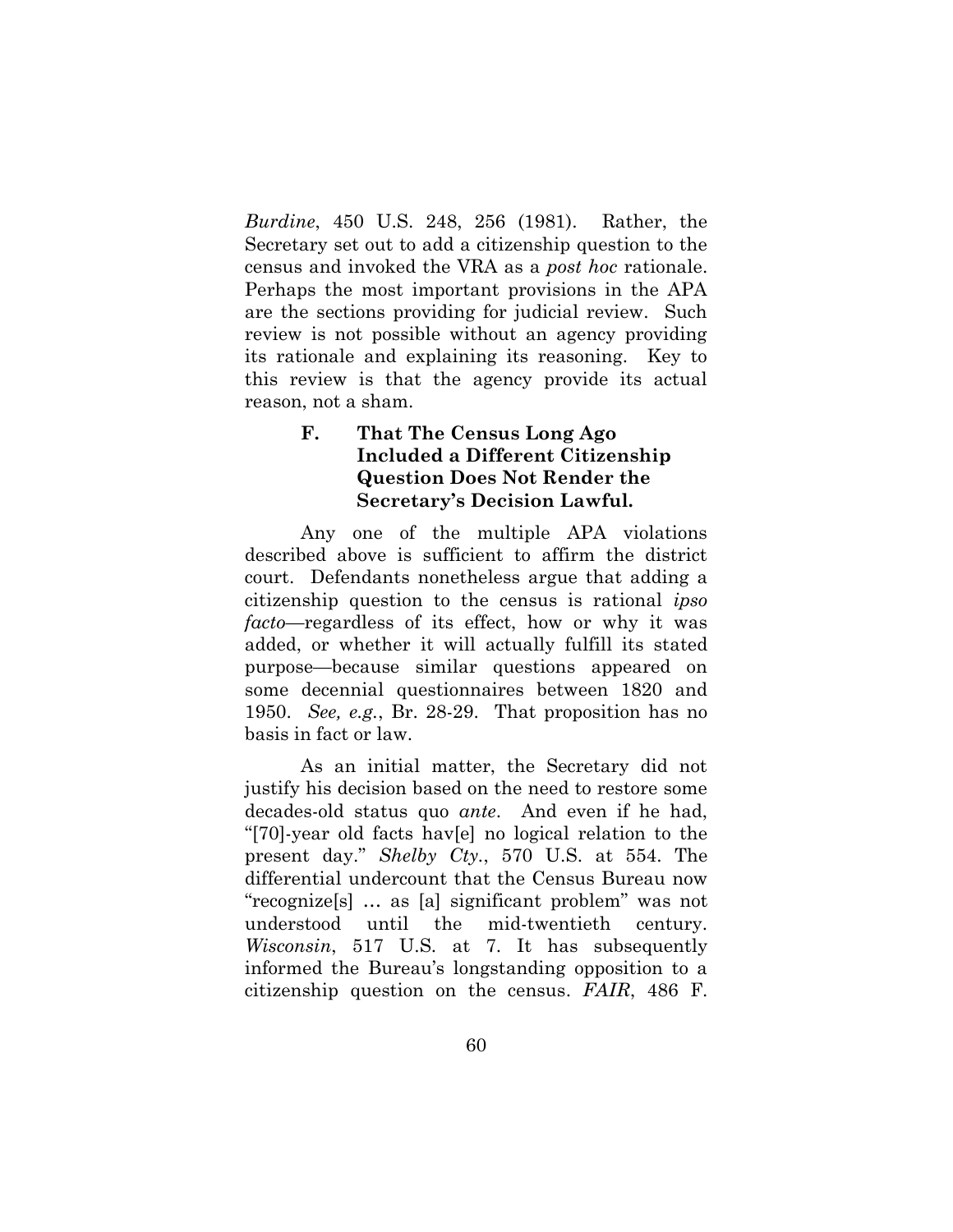Supp. at 568. Moreover, *nothing* in the Administrative Record speaks to the effect on census accuracy, if any, of the 1950 citizenship question which, unlike the proposed 2020 question, was asked by an in-person enumerator only as a follow-up for people born abroad.17 Uncontested evidence in the Administrative Record indicates that, since at least 2000, the particular question proposed for the 2020 census has depressed responses to Census Bureau sample surveys. J.A.110-111. The Bureau now estimates "conservative[ly]" that this question would cut census responses by "6.5 million additional people," Pet. App. 145a, 152a, and warns that its actual effect "could be much greater," J.A.115-16, given research showing "a higher level of concern" about immigration enforcement, Pet. App. 143a (internal quotations omitted).

The statutory and regulatory framework governing the census has also materially changed. Whatever the purpose of the citizenship question was in 1950, it could not have been enforcement of the VRA, which was not enacted until 1965. Further, Congress amended the Census Act in 1976—more than a quarter century after the census last asked about citizenship—to require the Secretary to use sampling and administrative data over direct questions whenever possible. 13 U.S.C. §§ 6, 195. And in 2010, the Census Bureau adopted procedures requiring pretesting to ensure that new questions do

l

<sup>17</sup> U.S. Census Bureau, *The 1950 Censuses—How They Were Taken* at 51, [https://www2.census.gov/library/publications](https://www2.census.gov/library/publications%20/decennial/1950/procedural-studies/study-02/00322994ch08.pdf)  [/decennial/1950/procedural-studies/study-02/00322994ch08.pdf](https://www2.census.gov/library/publications%20/decennial/1950/procedural-studies/study-02/00322994ch08.pdf) (last visited Mar. 31, 2019).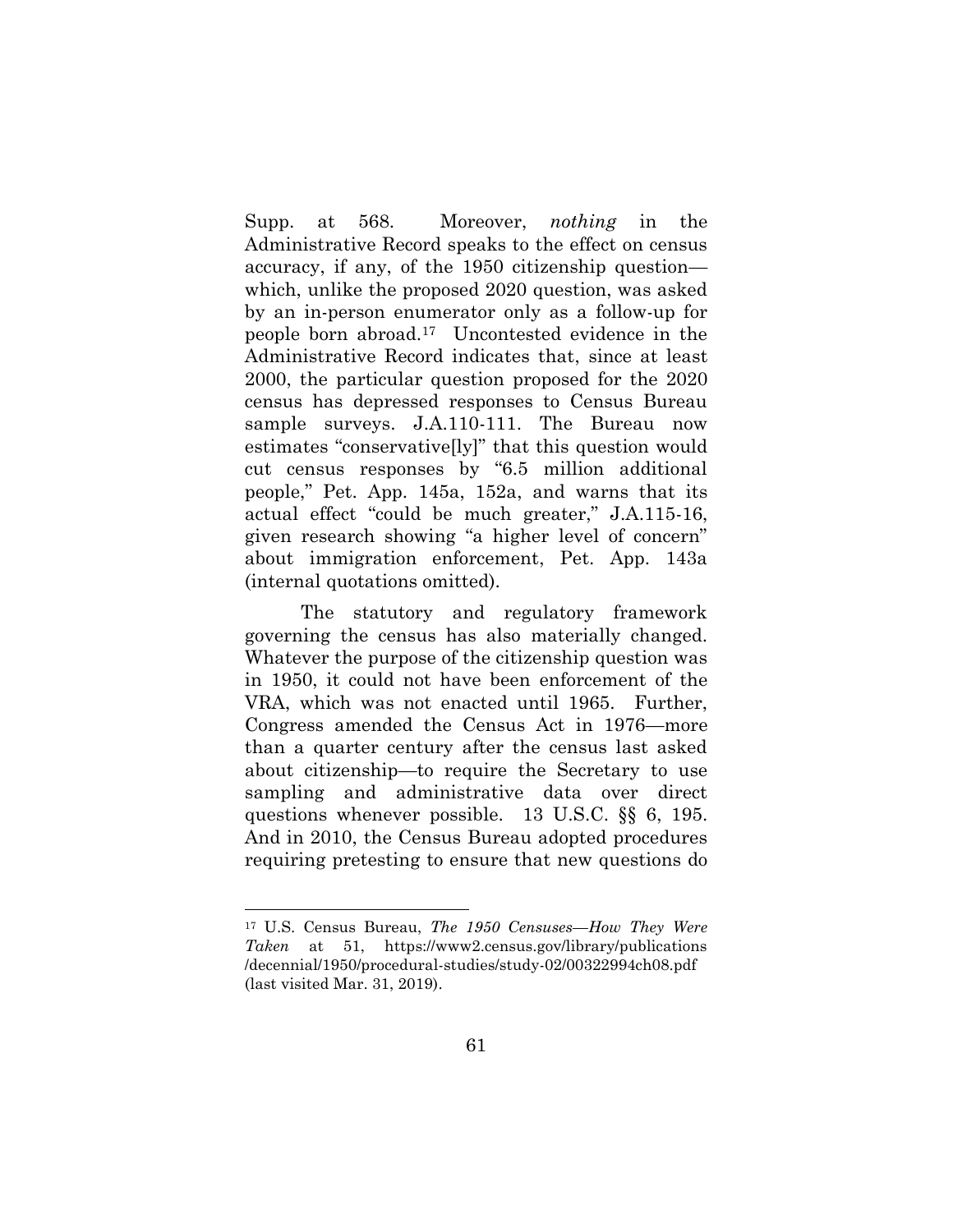not harm the count's "integrity." J.A.605, 616-618, 624-632.

Nor does the fact that the government has more recently asked about citizenship through sample surveys legitimize the Secretary's decision. Sampling is very different: while non-responses to the census can damage the accuracy of the enumeration and thus, apportionment, sample surveys like the ACS can be statistically "adjust[ed] … for survey nonresponse," J.A.120-21, and do not carry the same stakes. The Bureau has express statutory authorization to use sampling to obtain data separate from the enumeration, 13 U.S.C. § 195, and is specifically obligated to collect citizenship data through the ACS,  $52 \text{ U.S.C.}$  §  $10503(b)(2)(A)$ .

In short, "things have changed dramatically" since 1950. *Shelby Cty.*, 570 U.S. at 547. Defendants cannot "rely simply on the past." *Id.* at 553. They must instead offer "a reasoned explanation … for disregarding facts and circumstances that underlay" 70 years of "prior policy," *Encino Motorcars*, 136 S. Ct. at 2126 (internal quotations omitted), governing the census—"an important method of maintaining democracy" at the heart of "our constitutional structure," *Utah*, 536 U.S. at 510 (Thomas, J., concurring in part and dissenting in part). They have not.